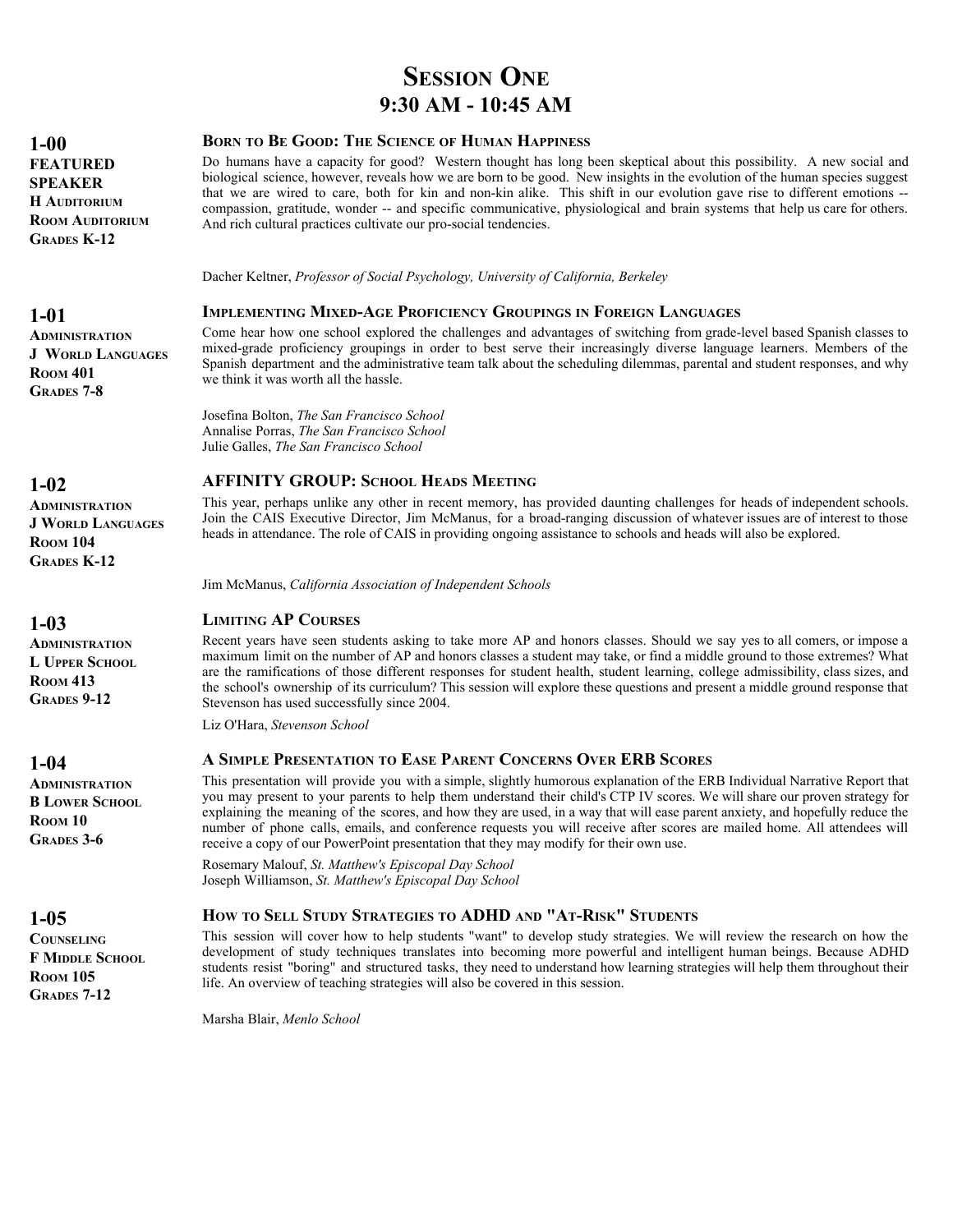**COUNSELING F MIDDLE SCHOOL ROOM 203 GRADES K-12**

#### **1-07**

**EARLY CHILDHOOD A LOWER SCHOOL ROOM 304 GRADES K-2**

#### **1-08**

**ENGLISH B LOWER SCHOOL ROOM 12 GRADES K-8**

# **1-09**

**ENGLISH L UPPER SCHOOL ROOM 411 GRADES 7-12**

# **1-10**

**ENGLISH L UPPER SCHOOL ROOM 409 GRADES 9-12**

# **1-11**

**ENGLISH L UPPER SCHOOL ROOM 407 GRADES 9-12**

#### **1-12**

**ENGLISH M UPPER SCHOOL PAVILION ROOM 513 GRADES 7-12**

#### **EATING DISORDERS AND OBESITY PREVENTION: HELPING WITHOUT HARMING**

Schools have the opportunity to provide prevention programs that effectively address children and teens at risk for eating disorders and obesity. Unfortunately, many commonly used prevention techniques and curriculum have been shown to do more harm than good. This presentation will discuss the risks involved in some commonly used interventions, and review the components of effective prevention programs.

Ariel Trost, *Clinical Psychologist, private practice* Jill Rodgers, *Clinical Psychologist, private practice*

#### **BIRDING, ANIMAL TRACKING AND NATURE SKETCHING AT YOUR SCHOOL**

Nature education does not take place in a park. In this workshop, we will look at the many ways your students can achieve awareness and appreciation of the outdoors even at school. By using animal track replicas, we will examine a mock animal study site where we will investigate animal behavior and compare animal footprints of different species. We will also go birding using indoor techniques that teach you how to help students with bird field marks and identification.

Melissa DuBois, *The Carey School*

#### **DEVELOPING A COHESIVE LITERACY PROGRAM: PRE-K-8**

Under the leadership of two literacy coordinators, San Domenico School has refined its literacy landscape, and created a Pre-K-8 literacy curriculum which spirals through ten grade levels. This workshop will contextualize our journey and provide user-friendly materials for teachers and curriculum leaders on how to implement literacy strategies across the curriculum and grade levels in your school.

Kate Reeser, *San Domenico School* Mary Altshuler, *San Domenico School*

#### **READING, BLOGGING, SHARING: CREATING ENTHUSIASTIC TEEN READERS!**

Participants will learn how to enhance and reinvent their reading and literature programs at the secondary school level. Programs such as creating a Summer Reading Blog ,and instituting a Teen Read! program will be discussed and demonstrated. We set out to create enthusiastic teen readers who "read for pleasure," and are excited and comfortable sharing their literary adventures.

Carrie Robley, *San Domenico School* Scott Fletcher, *San Domenico School*

#### **DREAM OF THINGS THAT NEVER WERE AND ASK,** *"WHY NOT?"***: TEACHING SCIENCE FICTION**

While on the surface, science fiction appears to ask nothing more of students than to dream dreams of fantastic power and wish-fulfillment, delve a little deeper and the demands of science fiction are myriad: use your imagination, contemplate societies different than our own, discover the joys of thought experiments, play out scenarios that you cannot in your day-today. Though its origins are squarely para-literary, it is that very marginalization which affords science fiction the flexibility to explore areas that other, more accepted, genres dare not tread. Come and discover the value of science fiction in a literature curriculum.

Tim James, *Menlo School*

#### **HELPING STUDENTS MEET DIFFICULT TEXTS**

Effective scaffolding can make even the most challenging pieces of literature accessible to all students. In this workshop, the presenters will share their most successful methods of making challenging, but seminal literature (using *The Odyssey* and *The Stranger* as examples) meaningful to all different types of learners. This workshop is designed to help you produce new scaffolding materials for the most challenging works on your syllabus, so come prepared with your own ideas and questions about the challenging work of your choice.

Lori Lackland, *Kehillah Jewish High School* Sam Patterson, *Kehillah Jewish High School*

#### **VIDEO FEEDBACK: AN INNOVATIVE APPROACH TO GRADING**

In this workshop, educators will learn a step-by-step method for creating and distributing feedback on student writing by video. Using a simple Word document and a computer program that captures an image of the document on the screen, teachers can record spoken comments while highlighting and annotating the text to which the comments pertain. We will be focusing specifically on essay grading, though video feedback can be used for several disciplines, from foreign language to dance.

Julia Rubin, *Crystal Springs Uplands School*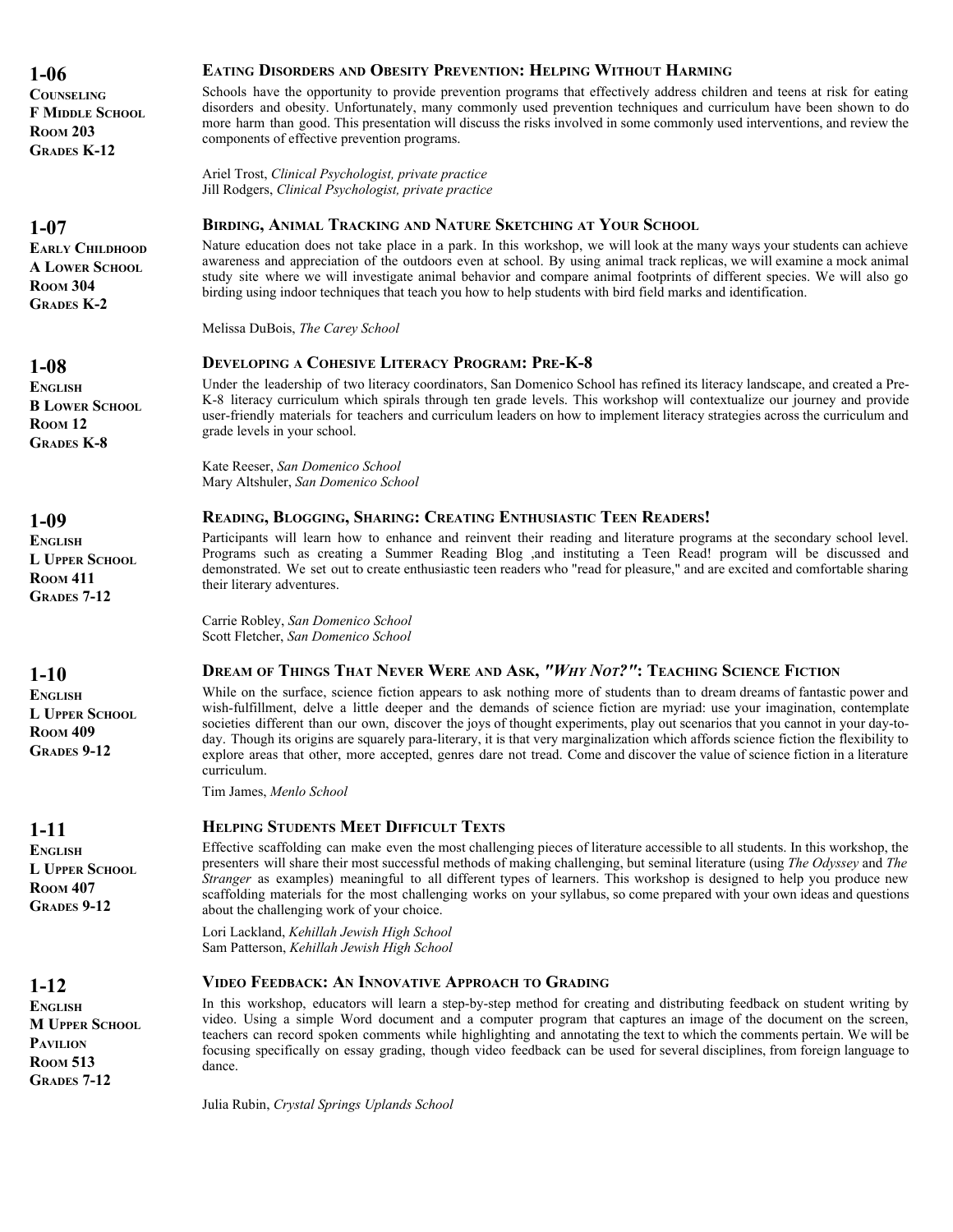| 1-13               |  |
|--------------------|--|
| ELEMENTARY GENERAL |  |

**ELEMENTARY GENERAL B LOWER SCHOOL ROOM 6 GRADES K-6**

# **1-14**

**ELEMENTARY GENERAL A LOWER SCHOOL ROOM 1 GRADES K-6**

# **1-15**

# **ELEMENTARY GENERAL B LOWER SCHOOL** R<sub>OOM</sub> 7 **GRADES K-5**

# **1-16**

**ELEMENTARY GENERAL F MIDDLE SCHOOL ROOM 104 GRADES K-6**

# **1-17**

**ELEMENTARY GENERAL B LOWER SCHOOL ROOM 14 GRADES 3-6**

# **1-18**

**ELEMENTARY GENERAL B LOWER SCHOOL ROOM 11 GRADES K-6**

# **1-19**

**GENERAL INTEREST F MIDDLE SCHOOL ROOM 102 GRADES K-12**

# **UPPER ELEMENTARY TECHNOLOGY INTEGRATED PROJECTS**

This will be a presentation on the integration of technology in elementary classrooms including use of interactive whiteboards, various applications, and the Internet.

Heather Belote, *Keys School*

# **PULLING IT ALL TOGETHER - COLLABORATING WITH THE ART STUDIO**

It seems there is never enough time to teach it all. By collaborating, we can double the benefit our students gain from their learning time. Collaborating with the art studio can reap rich rewards for all concerned. In this session, we will explore the details that support a successful collaboration. Bring your challenges and your triumphs!

Laurie Bellet, *Oakland Hebrew Day School*

# **BUILDING A CROSS GRADE LEVEL CHARACTER EDUCATION PROGRAM (K-5)**

Over the last four years, Bentley School has developed a Character Education program for grades K-5. PACT (Positive Action Character Team), engages students in "family" groups consisting of one student from each grade and class. PACT families regularly join in activities that focus on peace making, conflict resolution, anti-bullying, respect and building community, allowing students to practice skills in positive social interaction. PACT Town Halls recognize individual students and families for their work toward creating an emotionally safe school environment, and allow collaboration and sharing among all K-5 students. In this workshop, we will share our program's structure, sample family lesson plans and projects. Be prepared with questions and topics to discuss on building and implementing a successful character education curriculum.

Faye Kendall, *Bentley School* Judy Geller, *Bentley School* Penny Berry, *Bentley School* Beth Crowley, *Bentley School*

# **PRECISION, CALL-RESPONSE TEACHING IN MATHEMATICS**

The focus of this workshop will be now to use brevity to maximize instructional time, keep students engaged, and teach math through sequences of questions.

Bill Davidson, *Santa Catalina School*

# **INTEGRATED MUSICAL THEATER: KID-CREATED FROM BEGINNING TO END**

Writing and performing a musical play is a great way to pull together a curriculum. It can get kids to think more deeply about the content, and, by combining it with their own creativity, make it their own. Students at any age from third grade up are fully capable of creating musicals of stunning quality. They can write the script and lyrics, create the melodies and accompaniments, make their own costumes and props, and work on the direction, choreography, lighting, and sound. Join us and learn how to help your students accomplish this tremendous confidence-building feat, with video clips from studentwritten musicals from years past.

Matt Berman, *The Nueva School* Stephanie Englehaupt, *The Nueva School*

# **DOING INQUIRY WITH SIMPLE TOYS**

Use simple, homemade toys to introduce an inquiry approach to science and math investigations. This question driven method of exploration teaches students to explore their own question though direct experience.

Francisco Hernandez, *The San Francisco School*

# **IMPROVING YOUR PRACTICE WITH TEACHER RESEARCH**

Teacher research groups provide school staff and faculties with opportunities to improve their practice. From incorporating technology into the curriculum to overhauling assessments, possible subjects of study are infinite. During our workshop we will share our school's model for a teacher research group, how it has evolved over time, and examples of past projects. We welcome the perspectives of those who already participate in research groups, and those who are interested in establishing one and/or being a part of one.

Marianne Miller, *St. Paul's Episcopal School* Sam Mackintosh, *St. Paul's Episcopal Day School*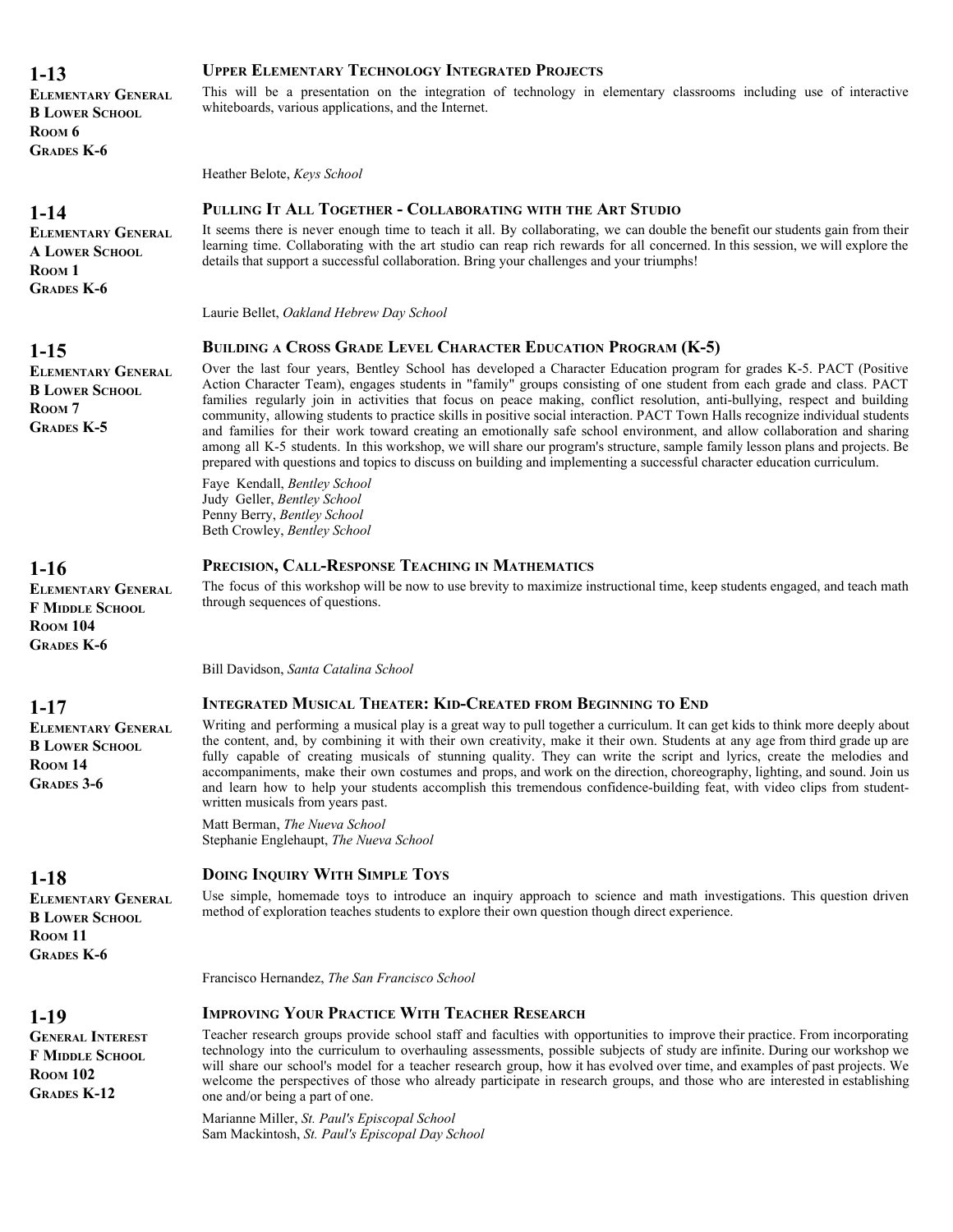| $1 - 20$<br><b>ELEMENTARY GENERAL</b>                                                         | IMPLEMENTING A MEANINGFUL AND INTEGRATED SERVICE-LEARNING CURRICULUM IN THE<br><b>ELEMENTARY GRADES</b>                                                                                                                                                                                                                                                                                                                                                                                                                                                                                                                                                                      |
|-----------------------------------------------------------------------------------------------|------------------------------------------------------------------------------------------------------------------------------------------------------------------------------------------------------------------------------------------------------------------------------------------------------------------------------------------------------------------------------------------------------------------------------------------------------------------------------------------------------------------------------------------------------------------------------------------------------------------------------------------------------------------------------|
| <b>B LOWER SCHOOL</b><br>ROOM <sub>13</sub><br><b>GRADES K-6</b>                              | Learn how you can use your existing core curriculum to develop an age-appropriate, socially responsible service-learning<br>program in grades JK-four. Teachers and administrators will share how they collaborate on service-learning projects with<br>parent volunteers, students, and local organizations. Specific examples of service-learning projects will be provided.                                                                                                                                                                                                                                                                                               |
|                                                                                               | Shelly Wille, Hillbrook School<br>Eden Maisel, Hillbrook School<br>Anika Deas, Hillbrook School<br>Susanna Long, Hillbrook School                                                                                                                                                                                                                                                                                                                                                                                                                                                                                                                                            |
| $1-21$                                                                                        | <b>MANAGING CHILDREN'S CHALLENGING BEHAVIOR</b>                                                                                                                                                                                                                                                                                                                                                                                                                                                                                                                                                                                                                              |
| <b>ELEMENTARY GENERAL</b><br><b>F MIDDLE SCHOOL</b><br><b>ROOM 106</b><br><b>GRADES K-6</b>   | We all face similar challenges every day. This workshop outlines ways to manage challenging behaviors in your classroom,<br>and will address common problems such as calling out and interrupting. In addition, it will also address more serious issues<br>such as behavioral disorders, bullying, cyber-bullying and violence.                                                                                                                                                                                                                                                                                                                                             |
|                                                                                               | Pete Moore, The Nueva School                                                                                                                                                                                                                                                                                                                                                                                                                                                                                                                                                                                                                                                 |
| $1-22$                                                                                        | <b>NARRATIVE FOR DUMMIES</b>                                                                                                                                                                                                                                                                                                                                                                                                                                                                                                                                                                                                                                                 |
| <b>ELEMENTARY GENERAL</b><br><b>A LOWER SCHOOL</b><br>ROOM <sub>4</sub><br><b>GRADES K-6</b>  | For many, making up a good story seems a tall order. But it needn't be. In a simple, step-by step-procedure, the presenter<br>shows how to teach children as early as kindergarten the simple skills needed to create strong, rich narratives. The process is<br>learned as a group-- so add the perks of trust, cooperation, and receptiveness to what the student gains from the exercises--<br>but the skills and method can be applied individually.                                                                                                                                                                                                                     |
|                                                                                               | Charlie Queary, Marin Primary & Middle School                                                                                                                                                                                                                                                                                                                                                                                                                                                                                                                                                                                                                                |
| $1-23$                                                                                        | <b>WIKI WONDERS IN THE THIRD GRADE</b>                                                                                                                                                                                                                                                                                                                                                                                                                                                                                                                                                                                                                                       |
| <b>ELEMENTARY GENERAL</b><br><b>B LOWER SCHOOL</b><br>ROOM <sub>15</sub><br><b>GRADES 3-6</b> | Come see how an interactive wiki has changed a third grade class, and created more motivation, inspiration and connections<br>for learning, both in and out of the classroom. Students are excited to have a place to display and share their work. Parents<br>report that students are much more engaged in their homework through using the wiki. Instead of something to just get done,<br>students are actually interested in what everyone else is doing, too. Gain new ideas and ask questions about the possibility of<br>bringing this technology into your classroom or school. Bring a laptop if you would like to get started on creating your own<br>class wiki! |
|                                                                                               | Maya Sissoko, The Nueva School                                                                                                                                                                                                                                                                                                                                                                                                                                                                                                                                                                                                                                               |
| $1 - 24$                                                                                      | <b>INTEGRATING GLOBAL EDUCATION INTO YOUR CURRICULUM</b>                                                                                                                                                                                                                                                                                                                                                                                                                                                                                                                                                                                                                     |
| <b>GENERAL INTEREST</b><br><b>F MIDDLE SCHOOL</b><br><b>ROOM 205</b><br><b>GRADES K-12</b>    | An overview of how to integrate global education into the curriculum will be presented. The various stages from<br>brainstorming and reaching out to an overseas school to technology selection and common challenges will be covered briefly.<br>Also covered will be things to consider, ways to best prepare for the project, and ways to make your project run smoothly.<br>Handouts including on online resources and ways to connect with an overseas school will be available.                                                                                                                                                                                        |
|                                                                                               | Jennifer Abraham, The Harker School                                                                                                                                                                                                                                                                                                                                                                                                                                                                                                                                                                                                                                          |
| $1-25$                                                                                        | <b>NEUROLOGY AS AN INTERDISCIPLINARY UNIT</b>                                                                                                                                                                                                                                                                                                                                                                                                                                                                                                                                                                                                                                |
| <b>GENERAL INTEREST</b><br>F MIDDLE SCHOOL<br><b>ROOM 202</b><br><b>GRADES 7-12</b>           | Interdisciplinary lessons can increase student learning by developing relevance beyond a single subject and by looking at a<br>subject from various perspectives. To prepare students for the future world in which they will live, it is essential to teach<br>students that things in the real world are related across all the disciplines. In this presentation, teachers from three subjects:<br>science, drama, and human skills, will discuss and demonstrate the interdisciplinary unit they created around the human brain.                                                                                                                                         |
|                                                                                               | David Mugglebee, Menlo School<br>Laura McGourty, Menlo School<br>Danny Boyer, Menlo School                                                                                                                                                                                                                                                                                                                                                                                                                                                                                                                                                                                   |
| $1-26$<br><b>GENERAL INTEREST</b><br><b>ROOM</b><br><b>GRADES 9-12</b>                        | <b>IDENTIFYING AND SUPPORTING STUDENTS IN DISTRESS CANCELED</b><br><b>CANCELED</b>                                                                                                                                                                                                                                                                                                                                                                                                                                                                                                                                                                                           |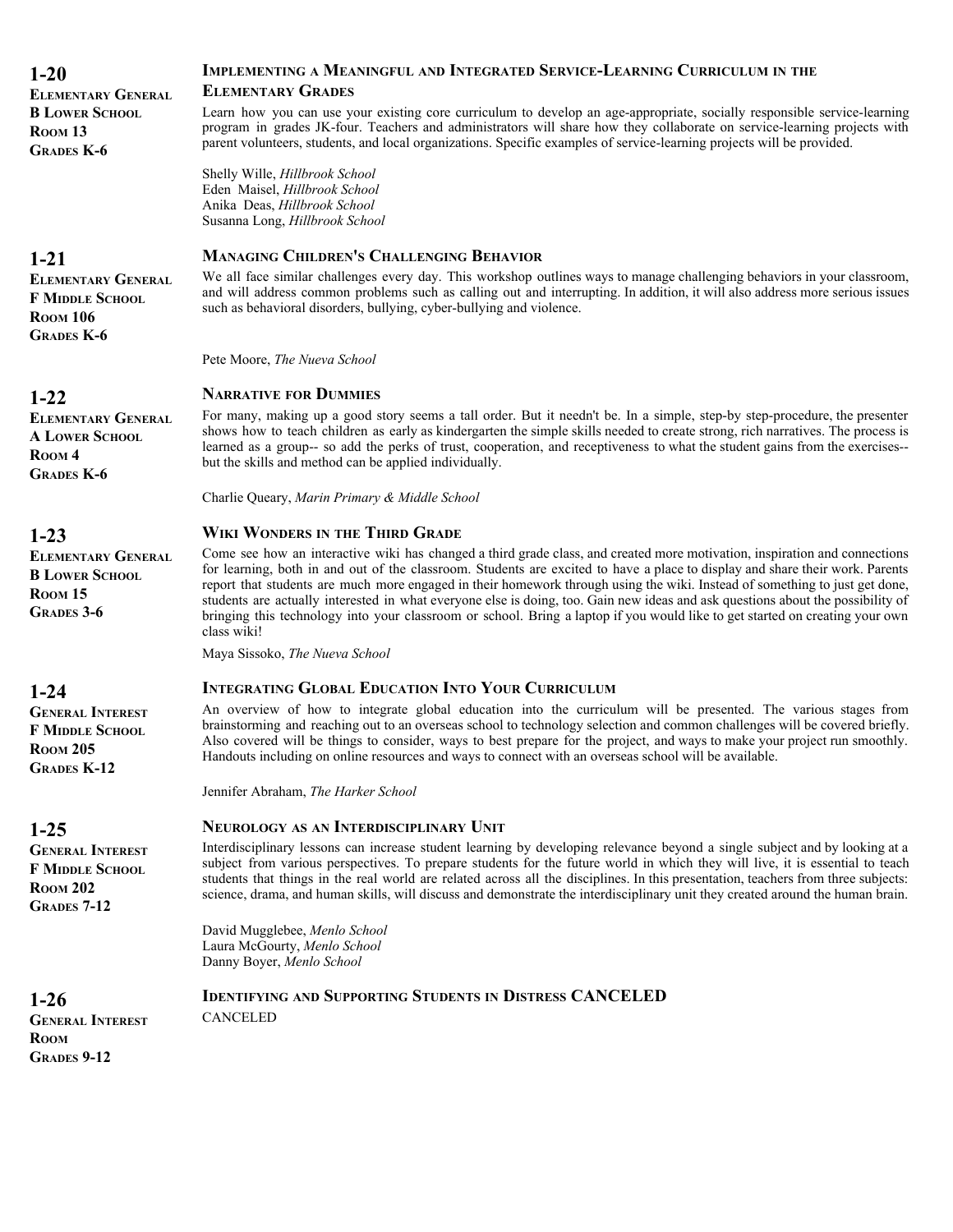**1-27 GENERAL INTEREST F MIDDLE SCHOOL ROOM 201 GRADES 8-12**

# **NOT JUST ABOUT THE GAY KIDS: UNDERSTANDING GENDER AND SEXUALITY DEVELOPMENT FOR ALL STUDENTS IN GRADES EIGHT-TWELVE**

This session will focus on how to best understand and meet the needs of middle and high school students who have a range of emerging sexual and gender identities. Broadening our inquiry and understanding of gender and sexuality development provides support to all adolescents, including those who identify or are perceived as GLBTQ. This workshop presents an inclusive paradigm that emphasizes the framework, language, and concepts needed to work with all middle and upper school students in this domain. We will also focus on the pedagogical rationale for addressing these issues in the classroom and wider school community. There will be case examples, discussion, Q/A, humor.

Jennifer Bryan, Ph.D., *Psychologist, Consultant*

#### **CK-12 FLEXBOOKS - FREE AND OPEN DIGITAL TEXTBOOKS**

Teachers are rejecting the "one size fits all" philosophy of textbooks. Enter CK-12's online system for free, collaborative, self-publishable educational content that can be adapted for individual student needs in a digital-age textbook called FlexBooks. All CK-12 content is correlated to state curriculum standards. Presenters will give live demos of "flexing"; attendees can bring laptop computers to experiment with FlexBook content.

Neeru Khosla, *C-12, Co-Founder*

# **FOOD RULES FOR SCHOOLS! GIVING CHILDREN THE KNOWLEDGE TO MAKE BETTER CHOICES FOR THEIR HEALTH**

The importance of educating children about nutrition,and how it relates to their health and learning has become a priority for parents and educators. With childhood obesity on the rise and more children being diagnosed with behavior and learning disabilities, our children's health has become critically important. It is important for educators, parents, and students to understand the positive and negative effects certain foods can have on our bodies during the day. This talk will cover the basics of what children need to understand about food, nutrition and health, and how it impacts their lives. We will also go over grade-specific information as well as resources and ideas for getting the families involved in the health of their children.

Stephanie Davidovich, *Brandeis Hillel Day School*

#### **MEDIA LITERACY, A CRITICAL COMPONENT OF DIGITAL LIVING**

This session will provide an overview of a middle school Digital Life class that focuses on media literacy and cybercitizenship. The class, frequently calling on the student's experience, uses examples from present day media while also incorporating the history of advertising, methods of persuasion, and corporate ownership, closing with public service announcements and a call for action. Some of the goals of the course are critical consumerism, an understanding of corporate ownership of media, and a sense of empowerment to create powerful media with a strong sense of self.

Dan Dworkin, *The Hamlin School*

#### **ECOLITERACY: EDUCATING FOR SUSTAINABILITY**

San Domenico's distinctive program of ecological literacy - the first in Marin County - is recognized nationally as leading edge in environmental sustainability. Guided by the National Sustainability Education Standards, ecoliteracy is integrated into our classrooms across all grade levels, Pre-K though twelve. Our ecoliteracy program provides a pattern that connects disciplines, emphasizes learning by doing, and makes abstract concepts real through hands-on activities. This presentation will include an introduction to ecoliteracy, describe the process of creating an ecoliteracy framework for our school, and, finally, provide examples of how we have implemented it across the curriculum.

Katie Gibson, *San Domenico School* Jennie Durante, *San Domenico School* Shelley Flint, *San Domenico School* Hilary Staples, *San Domenico School*

#### **PUBLIC PURPOSE PROGRAMS: VETERAN ORGANIZATIONS SHARE THEIR STORIES**

As the public purpose of private schools comes to center stage at this year's NAIS conference, five CAIS schools present their different approaches for serving a public purpose on their private school campuses. This session is well-suited for both those interested in starting public purpose programs at their schools as well as those who are experienced running such programs, and want to share their stories and learn from others' experiences.

Margarita Scarlata, *Head-Royce School* Alec Lee, *Aim High* John Fanning, *The College Preparatory School* Dale Allender, *Lick-Wilmerding High School* Gennifer Yoshimaru, *The Crossroads Community Outreach Foundation*

# **1-28**

**GENERAL INTEREST L UPPER SCHOOL ROOM LANGUAGE LAB GRADES 7-12**

**1-29**

**GENERAL INTEREST F MIDDLE SCHOOL ROOM 207 GRADES K-6**

# **1-30**

**GENERAL INTEREST F MIDDLE SCHOOL ROOM 206 GRADES 7-8**

# **1-31**

**GENERAL INTEREST M UPPER SCHOOL PAVILION ROOM 501 GRADES K-12**

# **1-32**

**GENERAL INTEREST L UPPER SCHOOL ROOM 408 GRADES 7-12**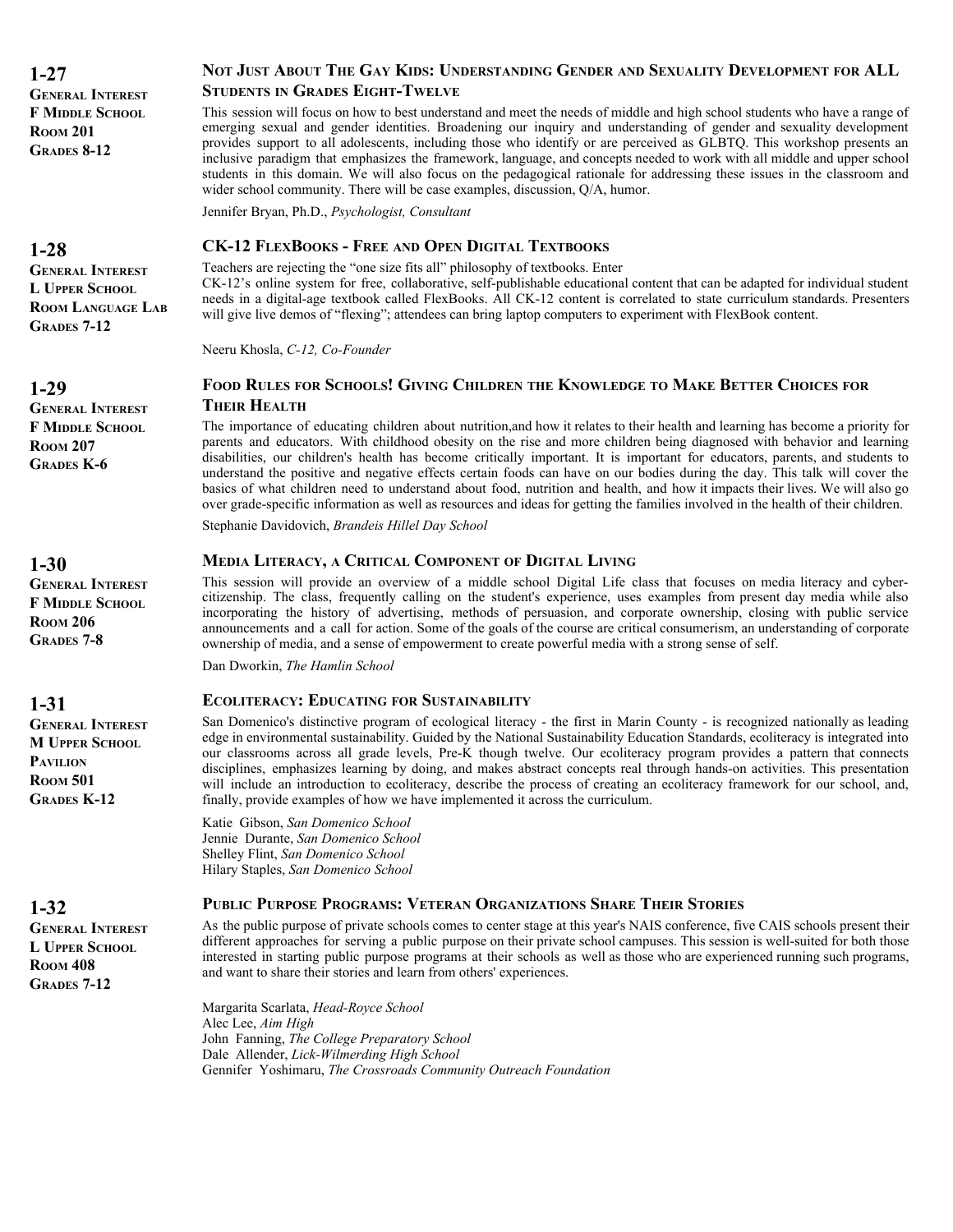**1-33 GENERAL INTEREST K LIBRARY ROOM QUIET AREA GRADES K-12**

# **1-34**

**GENERAL INTEREST J WORLD LANGUAGES ROOM 301 GRADES K-12**

**1-35**

**GENERAL INTEREST M UPPER SCHOOL PAVILION ROOM 504 GRADES 3-12**

#### **1-36**

**GENERAL INTEREST M UPPER SCHOOL PAVILION ROOM 414 GRADES 9-12**

#### **1-37**

**GENERAL INTEREST F MIDDLE SCHOOL ROOM 210 GRADES 3-12**

# **1-38**

**GENERAL INTEREST M UPPER SCHOOL PAVILION ROOM 510 GRADES 7-8**

# **MINDFULNESS IN THE CLASSROOM: A VITAL SCHOOL-BASED TOOL**

Since 2007, Mindful Schools has trained over 10,000 children and over 1,500 teachers in mindfulness. Participants will learn how mindfulness affects students and teachers, and why it is so beneficial in the classroom. We will practice a bit of mindfulness and describe how one can learn more in order to bring mindfulness to students. The work of Mindful Schools will be described, and there will be plenty of time for questions.

Laurie Grossman, Co-Founder and Director of Outreach and Fund Development, *Mindful Schools* Richard Shankman, Co-Founder and Board Member, *Mindful Schools* Kate Janke, Director of Training, *Mindful Schools*

# **BUILDING AN EFFECTIVE PROFESSIONAL LEARNING COMMUNITY**

Hoping to build community and collaboration among faculty as well as to facilitate meaningful and productive conversations about teaching and learning, we established our first learning community at The Athenian School in the fall of 2009. In this workshop, we will explain our process for effectively bringing this model of professional development to our school as well as discuss the reflective inquiry process at the core of our work with faculty.

Lisa Haney, *The Athenian School* Sam Shapiro, *The Athenian School*

# **THE BOYS PROJECT: A SOCIAL-EMOTIONAL LEARNING PROGRAM**

This engaging, interactive program creates a safe environment where boys experience the issues that they are facing or will face in school as well as in life.  Through experiential, group and individual activities, the boys learn options, tools and ideas of how to face and work through common situations in a way that increases their level of social emotional literacy. Increased social emotional intelligence, especially among boys, has been proven to not only raise academic achievement, but also decrease disruptive behavior in the classroom and on campus.  Our program provides boys with an opportunity to learn and practice age-appropriate tools that increase their individual sense of self, ability to communicate authentically, and levels of resiliency.

Andre Salvage, *Drew School* Jon Herzenberg, *Drew School*

#### **STRATEGIES FOR MANAGING A HETEROGENEOUS CLASSROOM: PERSPECTIVES OF A DEAN OF TEACHING AND LEARNING**

This presentation will discuss developmental issues, learning differences, and the demands of differentiated instruction that present challenges to teachers in all subjects and at all levels of high school instruction. Recent developments regarding the adolescent brain, as well as common sense practices, inform a host of strategies for facilitating a heterogeneous classroom in a rigorous academic environment without compromising standards.

Laura Konigsberg, *Bentley School*

# **FUTURE PROBLEM SOLVING...TRAINING KIDS HOW TO THINK...NOT WHAT TO THINK!**

This session will introduce a program expanding throughout the country and around the world that involves a system of analyzing crises and world issues. This is a competition (although it does not need to be) that really turns the responsibility for analyzing and assessing ideas over to the students, and which allows them to learn to identify a group of concerns, formulate an underlying problem, and then come up with a number of diverse solutions as well as a rubric for assessing their own solutions.

Nick Haisman, *The Nueva School* Cyrus Merrilll, *The Harker School*

#### **SUMMARIZE, PARAPHRASE, AND QUOTE**

Are you, like most of us, confused by the differences among these three skills? This workshop provides teachers with the definitions of each. It's absolutely vital for us as teachers to understand and teach these concepts as a prelude to students learning to use Noodlebib notecards, or using MLA citations in making reference to another person's work. We will spend most of the session practicing the tasks ourselves, particularly the first two, and then the presenter will describe ways of providing the same information and learning experiences to students in the middle grades, in the context of their written reports, research papers, and literary analysis essays. This workshop is not strictly for language arts classes, but is applicable to all classes in which students need to write reports, or create presentations that rely on others' words, ideas, and information.

Stacie Newman, *The Harker School*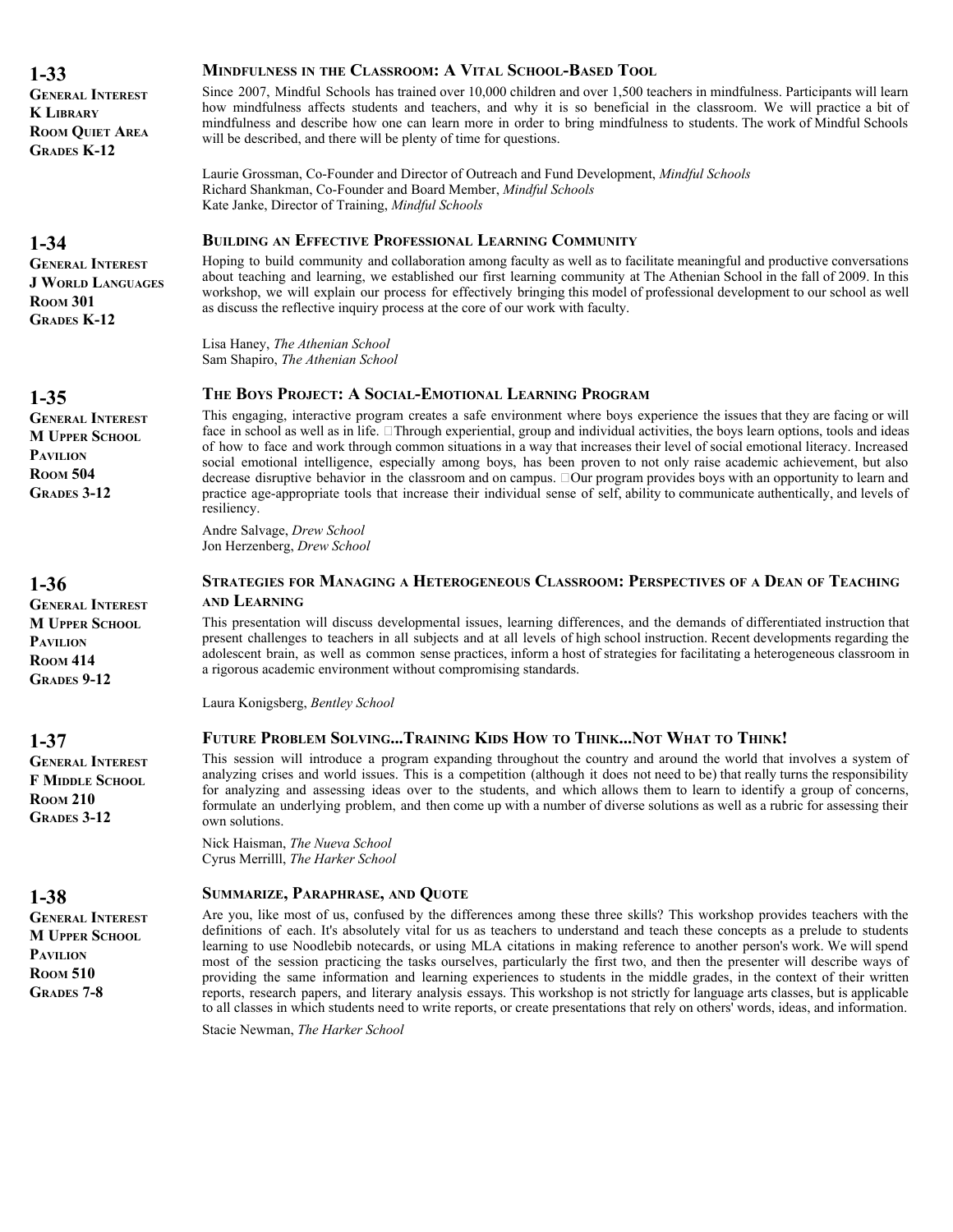**GENERAL INTEREST M UPPER SCHOOL PAVILION ROOM 512 GRADES K-12**

# **1-40**

**GENERAL INTEREST J WORLD LANGUAGES ROOM 401 GRADES K-12**

#### **1-41**

**GENERAL INTEREST B LOWER SCHOOL LIBRARY ROOM 9 GRADES K-6**

# **1-42**

**GENERAL INTEREST L UPPER SCHOOL ROOM CONFERENCE ROOM GRADES K-12**

**1-43**

**INTERMEDIATE GRADES F MIDDLE SCHOOL ROOM 103 GRADES 4-5**

# **1-44**

**INTERMEDIATE B LOWER SCHOOL ROOM MULTI-PURPOSE ROOM GRADES 3-6**

#### **DISABLING THE ENABLING PARENT**

Parents are struggling with a myriad of emotions, hopeful dreams and fears regarding their children, and their children's education. They would do things differently if they just knew how. This session will offer several time-tested strategies that help parents tweak their thinking and change the way they work with their children and their children's teachers.

Victoria Olivadoti, *The Pegasus School*

# **YOU CAN TEACH CREATIVITY. YES, YOU**

Promoting creativity is not only for "creative types." Every teacher can implement a few fundamental principles of creativity in the classroom. These will be outlined, and some fun examples will be shared.

Adam Stockman, *The Pegasus School*

#### **NO CHILD LEFT BEHIND FOR REAL: DIFFERENTIATED INSTRUCTION 101**

Knowing your learners and understanding their needs is central to developing meaningful curriculum. But how do we do this? Enjoy a small group session with the St. Paul's teaching coach and teachers from primary and upper elementary and middle school. Walk away with a greater understanding of differentiated instruction, and how it can improve your practice and student outcomes. Case studies of successful methodology as well as Q&A conclude the session.

Lili Malbed, *St. Paul's Episcopal School* Amy Symons Burke, *St. Paul's Episcopal School* Nicole Start, *St. Paul's Episcopal School* Maria Rincon, *St. Paul's Episcopal School*

#### **DESIGNING THE FUTURE THROUGH SERVICE LEARNING**

Marin Country Day School faculty will first share how they are striving to integrate service learning into the K-8 curriculum, including their fourth grade plant study projects, the fifth grade conservation projects and the year-round eighth grade community internship program. The discussion will then be opened up for all workshop participants to share their own experiences, structures that facilitate service learning and student reflections, as well as questions so that we can all learn from and support each other. Feel free to come with student work and questions.

Robert Greene, *Marin Country Day School* Alice Moore, *Marin Country Day School* Liz Zavattero, *Marin Country Day School*

#### **USING SMART BOARDS IN GRADES FOUR AND FIVE**

Grade four and grade five teachers will present their experiences and challenges using SMART boards to enhance the teaching in English, French, social studies, and math. What works, what doesn't, and what we've learning along the way.

Lorraine Iliya, *Ecóle Bilingue de Berkeley* Alexander Lewis, *Ecóle Bilingue de Berkeley* Douglas Mann, *Ecóle Bilingue de Berkeley*

#### **INFUSING EXECUTIVE FUNCTION INSTRUCTION AND PRACTICE INTO UPPER ELEMENTARY CURRICULUM**

Join two fourth grade teachers and a lower school learning specialist in our journey to infuse fourth grade curriculum with direct instruction of executive functioning skills. This year is a pilot project for us. We will share current research and best practices regarding teaching executive functioning as well as examples, models, hand outs and strategies from the classroom. Come prepared to share your questions, your resources, and your ideas in an "open forum" style workshop. This should be appropriate for those working with third through fifth graders.

Kristi Farnham Thompson, *Head-Royce School* Lea Van Ness, *Head-Royce School* Leslie Powell, *Head-Royce School*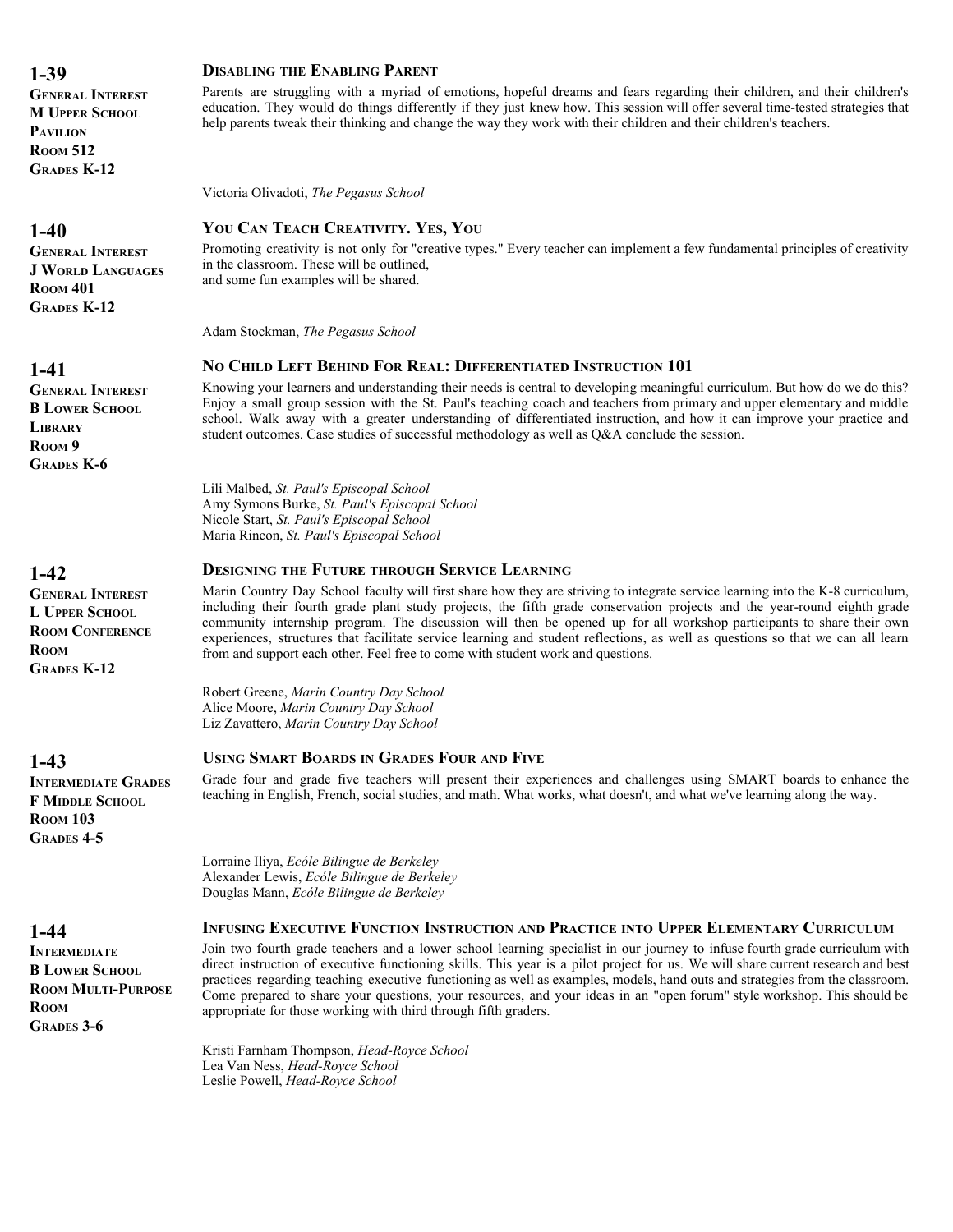**LANGUAGES J WORLD LANGUAGES ROOM 302 GRADES 7-12**

# **1-46**

**LANGUAGES J WORLD LANGUAGES ROOM** 404 **GRADES 7-12**

# **1-47**

**LANGUAGES J WORLD LANGUAGES ROOM 403 GRADES 9-12**

# **1-48**

**LANGUAGES J WORLD LANGUAGES ROOM 402 GRADES 9-12**

# **1-49**

**LIBRARY I ADMINISTRATION ROOM HEAD'S CONFERENCE ROOM GRADES 7-8**

# **1-50**

**LIBRARY M UPPER SCHOOL PAVILION ROOM 507 GRADES K-8**

# **1-51**

**LIBRARY K LIBRARY ROOM MAIN ROOM GRADES 9-12**

#### **TEACHING CULTURE IN WORLD LANGUAGE CLASSES**

Are you looking for ways to provide creative opportunities to your students for learning about cultural topics ... topics that interest them personally? Students, throughout the year, creatively demonstrate knowledge of various topics using critical thinking skills, and use specific and varied guidelines, topic lists, and rubrics provided by the teacher. Time will be given to share ideas in smaller and larger groups.

Rob Shashoua, *San Domenico School* Deborah Fugate, *San Domenico School*

# **USING PODCAST TECHNOLOGY TO TEACH CULTURAL COMPETENCE AND FOREIGN LANGUAGE PROFICIENCY IN THE FOREIGN LANGUAGE CLASSROOM**

Participants will learn how create a cultural project using podcast, imovie and other multimedia technology to enrich student understanding of culture while improving proficiency in the foreign language being studied.

John Kohler, *Redwood Day School* Matthew Krause, *Redwood Day School*

#### **LAUGHTER, LEVITY, AND LANGUAGE**

This session is primarily for new language teachers who want to expand their teaching toolbox. We will share some of our most successful classroom games and activities for building language proficiency skills in a learning environment that encourages humor and playfulness. Our examples come from French and Spanish classrooms, but new teachers of any language are welcome.

Janet Tennyson, *Menlo School* Bridgett Longust, *Menlo School*

#### **MAKING IT REAL/KEEPING IT REAL**

The focus of this session will be on adapting authentic language resources for use in the Spanish classroom. Examples will include podcasts, songs, short films and print ads. The session will be conducted in Spanish and is geared toward intermediate and advanced levels: three honors and above.

Rebecca Mouser, *Menlo School*

#### **A LIBRARIAN/TEACHER COLLABORATION: TEACHING ABOUT THE HOLOCAUST**

When librarians and teachers collaborate, both classroom and library experiences are enhanced for students. We will present an example of a Holocaust unit for middle school students that can be replicated at other schools. Materials to share in include a sample lesson from the classroom, sample book talks from the library, a bibliography of holocaust books for middle school readers, and examples of student responses to the unit. We also want to hear from you about your own successful experiences with teacher-librarian collaborations. What works? What doesn't? The goal is for participants to leave the session with new ideas for collaborations between middle school humanities and libraries.

Jenny Andrus, *Live Oak School* Nitza Agam, *Live Oak School*

#### **ENGAGING WITH BOOKS: FROM BOOK TALKS TO PODCASTS**

This session focuses on helping elementary and middle school students talk, and write about books, analyze book reviews, write their own book reviews, and podcast them. These podcasts can be attached to item records in automated catalogs and /or put on class or library web sites.

Helen Huber, *Cathedral School for Boys*

#### **RESEARCH RULES: INFORMATION SKILLS FOR THE 21ST CENTURY**

Teaching research skills to secondary school students is a messy, imprecise, yet rewarding journey. Join Susan Smith, Library Director and Donna Gilbert, History Department Chair at the Harker School as they share ideas, tips and best practices for teaching research in the nine-twelve history classroom.

Susan Smith, *The Harker School* Donna Gilbert, *The Harker School*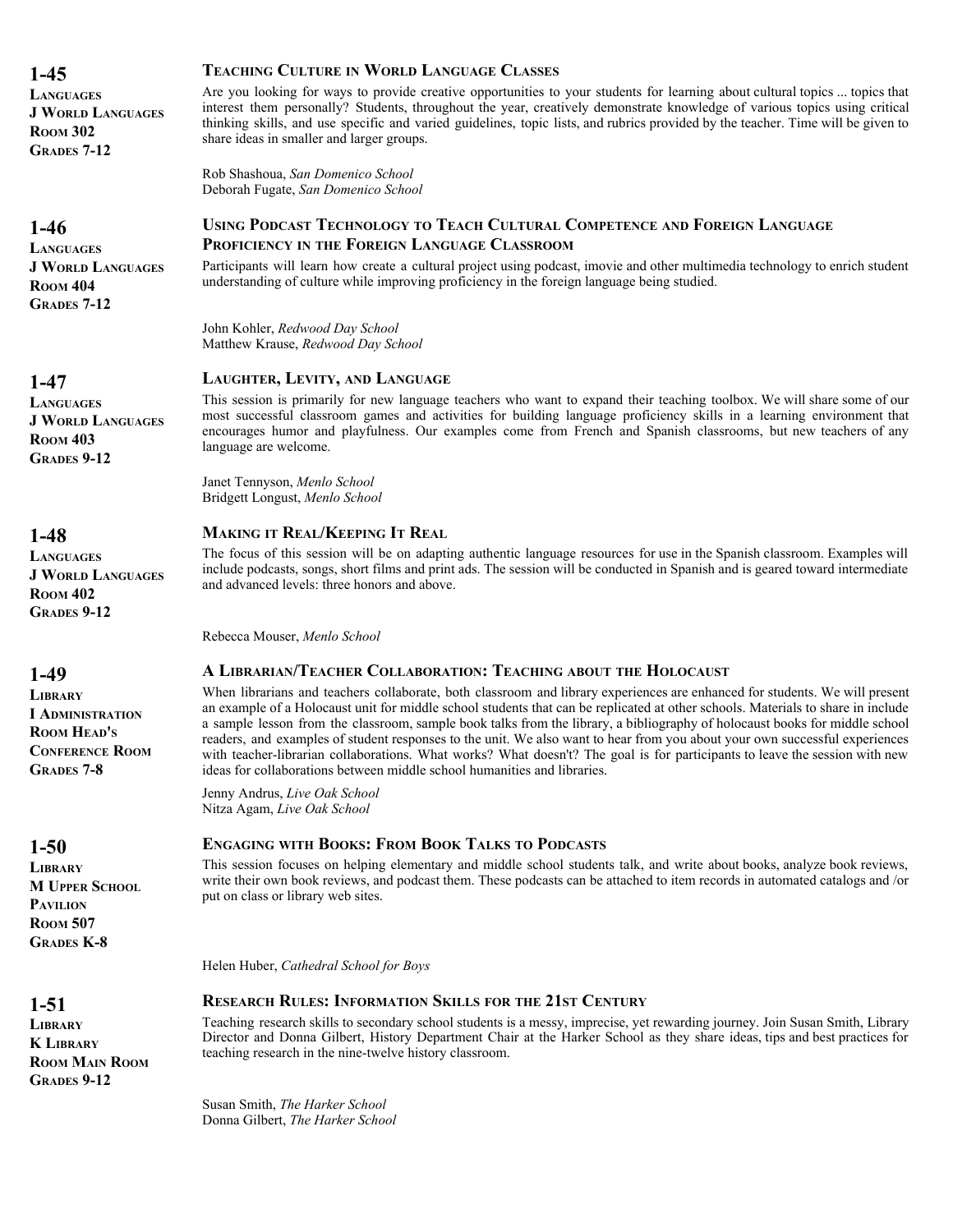**MODELING BASEBALL WITH REAL BASEBALL DATA, A RANDON NUMBER GENERATOR, DICE, AND SPINNERS GALORE!** Couldn't wait to see who would win game one of the NLCS pitting our beloved Giants versus the Phillies? Neither could we. So, in our sixth grade math class, we used the batting data from the Giants and Phillies regular season, a random number generator, customized spinners (made using a compass and a protractor), and "fair" dice to simulate the baseball game. Find out how close our model was to the real thing. **1-52 MATH M UPPER SCHOOL PAVILION ROOM 506 GRADES 7-8** Ned Diamond, *Crystal Springs Uplands School* **USING PROGRESS MONITORING TO MEASURE RESPONSE TO INTERVENTION IN MATH CLASS CANCELED** CANCELED **1-53 MATH ROOM GRADES K-6 9+7=4: USING CYCLIC GROUPS AND OTHER EXAMPLES TO DEVELOP A BETTER UNDERSTANDING OF BASIC PROPERTIES OF REAL NUMBERS** Do most of our students really understand opposites, reciprocals, and other basic properties of real numbers? Many take these properties for granted, without comprehending their significance or meaning. It is too easy to find additive and multiplicative inverses in the real number system. We will look at actual lessons that help students gain a deeper grasp of the foundational concepts of algebra by introducing examples of systems that do not follow the usual properties. **1-54 MATH M UPPER SCHOOL PAVILION ROOM 419 GRADES 7-12** Todd Miller, *The Athenian School* **THE SMART BOARD IN THE GENERAL MUSIC CLASSROOM** The multimedia capabilities of the SMART board can add so much to the general music classroom. In this workshop, basic SMART board and software features will be defined and demonstrated with an eye to creating compelling, interactive general music lessons that engage and excite students as they learn about music. Examples will demonstrate how the SMART board and notebook software can aid in creating lessons on musical scales, rhythm reading, guitar chords and tablature, critical listening, and other topics. **1-55 PERFORMING ARTS M UPPER SCHOOL PAVILION ROOM 505 GRADES K-12** Mark Bernfield, *Redwood Day School* **FUNCTIONAL GUITAR SKILLS FOR TEACHERS OF ALL SUBJECTS** Guitar is one of the most functional instruments an educator can use in the classroom. Besides being portable, easily amplified, and easy to tune, the guitar offers an array of movable chord and note patterns that can be applied to a variety of musical genres and styles. This presentation will focus on the following concepts: simple song writing, tuning methods, movable chord shapes, movable note patterns and solo boxes, capo usage, and reading tablature. In addition to assisting in the retention and recall of rote memory concepts, the guitar is a fun way to accompany vocals or speech during classroom instruction. Bring your guitar! (not required) **1-56 PERFORMING ARTS H AUDITORIUM ROOM 213 GRADES K-12** Scott Goodman, *Westerly School* **THE ANATOMY OF A CHOICE: A THEATER ARTS CURRICULUM** This presentation is open to theatre, acting or dramatic literature teachers for grades nine-twelve. The presenter, a long-time professional performer and teacher, will introduce a simple, structured curriculum to approach script analysis and scene study. The focus will be on breaking down the text and mining it for clues to the richest possible acting choices. Her textbook, *The Anatomy of a Choice*, was published by University Press of America in May, 2010. **1-57 PERFORMING ARTS F MIDDLE SCHOOL ROOM 107 GRADES 9-12** Maura Vaughn, *The Branson School* **MOVEMENT IN THE CLASSROOM** This presentation aims to cover the importance of the brain body connection in academics, building on recent publications and articles about the positive effects of fitness and exercise on learning. The discussion will include specific exercises that help with mood and arousal levels, proprioception, and sensory issues, core strength for good posture, body awareness, tracking, crossing the midline, developing hand dominance, and building cardiovascular strength. The goal of this presentation is to convince classroom teachers the value of movement and fitness as well as provide exercises that enhance learning. **1-58 PHYSICAL EDUCATION H AUDITORIUM ROOM 212 GRADES K-8** Whitney Sutak, *Marin Primary & Middle School*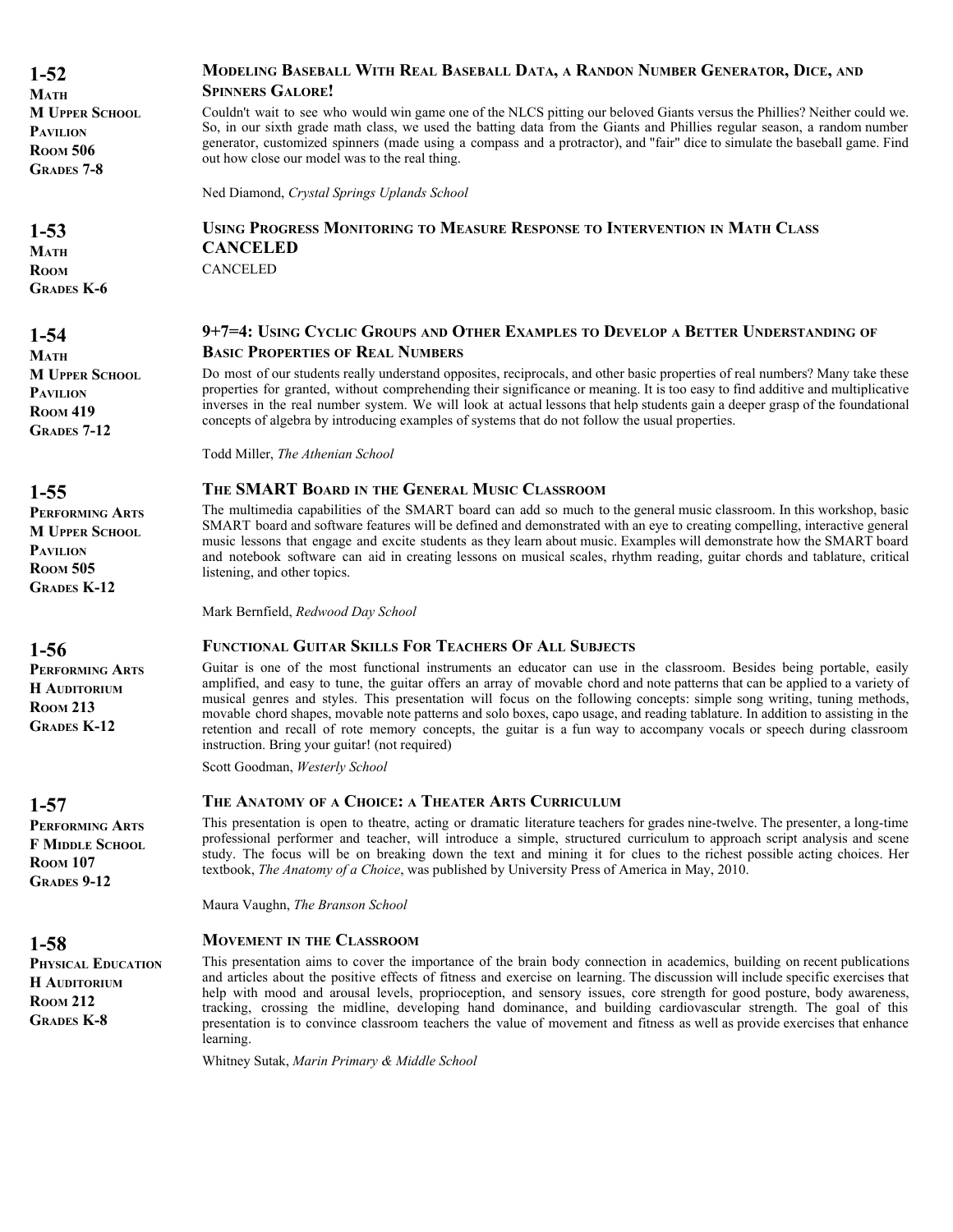**PHYSICAL EDUCATION E COMMUNITY ROOM ROOM COMMUNITY ROOM GRADES 9-12**

# **1-60**

**SCIENCES H AUDITORIUM ROOM 211 GRADES 7-12**

# **1-61**

**SCIENCES L UPPER SCHOOL ROOM 412 GRADES 7-12**

# **1-62**

**SCIENCES F MIDDLE SCHOOL ROOM 208 GRADES 7-8**

**1-63**

**SCIENCES ROOM GRADES 3-8**

**1-64**

**SCIENCES B LOWER SCHOOL SCIENCE ROOM 8 GRADES 3-8**

#### **HEALTH, FITNESS AND RECREATION AT COLLEGE PREP**

We've done away with physical education at College Prep...sort of. Instead, we call it Health, Fitness & Recreation, or HFR. The program emphasizes activities over exercise, and the students choose when and in what activities they wish to participate. The workshop will describe the structure of the HFR program, share the most popular activities, and conclude with participants sharing their favorite or most popular activities with the group.

Kiet Tran, *The College Preparatory School*

# **MOODLE IN THE SCIENCE CLASSROOM**

The presenters have been using Moodle in the science classroom for several years. They would like to share their best practices and have a "roundtable" at the conclusion to discuss uses of Moodle activities in the classroom. Submitting assignments online, online quizzes/tests, warm-up questions, forums for lab results and much much more. Access to a Moodle instance and information about the useful activities will be provided. Bring a laptop!

Lorna Claerbout, *The Harker School* Scott Kley Contini, *The Harker School*

# **REAL WORLD PROJECTS**

We will discuss a number of real world experiments and engineering projects that really motivate the students to greatness. By keeping it real, so to speak, students completely buy in, and have a ton of fun producing quality work and thus gain a deep understanding of what they are doing. These projects require a combination of research, DIY, data analysis, optimization and an understanding of the science that makes it work. Specifically, we'll explore the electric motor, statistical and systematic error in experiments and efficiency of green energy prototypes. There will be time for discussion at the end.

James Dann, *Menlo School*

#### **BECOMING A BAD SCIENTIST.**

Bad science is a relatively new phrase in science education referring to historical instances where scientists have acted in unethical manners (such as the Tuskegee Syphilis Study), made unwitting errors (such as DDT), or perpetuated cultural biases through scientific errors (phrenology). In this workshop, participants will learn about curricula and research that illuminates middle school students' socio-scientific reasoning and its connection to an understanding of the nature of science.

Brian Donovan, *The San Francisco School*

# **DATA ANALYSIS FOR MIDDLE SCHOOL SCIENCE INQUIRY: NOT YOUR AVERAGE STATISTICS CLASS CANCELED**

CANCELED

#### **SIXTH GRADE EARTH SCIENCE LABS.**

This workshop will introduce you to a variety of hands on earth science labs that generate enthusiasm as well as data. You and your students can build a mini hurricane, make a "rock" and test its strength, and observe the impact of temperature on density currents (useful when we cover weather fronts.) You will leave with handouts and materials for at least one of the three labs that used in the presenter's sixth grade earth science classes.

Tim Patterson, *Crystal Springs Uplands School*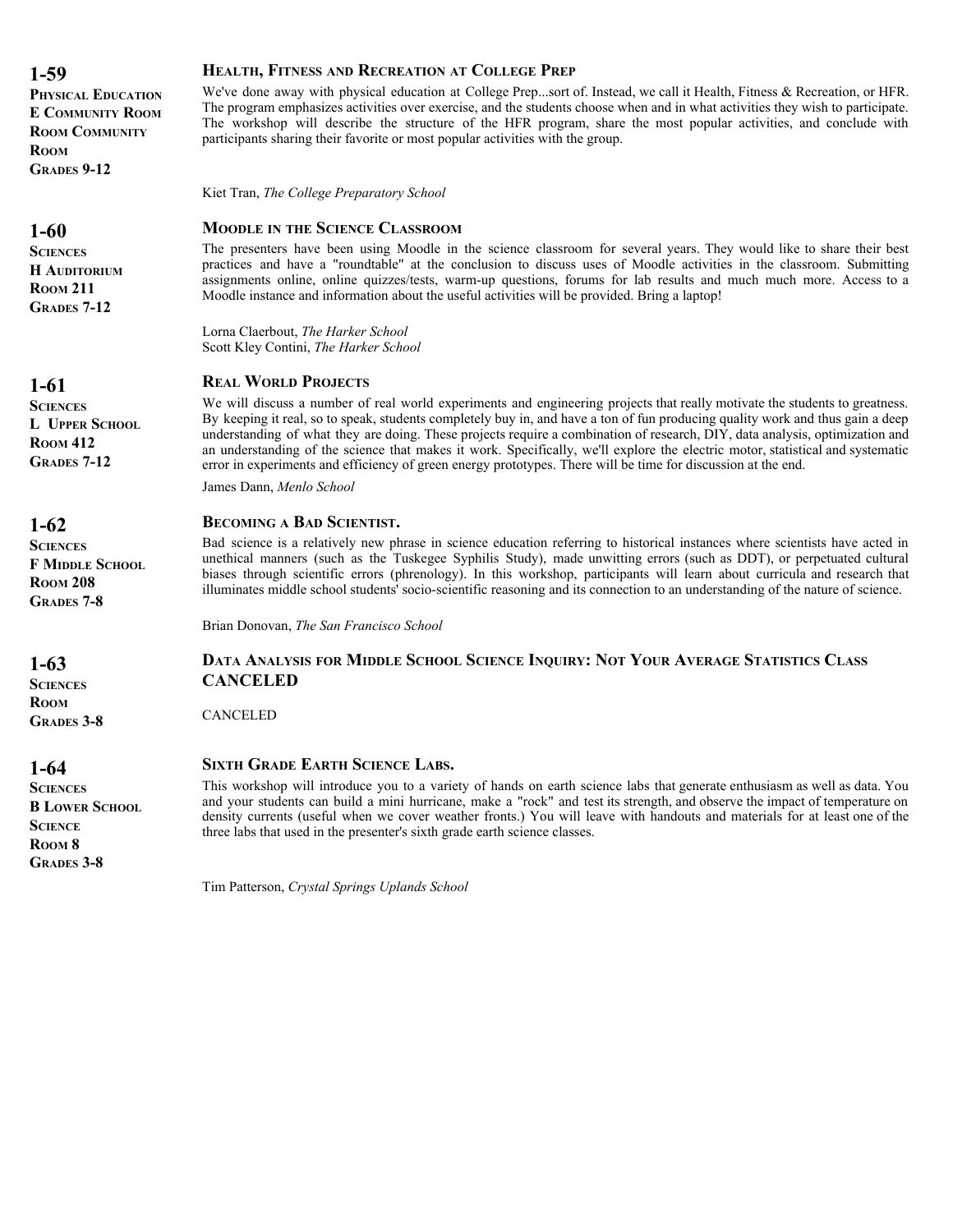**1-65 SS/HISTORY B LOWER SCHOOL ROOM 10 GRADES 9-12**

#### **CROSS-CURRICULAR COLLABORATION REJUVENATES THE RESEARCH PROCESS**

Conducting research, synthesizing ideas, and presenting information are required student outcomes in many disciplines and at many grade levels. The research process can become mundane for teachers and students who use outdated research tools/methods; consequently, research papers and projects start sounding the same year after year. Through a crosscollaborative effort, and a motivating video project, a breathe of life can be administered to the research process and products. Participants who attend this workshop will be able to replicate the modeled research process and accompanying projects that are outlined in the presentation. Specifically, participants will leave the workshop with a logistical plan for implementing a cross-curricular project, a working knowledge of a free 21st Century research tool (Noodlebib), and a free collaborative workspace (Google Docs), an overview of movie editing software that is available for different platforms, and an understanding of the advantages and challenges of the teaching methodology presented in the workshop. To enhance the quality and relevance of the presentation, recorded interviews from students and teachers will be infused throughout the workshop.

Kathy Clark, *The Harker School* Jared Ramsey, *The Harker School* Lisa Diffenderfer, *The Harker School*

# **TEACHING THE "ENCOUNTER" IN THE 21ST CENTURY: A BACKWARDS DESIGN APPROACH TO CRISTOBAL COLON CANCELED** CANCELED

#### **PLAYING VIDEO GAMES TO PROMOTE PEACE**

The presentation will be an overview of the computer game, PeaceMaker, a simulation of the Palestinian-Israeli Conflict, and demonstrate how it can be integrated into a social science class. PeaceMaker players can choose to play as either the leader of Israel, or the Palestinian Authority. Players have to deal with events presented using real world pictures and footage, and have to react and make social, political, and military decisions within a turn-based strategy system. The goal of the game is to solve the conflict with a two-state solution.

Aran Levasseur, *San Domenico School*

#### **PUT SOME "GARBOLOGY" IN YOUR CURRICULUM!**

Want to learn some low-maintenance and doable activities in Garbology? This workshop is meant for teachers who want to infuse their science curriculum with lessons on Reduce, Reuse, Recycle & Rot--the  $\overline{4}$  R's--but don't have time in their schedule, or don't know where to start. We'll discuss the pros and cons of various activities that can be done in class and out of class. Bring a flash drive to copy PDF's of great lesson plans and other resources.

Paul Rendon, *Bentley School*

#### **TRACING THE PAST IN GOOGLE EARTH**

This presentation will highlight a project created by an ancient history teacher in collaboration with instructional technology. By using Google Earth, students traced the footsteps of Alexander the Great as he conquered and explored the Middle East and Central Asia. In the process of using Google Earth, students discovered the significant role that geography played in ancient times, and how it continues to impact current world events. The use and application of Google Earth in a history classroom will be demonstrated. Note: Please bring a laptop with Google Earth downloaded.

David Spence, *Menlo School* Nancy McPhaul, *Menlo School*

#### **SEARCHING FOR OUR HISTORY - CREATING FAMILY IMMIGRATION/MIGRATION DOCUMENTARIES**

**CANCELED**

**1-66 SS/HISTORY ROOM GRADES 7-12**

**1-67**

**SS/HISTORY F MIDDLE SCHOOL ROOM 209 GRADES 7-8**

**1-68**

**SCIENCES M UPPER SCHOOL PAVILION ROOM 415 GRADES K-6**

**1-69 SS/HISTORY**

**1-70 SS/HISTORY M UPPER SCHOOL**

**PAVILION ROOM 511 GRADES 7-12**

**M UPPER SCHOOL PAVILION ROOM 417 GRADES 7-12**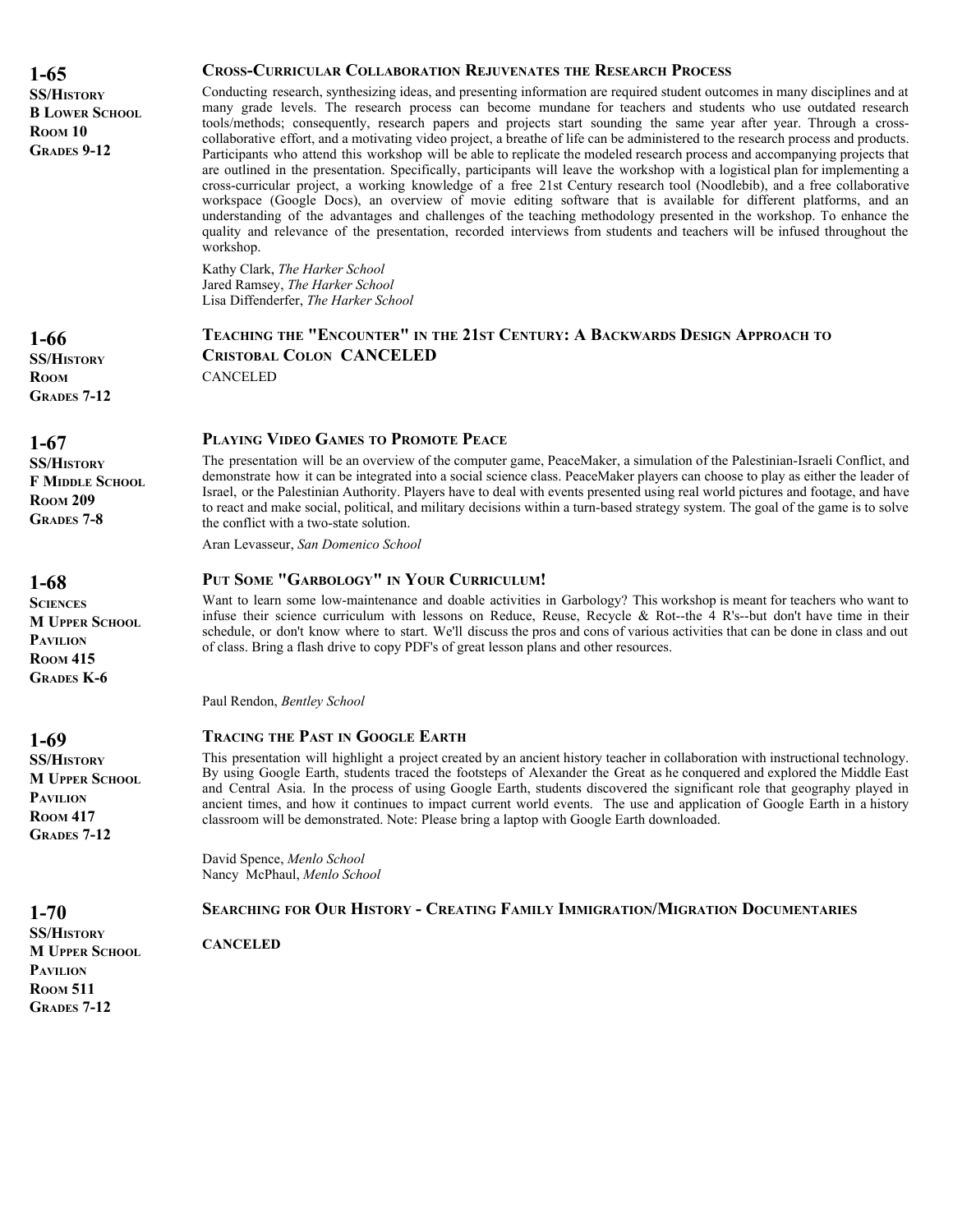**SS/HISTORY M UPPER SCHOOL PAVILION ROOM 509 GRADES 7-12**

# **1-72**

**TECHNOLOGY M UPPER SCHOOL PAVILION ROOM 514 GRADES K-12**

# **1-73**

**TECHNOLOGY J WORLD LANGUAGES ROOM 303 GRADES 7-12**

# **1-74**

**TECHNOLOGY M UPPER SCHOOL PAVILION ROOM 515 GRADES K-8**

# **1-75**

**TECHNOLOGY L UPPER SCHOOL ROOM 405 GRADES 7-12**

# **1-76**

**TECHNOLOGY I ADMINISTRATION ROOM AVERY GRAPHICS LAB GRADES 9-12**

# **1-77**

**VISUAL ARTS I ADMINISTRATION ROOM STUDIO 1 GRADES 7-12**

#### **GET UP, STAND UP: TEACHING REVOLUTION IN AND OUT OF THE CLASSROOM**

Join us for an interactive discussion of how to bring history studies alive, and connect them to student-led service learning projects. Attendees will be offered a variety of strategies for emphasizing social justice when teaching people-powered movements regardless of historical era, from the standoff at Masada to the gay rights movement of the 1970s. Additionally, we will discuss how to facilitate student-conceptualized and executed service learning projects that take activism beyond classroom stories and into the social, political, and cultural realities of our world.

Liz Willis, *Westerly School* Kalim Rayburn, *Westerly School*

#### **FROM FEAR TO FACEBOOK: ONE SCHOOL'S JOURNEY**

This presentation will focus on the implementation of the Nueva School's one-to- one laptop program. The presentation will focus on success and challenges, examples of integrated learning, stages of school development with technology, and visions for the future. The presentation is based on Matt Levinson's book, *From Fear to Facebook: One School's Journey.* Colorful anecdotes will illustrate one to one laptop learning in schools.

Matt Levinson, *The Nueva School*

#### **STORYTELLING BEYOND THE PAGE**

This session will explore exciting ways to merge creativity and new technologies. While working at San Francisco University High, the presenter designed a course for writers, artists, filmmakers, journalists, and techies wanting to hone their storytelling skills. This interdisciplinary class explored numerous ways to tell stories. This session will explore ways to use blogs, podcasts, comics, digital video, and animation to tell original stories based on material culled from one's own life, as well as the world at large.

Danny Plotkin, adjunct professor in Media Studies, *University of San Francisco*

#### **THE DIGITAL DIVIDE GAME**

Workshop participants will learn how this game exposes students to 21st century skills and dives deep into the issue of the "digital divide." Students are broken up into teams assuming the roles as world leaders and decision makers (Africa, US, Asia and Mexico). Their goal is to accomplish a set of technology tasks (examples: create a podcast, or photo database, communicate and trade resources via email and IM in that country's native language) given limited access to technology resources (ex. under a time constraint, four students at once had to share an outdated iBook laptop ). Workshop participants will learn how this game invites students to problem solve, collaborate, think critically under a timed constraint, communicate effectively and work towards common goals.

Jennifer Santos, *St. Matthew's Episcopal Day School*

#### **1-1 IPADS: FROM PILOT PROJECTS TO DECISION**

The release of the iPad has energized the dialogue in our schools about what technology device is best suited for 1-1 deployment at different grade levels. iPad? Tablet? Laptop? San Domenico School (Middle School) and San Francisco University High School have been piloting iPads and their technology directors share experiences, alternative devices, apps, and deliberations.

Cecile Lelievre, *San Francisco University High School* Christopher Sokolov, *San Domenico School*

#### **ORGANIZING A SHARED ONLINE PHOTO LIBRARY**

Over the last three years, Menlo School has developed a shared online archive of high quality photographs. More than 12,000 digital photos have been collected, tagged and archived for sharing with families, students and staff using Flickr.com. These images are contributed by a variety of students, parents and staff. They are carefully edited and are routinely used for the school's communications and marketing materials in both print and online form. Workshop attendees will learn about the tools, policies and methods used for creating this success story.

Peter Zivkov, *Menlo School*

#### **"EVIDENCE"- STUDENT STORIES WITH FOUND IMAGERY**

Inspired by the classic book, *Evidence,* by photographers Larry Sultan and Mike Mandel, this workshop will explore the creation of new narratives made with found imagery. Of particular interest will be the separating of imagery from its original context to create new meanings in new contexts. Teachers will consider the possibilities of story creation through "nontraditional" starting points. Participants are invited to bring imagery (family photos, newspaper clippings, random found imagery) to exchange with other participants to build short five-ten image "stories." Images will also be provided.

Jason Whiton, *Drew School* Lisa Bostwick, *Drew School*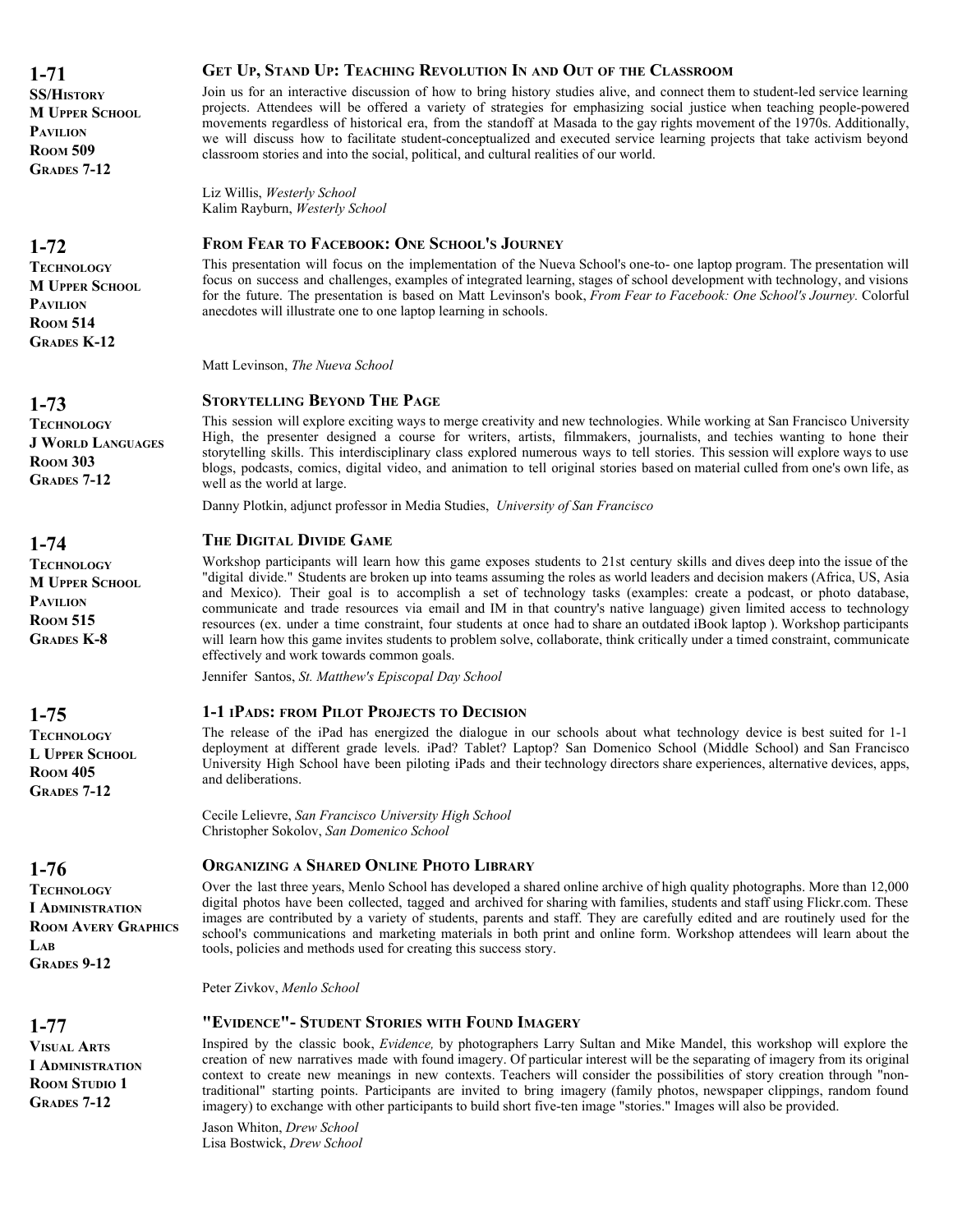**VISUAL ARTS I ADMINISTRATION ROOM ART STUDIO 2 GRADES 7-12**

**1-79**

**SS/HISTORY M UPPER SCHOOL PAVILION ROOM 503 GRADES 9-12**

#### **ART AS SOCIAL COMMENTARY WORKSHOP**

Young teens love the empowerment and relevance of working on social and environmental issues that are concerns in their own lives. This presentation will give you the skills to confidently present this exercise, and ensure your students have enough boundaries for success and enough freedom to encourage artistic risk taking and autonomy. Presentation includes: generating ideas and discussing/distilling themes Slide show of student work PowerPoint of work in the art world, past and present, list of goals, discussion of materials, and a writing exercise to help strengthen student critique and decoding skills

Anne Faught, *San Domenico School*

#### **PLAY IT AGAIN (***MOVED FROM 2-65)*

Video podcasting is a powerful new technology that allows teachers to deliver content more efficiently. At the same time, it allows them to make the most of their most precious teaching resource, in-class face-to-face teaching time, customizing it to better fit individual students' different needs. These "vodcasts" are not videotapes of the classroom. Rather, they use a Smartboard to capture visual images, and record them along with the teacher's voiceover in an efficient, focused way. By capturing and posting these short lectures along with visual illustrations to the Internet, the teacher makes core material available to students to view as often as needed. The teacher only has to present concepts once because the students can review them at home as often as needed. In our session, we will show some sample vodcasts, explain how they are made, and outline the way this new platform has fundamentally changed and improved our instruction.

Charles Hanson, *Menlo School* Michael Brody, *Menlo School*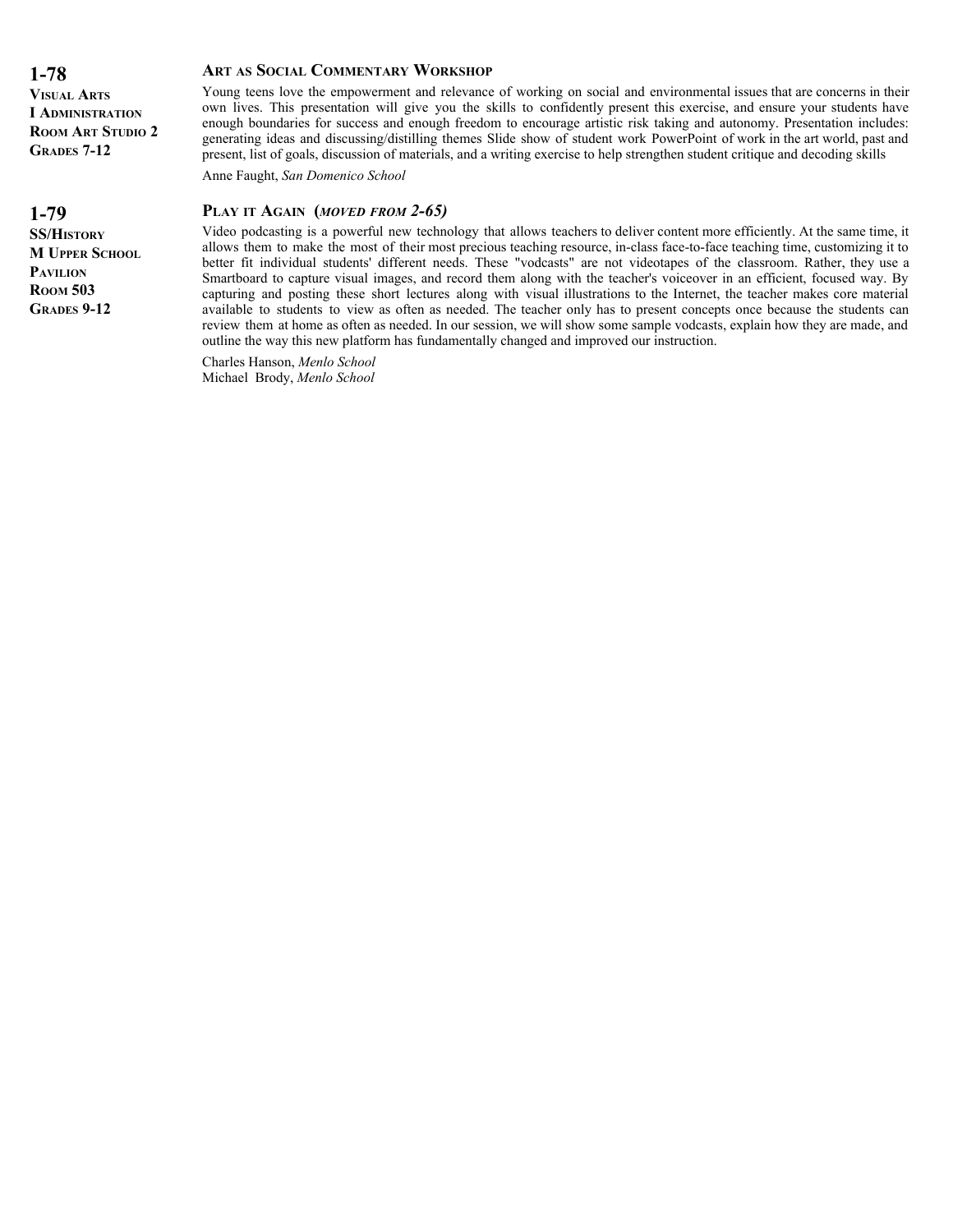# **SESSION TWO 11:00 AM - 12:30 PM**

#### **BORN TO BE GOOD: THE SCIENCE OF EMOTIONAL INTELLIGENCE**

A new science of emotional intelligence reveals it to be an essential tool in human

development. Recent studies have documented unnerving drops in the empathy of our children. In this talk, Dr. Keltner covers the latest discoveries in studies of emotional intelligence. The focus is on specific tools for cultivating emotional intelligence, and increasing the empathy of our children and selves.

Dacher Keltner, *Professor of Social Psychology, University of California, Berkeley*

#### **AFFINITY GROUP: DISCUSSION FOR SERVICE LEARNING DIRECTORS**

The purpose of this roundtable discussion is to share best practices for how to incorporate service learning into the high school curriculum. An additional focus for our conversation will be how to cultivate a sense of social responsibility on campus and within our students. Details of Menlo School's ninth grade Service Seminar, as well as the PACT Program, the service-learning project that all students must implement in their junior and senior year, plus the presenter's thoughts about how to create a successful service-learning day will be included.

Jessica Brugos, *Menlo School*

#### **CREATING A CULTURE AND INFRASTRUCTURE FOR CONTINUAL PROFESSIONAL LEARNING**

Two teachers from Stevenson School will discuss how several failed attempts at building an in-house, continual professional development program led to a successful implementation, and what made it work. A facilitated discussion on the experience and visions of other schools will follow.

Aaron Eden, *Stevenson School* Ally Wenzel, *Stevenson School*

#### **RECRUITING AND RETAINING PEOPLE OF COLOR: BEST PRACTICES SHARED**

This workshop offers practical strategies for administrators and hiring managers to recruit, hire, and empower faculty of color as future leaders. The presenters will highlight best practices that will assist administrator to develop systems that work.

Lizette Dolan, *Bentley School* Marta Grajeda, *Bentley School*

#### **AFFINITY GROUP: MANAGING TEACHER NEEDS AND GUIDING THEM TOWARD GREATNESS**

This affinity group, will be a roundtable discussion among department chairs in which we discuss challenges with teachers in our departments who need to make changes, or improvements toward more effective professional practices. We will touch upon various situations: such as guiding the new teacher; redirecting, or teaching the ineffective disciplinarian; guiding a teacher toward better coverage of the curriculum; helping teachers who struggle with students and/or parents; setting limits and creating a sense of support as well as expectation; finding and clarifying support from our administration; and clarifying our own limits as managers with our administration.

Stacie Newman, *The Harker School*

#### **AFFINITY GROUP: COLLEGE COUNSELORS DISCUSSION**

Join your colleagues in a roundtable discussion of college counseling trends at independent high schools. Topics will include, but are not limited to, current trends and issues, surprises encountered this year, and stories (the good, the bad, and the FUNNY) you'd like to share in a BAISCC-style discussion format.

Julie Ball, *Sacred Heart Preparatory School* Betty Van Wagenen, *Woodside Priory School*

**2-00 FEATURED** 

**SPEAKER H AUDITORIUM ROOM AUDITORIUM GRADES K-12**

#### **2-01**

**ADMINISTRATION F MIDDLE SCHOOL ROOM 209 GRADES 9-12**

#### **2-02**

**ADMINISTRATION J WORLD LANGUAGES ROOM 304 GRADES K-12**

#### **2-03**

**ADMINISTRATION M UPPER SCHOOL PAVILION ROOM 415 GRADES K-12**

**2-04**

**ADMINISTRATION M UPPER SCHOOL PAVILION ROOM 510 GRADES K-12**

#### **2-05**

**COUNSELING L UPPER SCHOOL ROOM 408 GRADES 9-12**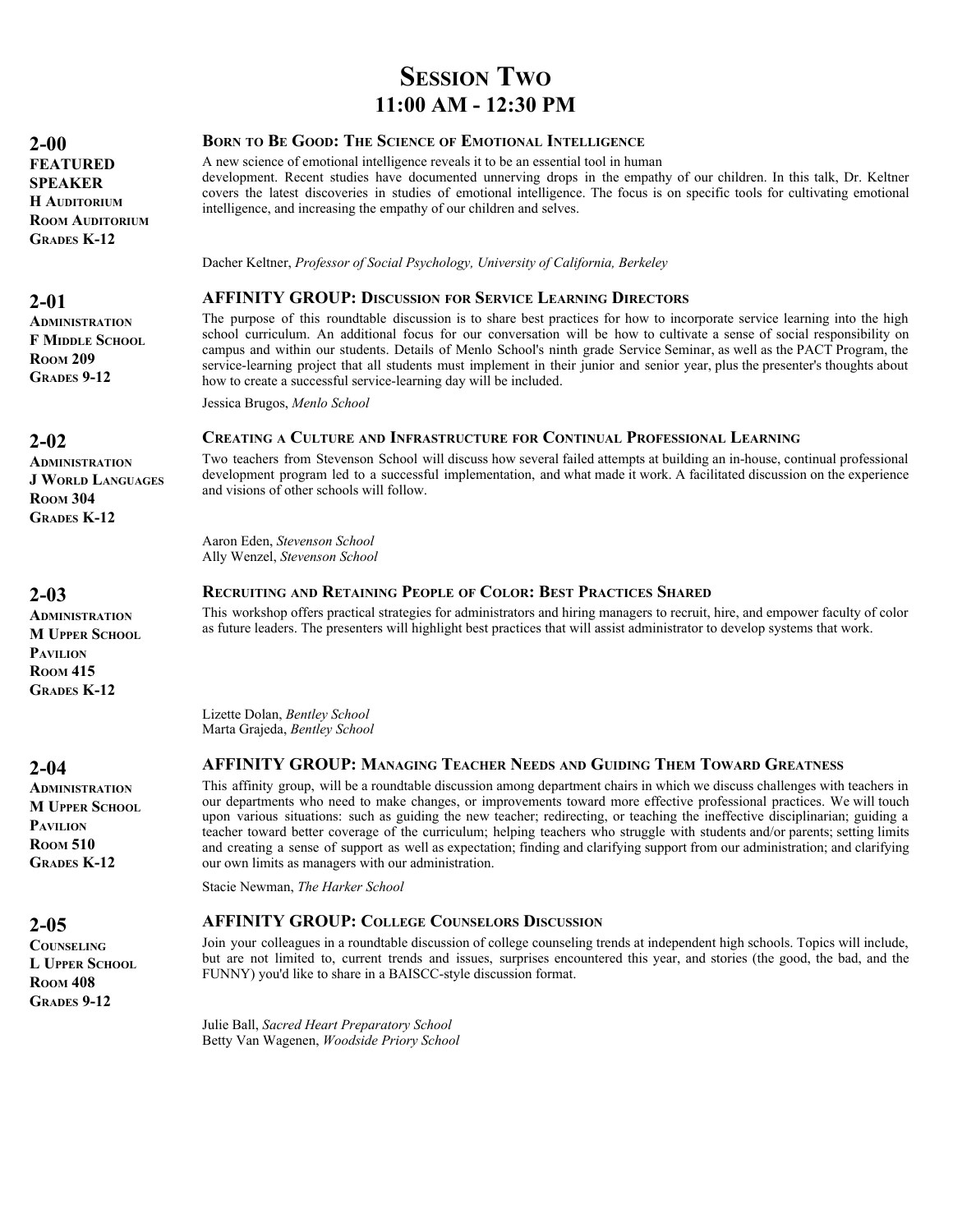**2-06 EARLY CHILDHOOD B LOWER SCHOOL ROOM 12 GRADES K-2**

**2-07**

**EARLY CHILDHOOD B LOWER SCHOOL ROOM 10 GRADES K-2**

#### **2-08**

**EARLY CHILDHOOD B LOWER SCHOOL ROOM 11 GRADES K-2**

# **2-09**

**EARLY CHILDHOOD A LOWER SCHOOL ROOM 3 GRADES K-2**

**2-10**

**ENGLISH L UPPER SCHOOL ROOM 405 GRADES**

**2-11**

**ENGLISH ROOM GRADES 7-8**

**2-12**

**ENGLISH L UPPER SCHOOL ROOM 407 GRADES 7-12**

#### **QUALITY INTERACTIONS IN PRIMARY CLASSROOMS**

Research has shown that the factors that have the greatest effect on student learning are the teacher's social and instructional interactions with the student - how the teacher interacts with the student while delivering instruction and the quality of the instructional methods. This session is specifically designed for educators working with children from preschool through early elementary. Participants will focus on effective interactions that support students' social and emotional learning, focus on behavior management, productivity, and classroom learning formats, and build higher-order thinking and language skills, as well as provide quality feedback.

Betsy Fox, *Educational Consultant*

#### **INTEGRATING THE ARTS IN PRESCHOOL**

This workshop will explore activities which link visual art, music and movement in the pre-school classroom. Short projects will move from painting and sculpture to singing and dancing and back again. Teachers of all levels of artistic and musical experience are invited to this celebration of the creative impulse in the young child.

Nova Ray, *The San Francisco School* Sophia Lopez-Ibor, *The San Francisco School*

#### **REFLECTION AND MINDFULNESS IN THE EARLY ELEMENTARY CLASSROOM**

In these fast-moving times, students benefit from direct instruction on how to slow down, experience the present moment, and reflect on their experiences. This workshop will offer techniques for integrating mindfulness and reflection in the early elementary classroom. When young children have the opportunity to express and write about their daily challenges, successes, and wonderings, they develop self-awareness, increased attention, as well as empathy and compassion. These techniques are easily adaptable to all ages.

Elizabeth McLeod, *The Nueva School* Kim Gitnick, *The Nueva School* Megan Terra, *The Nueva School* Rebecca Newsom, *The Nueva School*

#### **INTEGRATING ART ACROSS THE CURRICULUM**

Teachers will explore ways to integrate art across the curriculum, and bring novelty and creativity to the classroom routine. They will discover and share how art unifies teaching lessons and how it adds to lesson planning. Finally, they will be able to reflect on their experience and take away applicable art lessons to use in their classroom, including a sample art project created during the workshop.

Rachel Parish, *Bentley School*

#### **CREATING A SCENE: HOW TO BRING DRAMA INTO THE ENGLISH CLASSROOM**

Ideas for teaching Shakespeare's and other playwrights' works that bring them to life as the theatrical experiences they were intended to be, instead of relying on approaches used for novels will be offered. A theater arts teacher and an English teacher will offer techniques for establishing student-directed scenes and seminars, discuss the benefits of working collaboratively with the drama department, and review techniques for helping students to use their voices, emotions, and bodies to perform scenes in class or in front of a larger audience. Students will benefit from a more dynamic dramatic experience, while increasing their understanding of the play by analyzing it in its intended form.

Jennifer Grimes, *San Domenico School* Sonya Evans, *San Domenico School*

#### **CHALLENGING LANGUAGE: TEACHING AVANT-GARDE POETRIES CANCELED CANCELED**

#### **MYTH-ING IN ACTION**

Using archetypes to study literature is a more accessible approach to analysis than textual methods. By understanding how the structure of the journey can be applied to all narratives, students find difficult texts easier to analyze and write about. Incorporating modern media, song, art, and film, this seminar will demonstrate the universality of archetypes, illustrating how students can find in their own culture and the world of literature the underlying themes of heroes and journeys that reveal the deeper meaning of all artistic expression.

Jeff House, *Georgiana Bruce Kirby Preparatory School*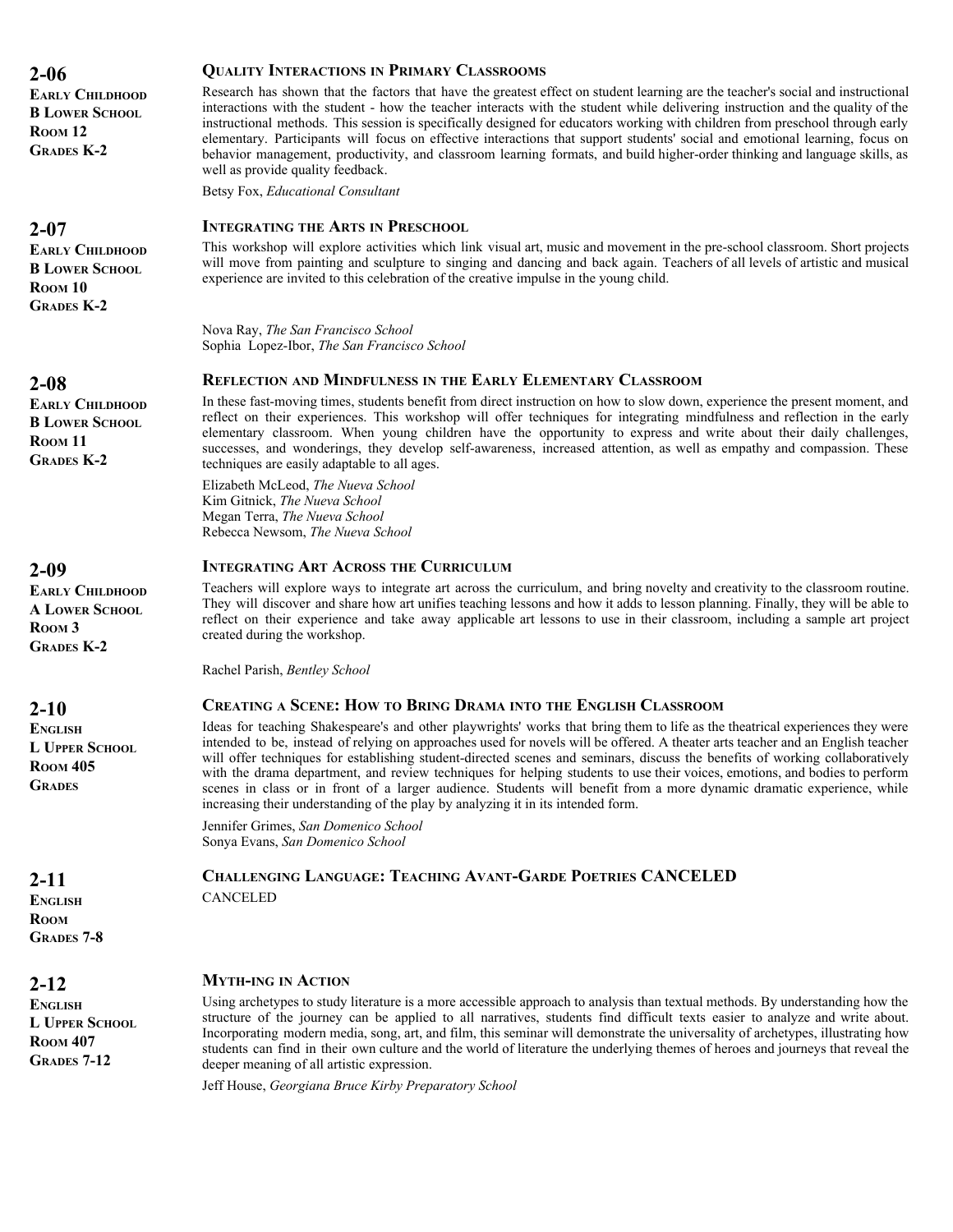**ENGLISH L UPPER SCHOOL ROOM 409 GRADES**

# **2-14**

**ELEMENTARY GENERAL B LOWER SCHOOL ROOM MULTI-PURPOSE ROOM GRADES K-6**

# **2-15**

**ELEMENTARY GENERAL B LOWER SCHOOL ROOM 6 GRADES K-6**

# **2-16**

**ELEMENTARY GENERAL F MIDDLE SCHOOL ROOM 104 GRADES K-6**

# **2-17**

**ELEMENTARY GENERAL I ADMINISTRATION ROOM AVERY GRAPHICS LAB GRADES K-6**

**2-18**

#### **ELEMENTARY GENERAL B**

**ROOM COMPUTER LAB GRADES 3-6**

**POETRY IN MOTION**

#### Many English teachers have taken an approach to poetry in which verbal performance by students is a crucial aspect of how they experience the sound, the feeling, and the meanings of poetic language. We have taken this into the computer lab, where students combine voice, image, and music with movie-making technology. In this workshop, we will explore some of the technical and logistical challenges, as well as the rewards of helping students create movies that express multiple levels of learning and growth in performance.

Charles Raymond, *The Athenian School*

# **SINGING GAMES AND DANCES FROM THE AMERICAN FOLKSONG COLLECTION**

This session will be devoted to singing games and dances that the clinicians have used in their K-six music classes. These games are great for promoting physical coordination and socialization as well as teaching specific musical concepts. Song materials are selected from the online "American Folksong Collection" from Holy Names University.

Jeanette Tietze, *Convent of the Sacred Heart Elementary School* Gemma Arguelles, *Convent of the Sacred Heart Elementary School*

# **LOWER SCHOOL AFFINITY GROUPS DIALOGUE**

A panel of affinity group leaders from The Hamlin School will facilitate a dialogue about lower school affinity groups. After sharing a description about the evolution of the different affinity programs at Hamlin, the panelists will engage the audience in an exchange of ideas. Schools interested in starting affinity programs and well as those with existing programs are encouraged to attend.

Judith Ching, *The Hamlin School* Lisa Aquino, *The Hamlin School* Linda Benney, *The Hamlin School* Joelle Chartier, *The Hamlin School* Madeline Hancock, *The Hamlin School* Carol Montgomery, *The Hamlin School* Carmelita Doss, *The Hamlin School* Brittany Bracey, *The Hamlin School*

#### **MATHEMATICS AND VISUALIZATION IN FRACTIONS: APPLYING THE SINGAPORE METHOD**

An overview of the Singapore method for introducing fractions, their four basic operations, and solving word problems will be presented.

Bill Davidson, *Santa Catalina School*

#### **FRIEDENSREICH HUNDERWASSER FOR KIDS**

Friedensreich Hunderwasser For Kids is an artist study adapted and inspired by Hunderwasser For Kids, written by Barbara Stieff. Hunderwasser was a Austrian/German Painter whom grew up pre-post World War II. His worked is inspired from the natural-life that started to re-grow post WWII. He believed and based his art on "the spiral:" a spiral goes on and on, as does life, he would say.He is known for his dark-bright colors, and also designed buildings that are very much like his paintings. This will be a hands-on workshop. Participants will learn about Hunderwasser's work as an artist, see samples of some student work, adaptions for various grade levels, as well as given time to create their own Hunderwasser inspired painting or oil pastel piece.

Raymond Difley, *The Carey School*

# **CREATING SOUND COLLAGES OUT OF CULTURAL DETRITUS**

Learn how to mine the Internet and the world around you for material to turn into songs to trick your students into learning. GarageBand, LogicPro 9, and YouTube will be used to create songs you can use in your classroom. You'll learn how to use GarageBand, and walk away from this seminar with your own creation.

Colin Goodwin, *The Harker School*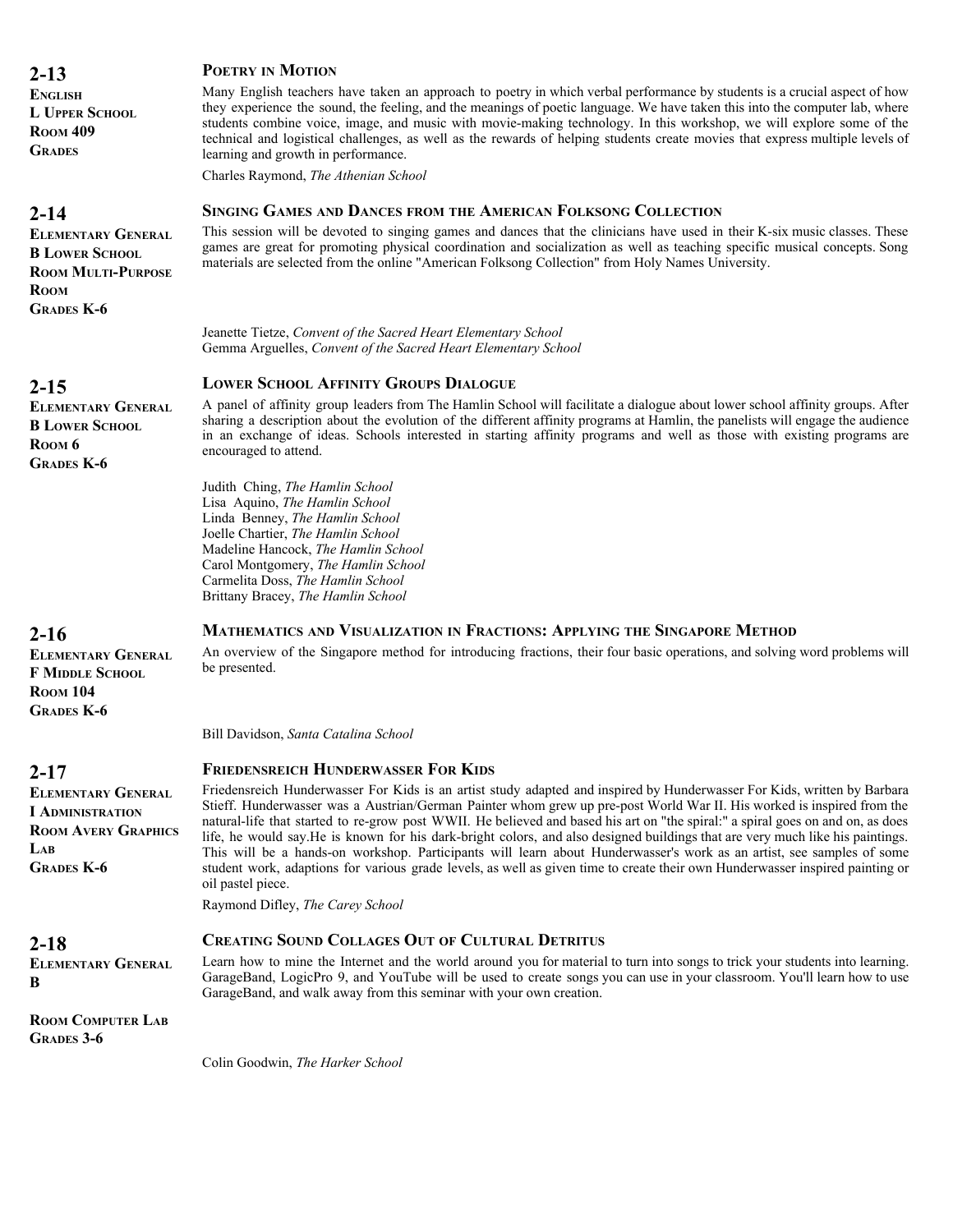**2-19 MATH B LOWER SCHOOL ROOM 13 GRADES K-6**

# **2-20**

**ELEMENTARY GENERAL B LOWER SCHOOL ROOM 15 GRADES K-6**

# **2-21**

**ELEMENTARY GENERAL K LIBRARY ROOM MAIN ROOM GRADES K-6**

#### **2-22**

**ELEMENTARY GENERAL H AUDITORIUM ROOM 211 GRADES K-6**

# **2-23**

**ELEMENTARY GENERAL E COMMUNITY ROOM ROOM COMMUNITY ROOM GRADES K-6**

# **2-24**

**ELEMENTARY GENERAL I ADMINISTRATION ROOM HEAD'S CONFERENCE ROOM GRADES K-6**

#### **2-25**

**GENERAL INTEREST L UPPER SCHOOL ROOM 411 GRADES 9-12**

#### **ADOPTING SINGAPORE MATH**

Six years ago, Keys School in Palo Alto, CA, adopted Singapore math as its math curriculum in K-sixth grade. In this session, two Keys teachers will present data, experiences and film clips of math classes. We will summarize the overwhelming benefits of Singapore Math, the obstacles we have faced, and the best methods of implementation of this highly acclaimed math curriculum.

Corrinne Khoo-Lieu, *Keys School* Kathleen Jalalpour, *Keys School*

#### **LIGHTING FLAMES TO ENSURE STUDENTS' TALENTS AND ABLILITIES IGNITE!**

Early identification of children's abilities enables educators to put structures in place so that students have the opportunity for them to be enriched and extended. During the presentation, ways in which gifted/able children may be identified and how their needs could be met will be explored. Elements of successful differentiated programs will be outlined, and practical tips and resources shared.

Julie Fritz, *Saint Mark's School* Maureen Kalbus, *Saint Mark's School*

#### **READING AS THINKING: COMPREHENSION THROUGH ACTIVE LITERACY**

Research shows that in high-achieving classrooms, students spend significant amounts of time utilizing meta-cognitive strategies to engage in discussion and written reflection about their reading and learning. Strategies for processing information, enhancing understanding, and increasing engagement with reading material will be demonstrated. Teachers will discover ways to support reading as thinking across the curriculum, and will leave with ideas to use in classrooms the next day.

Cora Davidson, *The Seven Hills School* Karen Malin, *The Seven Hills School*

# **WEB 2.0 GOES TO SCHOOL**

Create powerful learning experiences using mostly free web 2.0 tools in the early primary classrooms. We will be looking at a variety of tools to spice up learning - reading, math, social studies etc. The use of a web 2.0 bookmark collection that participants can use as their platform for teaching will be demonstrated.

Carol Mosley, *San Domenico School*

#### **ADHD IN THE CLASSROOM: HOW IT IMPACTS LEARNING AND STRATEGIES FOR IMPROVEMENT**

The average classroom may include several students who exhibit symptoms of ADHD. This workshop provides tools needed to better understand, identify and assist the student with ADHD. It addresses school-related problems associated with ADHD and other common behavior problems, such as underachievement, noncompliance with classroom rules, problematic peer relationships, and the ability to stay focused. Practical, effective instructional strategies will be offered as well as suggestions for how to implement effective classroom behavior management systems.

Erin Powers, *The Carey School*

#### **CHOICE IN ART LEARNING - PROCESS OR PRODUCT? METHOD OR MADNESS**

Are you challenged when it comes to designing "projects" to enhance your subject area? By offering students choice in how to process and complete their art component, you will provide them with a deeper, more enduring learning experience. In this session, we will explore the kinds of scaffolding and materials that will free you from dedicated projects, and open a wide world of discovery for each individual student.

Laurie Bellet, *Oakland Hebrew Day School*

#### **SEVEN STEPS TO SUCCESS WITH SENIORS**

This interactive seminar will address the challenges and opportunities for teachers of high school seniors. Besides discussing general strategies for success, there will be specific examples of thematic units and projects that have proven successful. Teachers will have an opportunity to share their experiences working with this often misunderstood group.

Luke Alessandroni, *Lick-Wilmerding High School*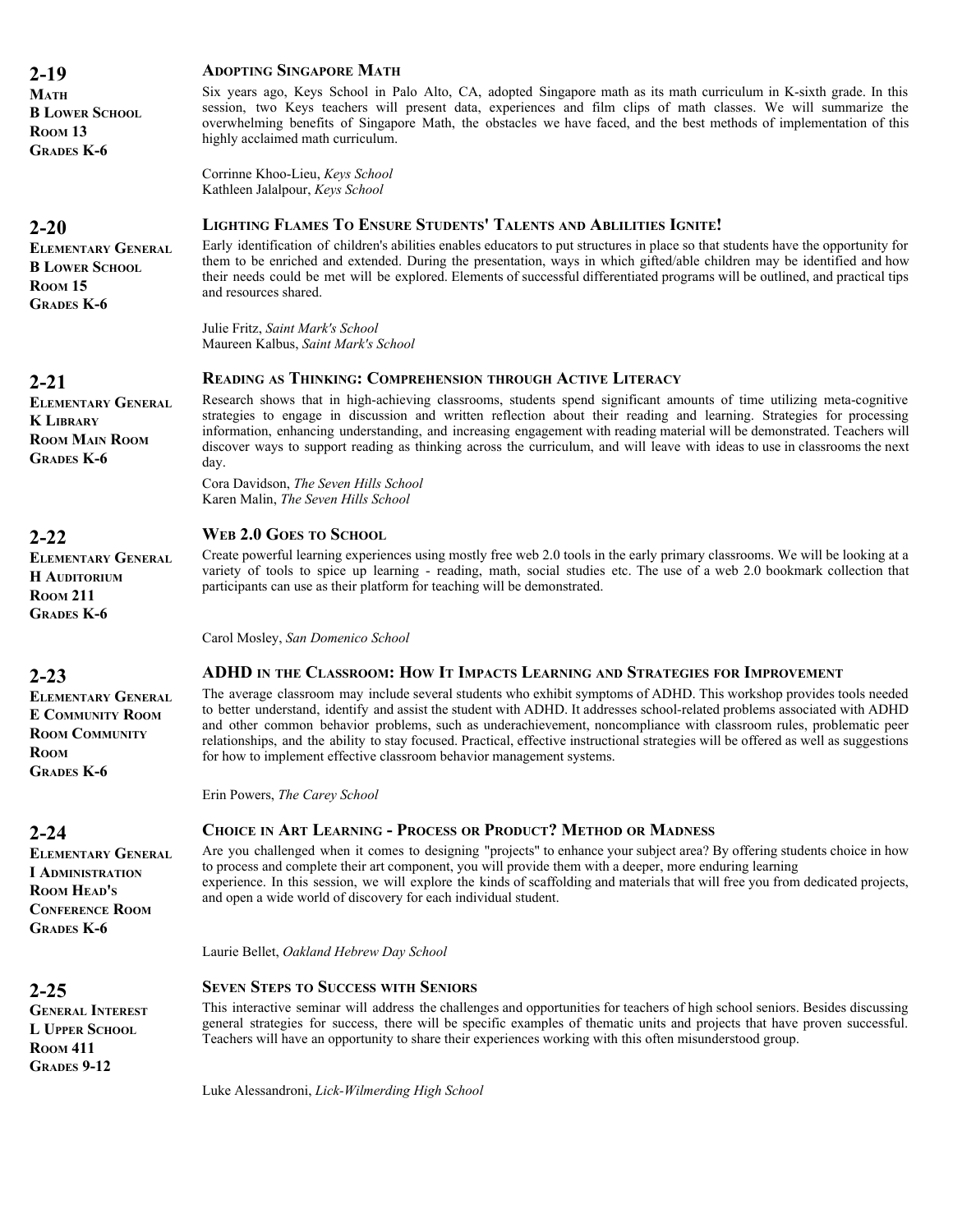**GENERAL INTEREST J WORLD LANGUAGES ROOM 302 GRADES 7-12**

# **2-27**

**GENERAL INTEREST F MIDDLE SCHOOL ROOM 201 GRADES K-6**

# **2-28**

**GENERAL INTEREST F MIDDLE SCHOOL ROOM 106 GRADES K-8**

**2-29**

**GENERAL INTEREST B LOWER SCHOOL ROOM 7 GRADES 4-8**

# **2-30**

**2-31**

**ROOM 202 GRADES K-12**

**GENERAL INTEREST F MIDDLE SCHOOL ROOM 205 GRADES K-12**

**GENERAL INTEREST F MIDDLE SCHOOL**

#### **CREATIVE THINKING IN EVERY CLASSROOM**

One must feel safe to be creative. This workshop will provide a concrete framework for identifying principles and elements within your discipline to create meaningful creative activities/practices for students. Using thinking paradigms from the arts, this workshop will demonstrate how any discipline can be deconstructed in order to find variables for student play, imagination and manipulation. This workshop is particularly geared to teachers who would like to increase risk-taking and experimentation in their classrooms while having a "safe" structure to contain students and enrich learning.

Lisa Bostwick, *Drew School*

# **DOES THIS REALLY BELONG IN OUR SCHOOL?**

#### **ADDRESSING GENDER AND SEXUALITY DIVERSITY IN K-8**

By using a contemporary developmental paradigm, and emphasizing educational mission and pedagogy, educators can more effectively address issues of gender and sexuality in the K-8 setting. Participants in this session will explore new ways to understand gender expression, gender identity and sexual orientation, with an emphasis on how to integrate developmentally appropriate language, content, and concepts into the classroom and curriculum. Case examples, discussion, Q/A, humor.

Jennifer Bryan, Ph.D., *Psychologist, Consultant*

#### **HUMOR: WHERE WOULD WE BE WITHOUT IT?**

Humor is good for the brain, relieves stress, and is one of the primary ways we bond with one another. In this workshop, we will share stories, poems, and activities that weave humor into the curriculum and build language skills. Bring along your own ideas to share and a few funny stories about your kids! Laura Burges teaches third grade and leads mindfulness retreats for adults. Melissa Holman teaches fourth grade and is a professional improvisational comedian.

Melissa Holman, *The San Francisco School* Laura Burges, *The San Francisco School*

# **COLLABORATIVE WORKSHOP FOR LEARNING SPECIALISTS AND CLASSROOM TEACHERS ON MEETING**

#### **THE NEEDS OF ALL LEARNERS**

This two-part workshop is for learning specialists and classroom teachers who are interested in sharing tools and strategies that develop self-advocacy and self-awareness in students both with and without learning differences. During part one, presenters will share activities that initiate dialogue with students about their learning. In part two, breakout groups will cover topics related to differentiating assessment, information management and communication, and accommodations/RTI (response to intervention) model in classrooms.

Amy Conger, *The Hamlin School*

#### **INNOVATIVE INSPIRATIONS: AN INTRODUCTION TO DESIGN THINKING**

Innovative Inspirations is an interactive, engaging, high-energy experience built upon the mindsets of the human-centered design process. In this ninety-minute workshop, participants will stretch their creative muscles as they challenge their assumptions, brainstorm wild ideas, and reframe problems and opportunities.

Joseph Lockwood, *The Glasgow School Of Art* Leticia Britos, *Lime Design Associates* Rich Cox, *Lime Design Associates* Maureen Carroll, *Lime Design Associates*

#### **UNDERSTANDING AND COMMUNICATING WITH THE INDEPENDENT SCHOOL PARENT**

We have all heard some version of the following exchange between teachers: Teacher 1: "I have a parent meeting today after school." Teacher 2: "Oh no, I'm sorry. I'll send good thoughts your way." The idea of communicating with parents can cause anxiety, stress and even keep us awake at night. For many teachers and administrators communicating with parents is one of the hardest parts of the job. It doesn't have to be that way. Having a better understanding of the independent school parent, combined with helpful tools and skills, will set you on the path toward improved communication. In this workshop, you will develop an appreciation for the different roles in the parent/teacher-administrator relationship and how to use that information to effectively communicate with parents. The presenter is the former Chief Executive Officer and founder of Good Parents Inc.,and a recognized parenting expert who speaks throughout the Bay Area on parenting topics.

Joe Connolly, *The Harker School* Jane Keller, *The Harker School*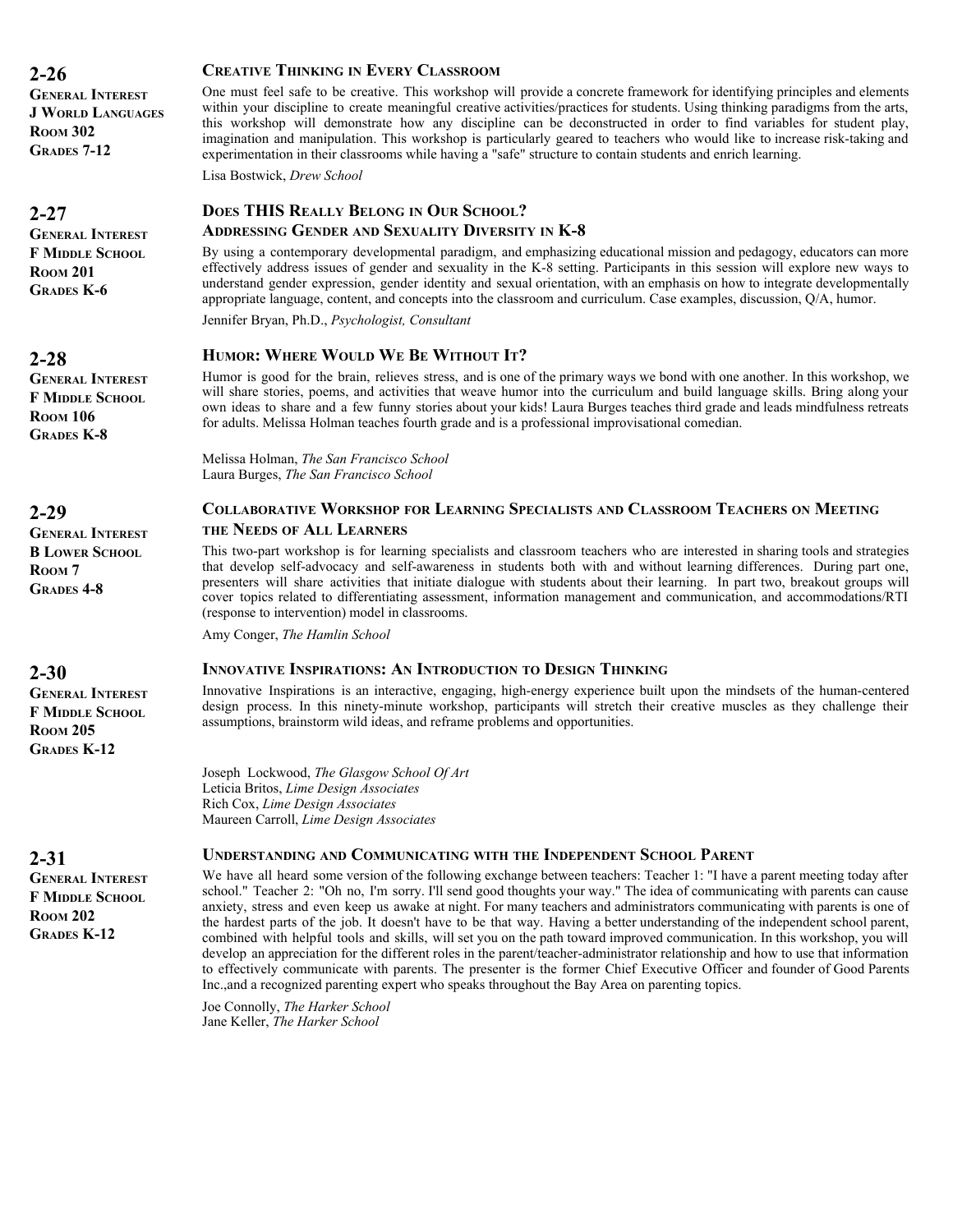**GENERAL INTEREST L UPPER SCHOOL ROOM 413 GRADES 9-12**

**2-33**

**GENERAL INTEREST B LOWER SCHOOL ROOM** 14 **GRADES K-6**

# **2-34**

**GENERAL INTEREST M UPPER SCHOOL PAVILION ROOM 414 GRADES 7-12**

**2-35**

**GENERAL INTEREST J WORLD LANGUAGES ROOM 301 GRADES 3-12**

**2-36**

**GENERAL INTEREST F MIDDLE SCHOOL ROOM 210 GRADES K-12**

**2-37**

**2-38**

**GENERAL INTEREST M UPPER SCHOOL PAVILION ROOM 512 GRADES 3-12**

#### **CREATING A MEANINGFUL PARTNERSHIP WITH PARENTS**

Educators, counselors, and administrators often minimize the parental role with high school students. Developmentally, teens are pulling away from their parents and striving for independence. Parents find themselves holding on tightly to these relationships, and can become more of a micro-manager than a parent. In reality, adolescence is a crucial time for positive parental involvement. In this workshop, we will explore the developmental milestones (and possible pitfalls) of this age and gain skills to work with high-anxiety parents. Participants will walk away will concrete ways to manage these relationships and learn to work together with parents in the best interest of the student.

Kim Fahlen, *The Branson School*

#### **AFFINITY GROUP: AFTER-SCHOOL PROGRAM PERSONNEL**

This workshop offers an opportunity for after-school program directors and professionals to compare notes, find solutions and share information from other colleagues in the field.

Meredith Spencer, *Redwood Day School* Mikki Frazier, *Head-Royce School*

#### **SPEAKING OF DEBATE: STARTING A FORENSICS PROGRAM AT YOUR UPPER/MIDDLE SCHOOL**

Studies have shown that speech and debate programs teach students critical life and academic skills. Learn how to start a competitive speech and debate program at your school. Walk away with the information you need to sell your program to administrators, students, and parents as well as how to join your local league and get students started in competition.

Carol Green, *The Harker School* Lexy Green, *The College Preparatory School*

#### **STRATEGIES FOR 21ST CENTURY EDUCATION: COLLABORATION AND SOCIAL & EMOTIONAL LEARNING**

With theories and practices of 21st century education increasingly focused on collaboration, this workshop highlights ten pedagogical strategies for ensuring successful group projects in your fourth-twelfth grade classroom. This hands-on workshop draws upon recent findings in the field of social and emotional learning, and blends approaches to some logistical challenges related to group projects, with reflective and meta-cognitive strategies to deepen student inter- and intra-personal awareness. Attendees will gain a comprehensive set of practical tools to facilitate more successful group and collaborative projects across the curriculum.

Janice Toben, *The Nueva School* Rush Sabiston Frank, *The Nueva School* Nick Haisman, *The Nueva School*

#### **LET'S TALK ABOUT RACE: ENGAGING SCHOOLS IN DIALOGUE ABOUT RACE AND RACISM**

Most schools express the desire to become more diverse and inclusive institutions, but are not sure how to go about making that happen. "Let's Talk about Race" is a yearlong program being used at Redwood Day School that provides an intentional opportunity for faculty and administrators, both white and of color, to have open and real conversations about race. The goal of this session is likewise to heighten participants' skills and comfort in identifying, acknowledging, and talking about the role that race plays in daily lives at their institutions.

Marquita Chamblee, *Redwood Day School* Francie Kendall, *Redwood Day School*

#### **CURE FOR TIME AND PAPER MANAGEMENT DYSFUNCTION**

Many gifted students lack organizational skills and time management is a foreign concept to them. This seminar will offer an innovative approach to homework that will empower your students to overcome their paper and time management dysfunction. Using the knowledge of the brain's built-in defense mechanisms, learn how to motivate students to tend differently to paper and time management. This approach to homework and learning has proven to be extremely effective with all students, and particularly helpful to those who have had little, or no success with homework independence and organization of their materials.

Victoria Olivadoti, *The Pegasus School*

CANCELED

**CREATING U.K.D.S THAT DEFINE AND DEEPEN YOUR PURPOSE! CANCELED**

**GENERAL INTEREST ROOM GRADES 3-12**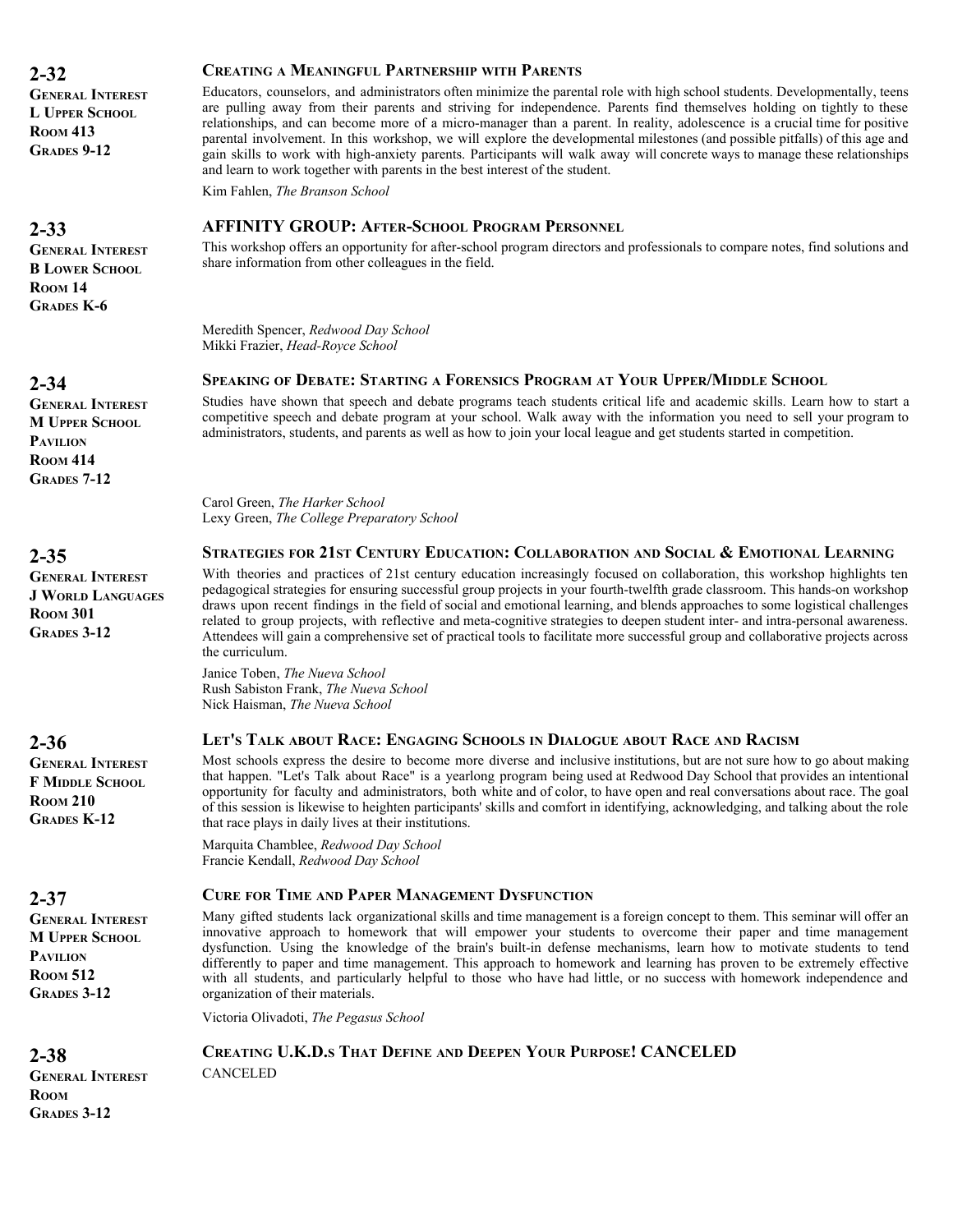| ROOM<br><b>GRADES K-8</b>                                                                     |                                                                                                                                                                                                                                                                                                                                                                                                                                                                                                                                                                                                                                                                                                                                                                                                    |
|-----------------------------------------------------------------------------------------------|----------------------------------------------------------------------------------------------------------------------------------------------------------------------------------------------------------------------------------------------------------------------------------------------------------------------------------------------------------------------------------------------------------------------------------------------------------------------------------------------------------------------------------------------------------------------------------------------------------------------------------------------------------------------------------------------------------------------------------------------------------------------------------------------------|
|                                                                                               | Nancy Lane, The Seven Hills School<br>Linden Van Wert, The Seven Hills School                                                                                                                                                                                                                                                                                                                                                                                                                                                                                                                                                                                                                                                                                                                      |
| $2 - 40$                                                                                      | THE DIVERSITY IN THE MELTING POT: APPRECIATING THE DIFFERENCE CANCELED                                                                                                                                                                                                                                                                                                                                                                                                                                                                                                                                                                                                                                                                                                                             |
| <b>GENERAL INTEREST</b><br><b>ROOM</b>                                                        | <b>CANCELED</b>                                                                                                                                                                                                                                                                                                                                                                                                                                                                                                                                                                                                                                                                                                                                                                                    |
| <b>GRADES K-12</b>                                                                            |                                                                                                                                                                                                                                                                                                                                                                                                                                                                                                                                                                                                                                                                                                                                                                                                    |
| $2 - 41$                                                                                      | <b>SIX UNCOMMON COACHING APPROACHES FOR EDUCATORS AND LEADERS</b>                                                                                                                                                                                                                                                                                                                                                                                                                                                                                                                                                                                                                                                                                                                                  |
| <b>GENERAL INTEREST</b><br><b>K LIBRARY</b><br><b>ROOM QUIET ROOM</b><br><b>GRADES K-12</b>   | The presenter will show you how to implement atypical approaches, and in-the-moment coaching techniques that help those<br>you work and live with to think, learn, develop and act differently, in less time. In this session, learn how to: apply a solid<br>four point framework for all coaching conversations; use the four key foundational coaching skills, develop a coaching<br>mindset; take the fear out of giving and receiving feedback; know when and how to share; and balance your instructive and<br>facilitative styles of guidance. You will gain more commitment and accountability from others when you use this approach.<br>The presenter is the author of Coaching Skills for Nonprofit Managers and Leaders, and is one of only 800 Master Certified<br>Coaches worldwide. |
|                                                                                               | Judith Wilson, Judith Wilson & Associates LLC                                                                                                                                                                                                                                                                                                                                                                                                                                                                                                                                                                                                                                                                                                                                                      |
| $2 - 42$                                                                                      | <b>ISLAND OF THE BLUE DOLPHINS: A MUSICAL ADVENTURE</b>                                                                                                                                                                                                                                                                                                                                                                                                                                                                                                                                                                                                                                                                                                                                            |
| <b>INTERMEDIATE GRADES</b><br><b>A LOWER SCHOOL</b><br>ROOM <sub>4</sub><br><b>GRADES 3-6</b> | Using recorders and a variety of percussion instruments, we will create sound settings for a fourth grade social studies classic,<br>Island of the Blue Dolphins. Pentatonic songs for beginning recorder, Pomo-Miwok and Ohlone songs and games, and native<br>instruments and resources will be introduced, and then used during small group time to illustrate a portion of text. Participants<br>are asked to bring a soprano recorder if possible.                                                                                                                                                                                                                                                                                                                                            |
|                                                                                               | Lisa Mandelstein, The Katherine Delmar Burke School                                                                                                                                                                                                                                                                                                                                                                                                                                                                                                                                                                                                                                                                                                                                                |
| $2 - 43$                                                                                      | <b>FROM STICKS AND STONES TO RUMI</b>                                                                                                                                                                                                                                                                                                                                                                                                                                                                                                                                                                                                                                                                                                                                                              |
| <b>INTERMEDIATE GRADES</b><br><b>H</b> AUDITORIUM<br><b>ROOM 212</b><br><b>GRADES 3-6</b>     | Keep music alive in the village! Your classroom community can be the place kids LOVE to come knowing there will be<br>songs, movement games, and rhythmic activities to stimulate the brain, to develop concentration and hand-eye coordination,<br>and social skills all the while learning about other cultures. Multicultural songs, Maori stick games, African rock-passing<br>games, Rumi poems and some simple body percussion techniques will be explored. Take these home for use TUESDAY<br>morning, and have fun!                                                                                                                                                                                                                                                                        |
|                                                                                               | Sarojani Rohan, Mount Madonna School                                                                                                                                                                                                                                                                                                                                                                                                                                                                                                                                                                                                                                                                                                                                                               |
| $2 - 44$                                                                                      | <b>SPICE UP YOUR FOURTH THROUGH SEVENTH GRADE MATH CLASSES</b>                                                                                                                                                                                                                                                                                                                                                                                                                                                                                                                                                                                                                                                                                                                                     |
| <b>INTERMEDIATE GRADES</b><br><b>F MIDDLE SCHOOL</b><br><b>ROOM 105</b><br><b>GRADES 3-6</b>  | Experience enriching math projects, games/activities, and online virtual manipulatives/resources used to strengthen and<br>enhance Harker's mathematics program. Topics included are: percents, geometry, place value, integers & coordinate planes,<br>and measurement. Attendees will receive a detailed packet which will includes samples, directions and resources.                                                                                                                                                                                                                                                                                                                                                                                                                           |
|                                                                                               | Eileen Schick, The Harker School                                                                                                                                                                                                                                                                                                                                                                                                                                                                                                                                                                                                                                                                                                                                                                   |
| 2-45                                                                                          | <b>TEACHING SOCIAL JUSTICE THROUGH READING AND WRITING</b>                                                                                                                                                                                                                                                                                                                                                                                                                                                                                                                                                                                                                                                                                                                                         |
| <b>INTERMEDIATE GRADES</b><br><b>F MIDDLE SCHOOL</b><br><b>ROOM 103</b><br><b>GRADES 3-6</b>  | This workshop explores the topic of social justice in the reading and writing classroom. During the session, we will discuss<br>the elements of a social justice curriculum. In addition, we will preview social justice lessons and see social justice<br>curriculum at work in an upper elementary classroom. Participants will leave with resources, sample lessons, and inspiration!                                                                                                                                                                                                                                                                                                                                                                                                           |
|                                                                                               | Heather Smith, The Hamlin School                                                                                                                                                                                                                                                                                                                                                                                                                                                                                                                                                                                                                                                                                                                                                                   |
|                                                                                               |                                                                                                                                                                                                                                                                                                                                                                                                                                                                                                                                                                                                                                                                                                                                                                                                    |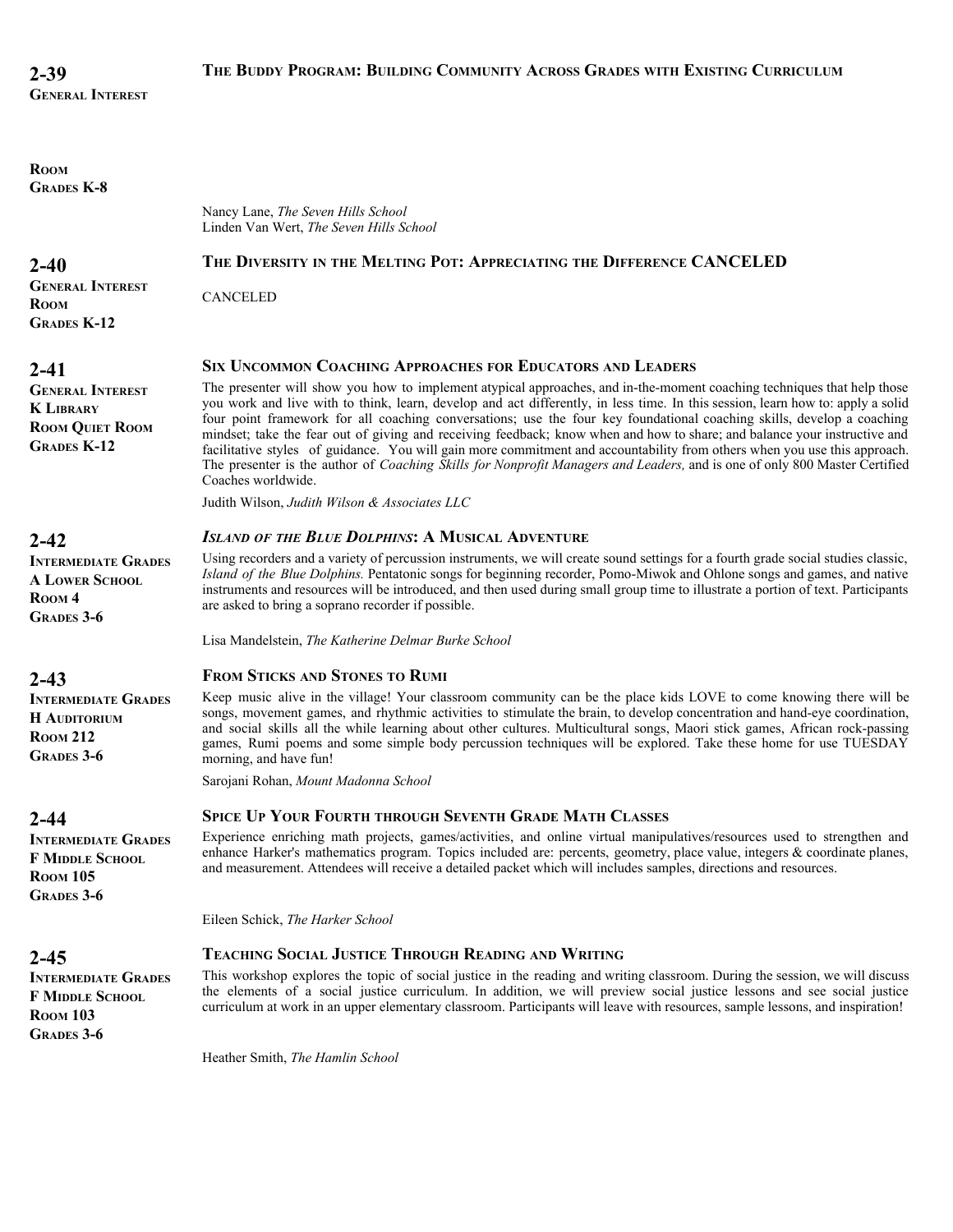**LANGUAGES J WORLD LANGUAGES ROOM 403 GRADES 9-12**

#### **CULTURALLY-EMBEDDED TEACHING**

How do we get students to understand another culture and see with a new perspective? It is essential not only to place students in a language-immersion experience in our classrooms, but also to create for them a cultural immersion experience. The presenter will share ways that current events, media, historical events, culturally relevant symbols, and poems referencing Chinese holidays to support learning vocabulary and content have been used. This session will offer successful classroom strategies for teaching Chinese in a rich cultural context and ways to lead students to reflect on cultural differences and understand with a new and enriching perspective. (All examples will be in Chinese, but other language teachers are welcome)

Ming Jung Chen, *Menlo School*

#### **¡HABRÁ POESÍA!**

This workshop explores ideas for incorporating poetry in Spanish classes of all levels. Expose students to poems written by Hispanic authors as well as have students create their own original poetry. We will also explore poetry declamation as a means of engaging students with Hispanic literature. Suggested poems, rubrics and activities will be provided. Bring your ideas to share!

Diana Moss, *The Harker School*

#### **RAISING THE CONVERSATION: USING AUTHENTIC LITERATURE IN BEGINNING LEVELS OF LANGUAGE LEARNING**

At that ever-important moment when students begin their foreign language education, how do we, the designers of their learning experiences, greet them? Does our ongoing pursuit of the most solid foundation in grammar and vocabulary ignore our students' hunger for genuine cultural assimilation and intellectual depth? This presentation will: illustrate why the study and analysis of the unabridged literary text in beginning levels of language, especially when the students carry the conversation, produces deep and meaningful learning. Present strategies for immediate use in beginning level classes; address how one, as the teacher, establishes a dynamic where the students take responsibility for the conversation in the target language; clarify why knowledge of more advanced grammatical structures (such as subordination) need not precede the reading and appreciation of the literary text. This presentation is ideal for those looking to design independent curricula, but valuable also for those who wish to augment traditionally structured curricula. Although the examples will be based on Spanish literature, the presentation is open to all instructors of middle and upper school romance languages. A digital supplement in English will be sent to those participants who provide their e-mail addresses.

Ernest Padro-Campos, *San Francisco University High School*

#### **CREATING A COMMUNITY OF READERS AT YOUR SCHOOL**

Librarians from The Harker School will share their experiences in creating three unique summer reading programs in grades K-twelve. An outgrowth of our information literacy scope and sequence, these school-wide initiatives bring new focus to pleasure reading. Powerful new activities in middle and upper school connect all students and faculty to a book discussion held during the beginning of the year. Some groups discuss one book while others discuss multiple titles, but all students come away with a heightened appreciation of reading for pleasure. In the lower school, students are given greater flexibility with their summer reading, while preserving the traditional content the students love. With the help of a supportive administration, librarians, English teachers, and others can replicate these programs at any school.

Meredith Cranston, *The Harker School* Kathy Clark, *The Harker School* Bernie Morrissey, *The Harker School* Lauri Vaughan, *The Harker School*

#### **FREE, FUN AND FABULOUS: GOOGLE TOOLS IN THE LIBRARY AND CLASSROOM**

Curious about how to create an online scavenger hunt, an online test, or an online survey all for FREE? Curious about how to create a custom search engine to mine the internet for that special research project for FREE? Come see how two high school librarians make use of the wonderful free world of Google tools.

Lissa Crider, *Lick-Wilmerding High School* Jennifer Cronan Flinn, *Marin Country Day School* Susan Bogas, *Bentley School*

#### **2-47**

**LANGUAGES J WORLD LANGUAGES ROOM 402 GRADES 9-12**

#### **2-48**

**LANGUAGES J WORLD LANGUAGES ROOM 404 GRADES 7-12**

#### **2-49**

**LIBRARY L UPPER SCHOOL ROOM CONFERENCE ROOM GRADES K-12**

#### **2-50 LIBRARY M UPPER SCHOOL PAVILION ROOM 501 GRADES 7-12**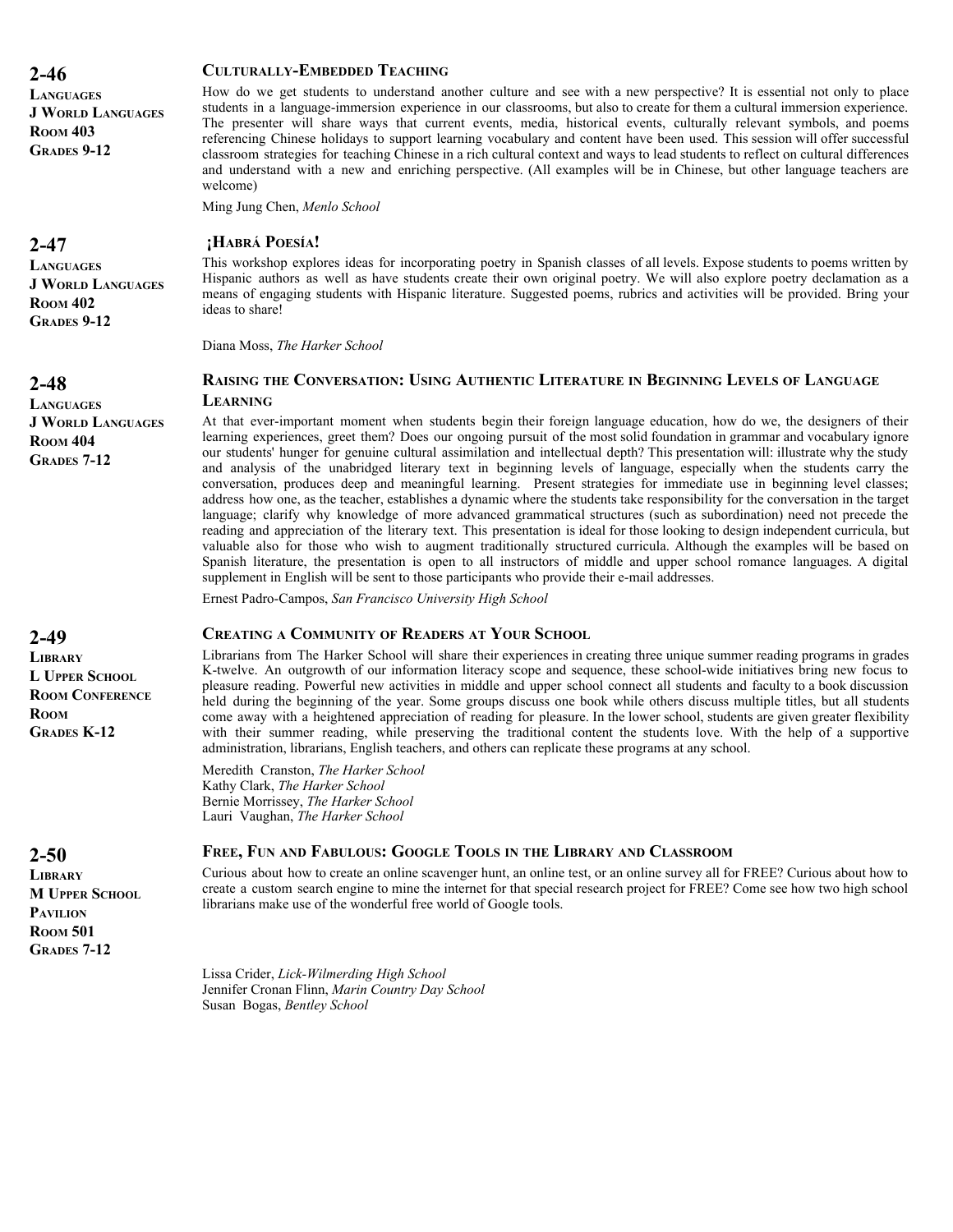**2-51 MATH M UPPER SCHOOL PAVILION ROOM 417 GRADES 7-12**

# **2-52**

**MATH M UPPER SCHOOL PAVILION ROOM 503 GRADES 9-12**

**2-53**

**MATH M UPPER SCHOOL PAVILION ROOM 505 GRADES 7-12**

**2-54**

**MATH L UPPER SCHOOL ROOM LANGUAGE LAB GRADES K-12**

**2-55**

**PERFORMING ARTS H AUDITORIUM ROOM 213 GRADES K-12**

# **2-56**

**PERFORMING ARTS B LOWER SCHOOL ROOM TREE HOUSE GRADES K-12**

#### **ESCAPE FROM THE TEXTBOOK**

As secondary school math teachers, we find that almost every off-book activity we plan is well received by our students, leads to greater interest and motivation, and promotes deeper learning. Freeing ourselves from set-in-stone curricula is best teaching practice for all sorts of reasons, but there are many factors that can impede our ability to accomplish this. Working together, we can help each other escape from the textbook, whether for a lesson, a unit, or an entire course. We will present examples of "escape from the textbook," inter-school collaboration between us and other members of our network. These include approaches to teaching about angles, fractions, quadratics, and more, as well as reflections on the place and nature of algebra in eighth and ninth grade.

Henri Picciotto, *The Urban School of San Francisco* Liz Caffrey, *Live Oak School*

#### **DATA: IT'S NOT JUST FOR STATS**

In this hands-on-computers workshop, we'll use data to build real-life contexts for mathematical functions including lines, polynomials, exponentials, and trig functions. We'll see how the technology makes it possible for us to approach these functions more dynamically than ever before.

Tim Erikson, *Lick-Wilmerding High School*

#### **MATHEMATICAL THROUGHLINES: TOPICS THAT SPAN THE CURRICULUM**

This presentation explores the idea of narrative throughlines in mathematics. Topics that span the standard curriculum from pre-algebra to college-level mathematics, including applications of technology will be presented. These topics reinforce practical skills while providing students opportunities to explore mathematics beyond the standard curriculum.

Ted Courant, *Bentley School*

#### **FRACTALS AND THE SHAPE OF LIFE**

When most of us hear the word "geometry" we think of the Euclidean world: circles, lines, polygons - beautiful shapes indeed, but shapes that look very little what we see when we wander in the natural world. Much of the shape of life as we find it in the natural world has to do with a much younger branch of geometry: fractals. This workshop will explore the very basics of fractal geometry, and will highlight the geometry patterns underlying shapes that permeate the natural world. Use of technology will focus on Geometer's Sketchpad.

Mike McGarry, *Lick-Wilmerding High School*

#### **MOZART TO MILES: BUILDING CONTEXT, CONTINUITY, AND CREATIVITY THROUGH IMPROVISATION**

Research suggests that improvisation is an integral part of music teaching and learning. How can music educators incorporate improvisation into various music curricula? How does improvisation improve musical understanding and comprehension for all ages? Focusing on a variety of backgrounds ranging from general music, wind ensemble, orchestra, jazz ensemble, choir/vocal, and private studio teaching, participants will be lead through an interactive session that provides practical techniques that promote context, continuity, and creativity in music learning through improvisation. Topics include (1) repertoire selection, (2) improvisation materials and resources, and (3) assessment. During this session, participants will engage in meaningful improvisation, and parallel their improvisation experiences by listening to student examples improvisations in general and instrumental music settings.

David Hart, *The Harker School*

#### **AFFINITY GROUP: DANCE TEACHING ARTISTS DISCUSS TEACHING TECHNIQUE AND HISTORY IN 2011**

Gathering together the dance teaching artists in Northern California, we will explore what modern dance training looks like in 2011, with a particular focus on exploring and teaching modern dance history at a time when few teachers still work within codified techniques of the modern dance founders such as Martha Graham and Jose Limon. Our guiding questions will include: What are the core principles we teach right now? What is the role of dance history in our dance program? What do we want our students to know and why? What is cultural literacy, in regards to dance?

Jill Randall, *The Hamlin School*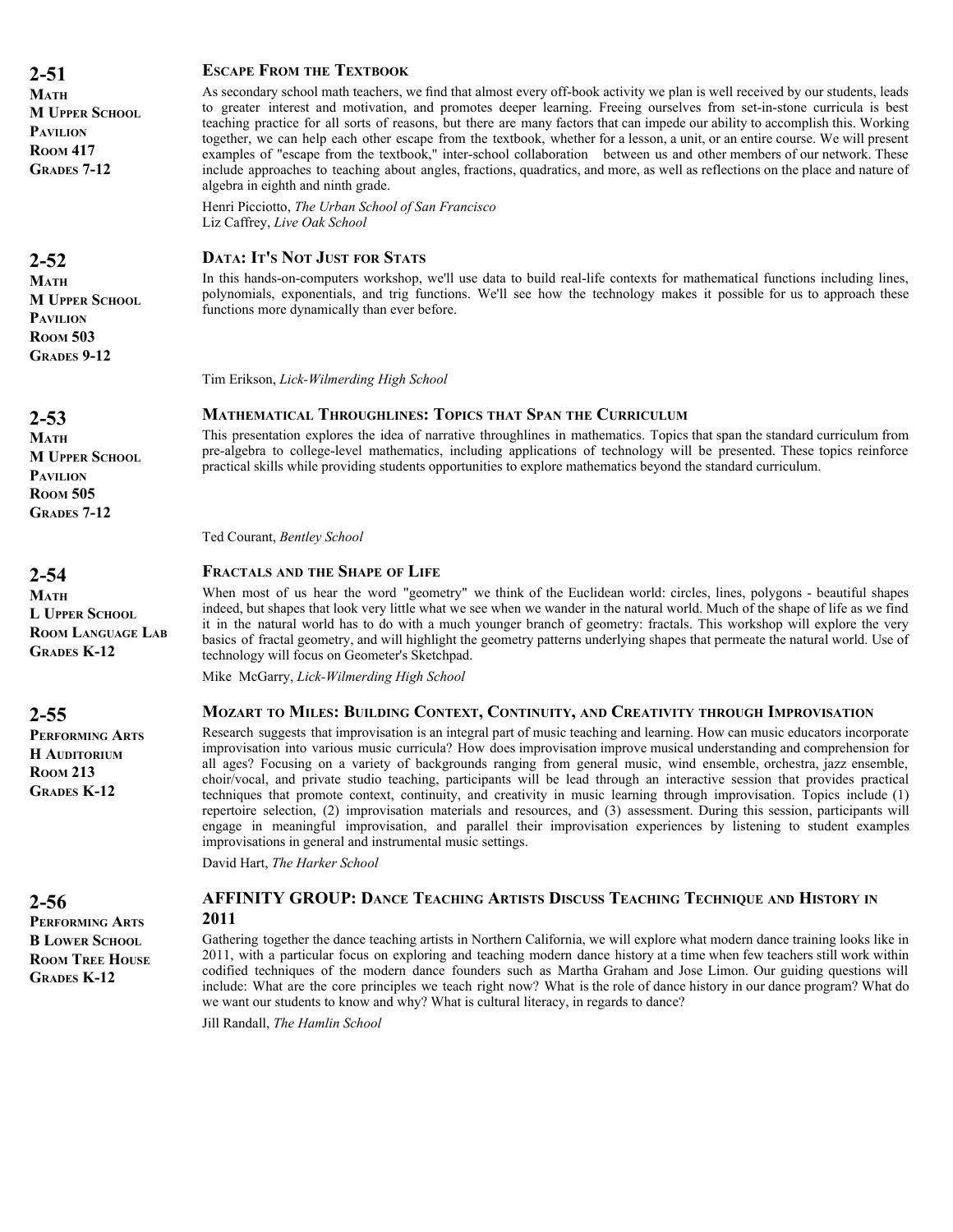**PERFORMING ARTS F MIDDLE SCHOOL ROOM 102 GRADES 7-12**

# **2-58**

**PHYSICAL EDUCATION B LOWER SCHOOL LIBRARY ROOM 9 GRADES 3-6**

# **2-59**

**PHYSICAL EDUCATION M UPPER SCHOOL PAVILION ROOM 514 GRADES 9-12**

# **2-60**

**PHYSICAL EDUCATION A LOWER SCHOOL ROOM 5 GRADES 3-8**

# **2-61**

**SCIENCES M UPPER SCHOOL PAVILION ROOM 506 GRADES 7-12**

# **2-62**

**SCIENCES M UPPER SCHOOL PAVILION ROOM 507 GRADES 9-12**

# **IN-CLASS REVOLUTION! STRAVINSKY'S "RITE OF SPRING" ACROSS THE CURRICULUM**

In this workshop, we will explore Stravinsky's revolutionary work, and its connections to the core curriculum, as well as resources and lesson plans to help teachers integrate his music into their classrooms. This will be a be a highly interactive workshop, and we encourage teachers from all disciplines.

Andi Yannone, *French American International School* David Williamson, *French American International School*

# **LARGE GROUP GAMES IN PHYSICAL EDUCATION**

We will present and demonstrate fun physical education games suitable for an entire class to participate in at the same time. The games incorporate both fitness aspects and different skills - all in a large group environment. Primarily for grades two through six, but can accommodate for  $K-8$  grades as well.

Paula Bither, *The Harker School* Jim McGovern, *The Harker School*

# **THE USE OF SOCIAL NETWORKS IN VARSITY SPORTS**

This workshop looks at how the emergence of social networks is changing the way teenagers interact with peers, parents and teachers. We will look at innovative approaches that convert Facebook and Twitter from a troublesome time-sink into an effective team-building tool for both teachers and administrators.

Pedro Rico, *Head-Royce School*

#### **JUMP ROPE: SINGLE ROPE TRICKS AND AN INTRODUCTION TO DOUBLE DUTCH**

This workshop is an introduction to single rope and double dutch. We will start with basic turning and jumping skills; then move into more advanced foot work and tricks. This will be an active class. Please come prepared to participate. Ropes will be provided.

Debbie Meyer, *St. Paul's Episcopal School* Rhonda Ross, *St. Paul's Episcopal School*

# **MICROSCALE GAS CHEMISTRY**

Powerful hands-on techniques for generating small amounts of various gasses for student investigation that are applicable in both high school and middle school science programs will be demonstrated. Participants will engage in a set of labs in a hands-on presentation, and take home a starter kit of equipment and labs. These techniques allow beginning or advanced classroom labs in gas chemistry without the need of a vent hood. They are based on the work of Bruce Mattson at Creighton University.

Jeff Sandler, *The Marin School* Vernon Castle, *The Marin School*

#### **TEACHING CHEMISTRY WITHOUT OVER-ANTHROPOMORPHIZING ATOMS: A REDUCTIONIST APPROACH.**

How and why do electrons, atoms, and molecules do what they do? They don't want to do anything; they have no brains. How can we structure our teaching so that students acquire a firm grasp on the forces that drive chemical reactions? How can we scaffold the lessons so that our students understand why certain states are more stable than others? When we do those things, we will be able to avoid statements like "The molecule does this so that it can become more stable."

Stella Glogover, *Head-Royce School*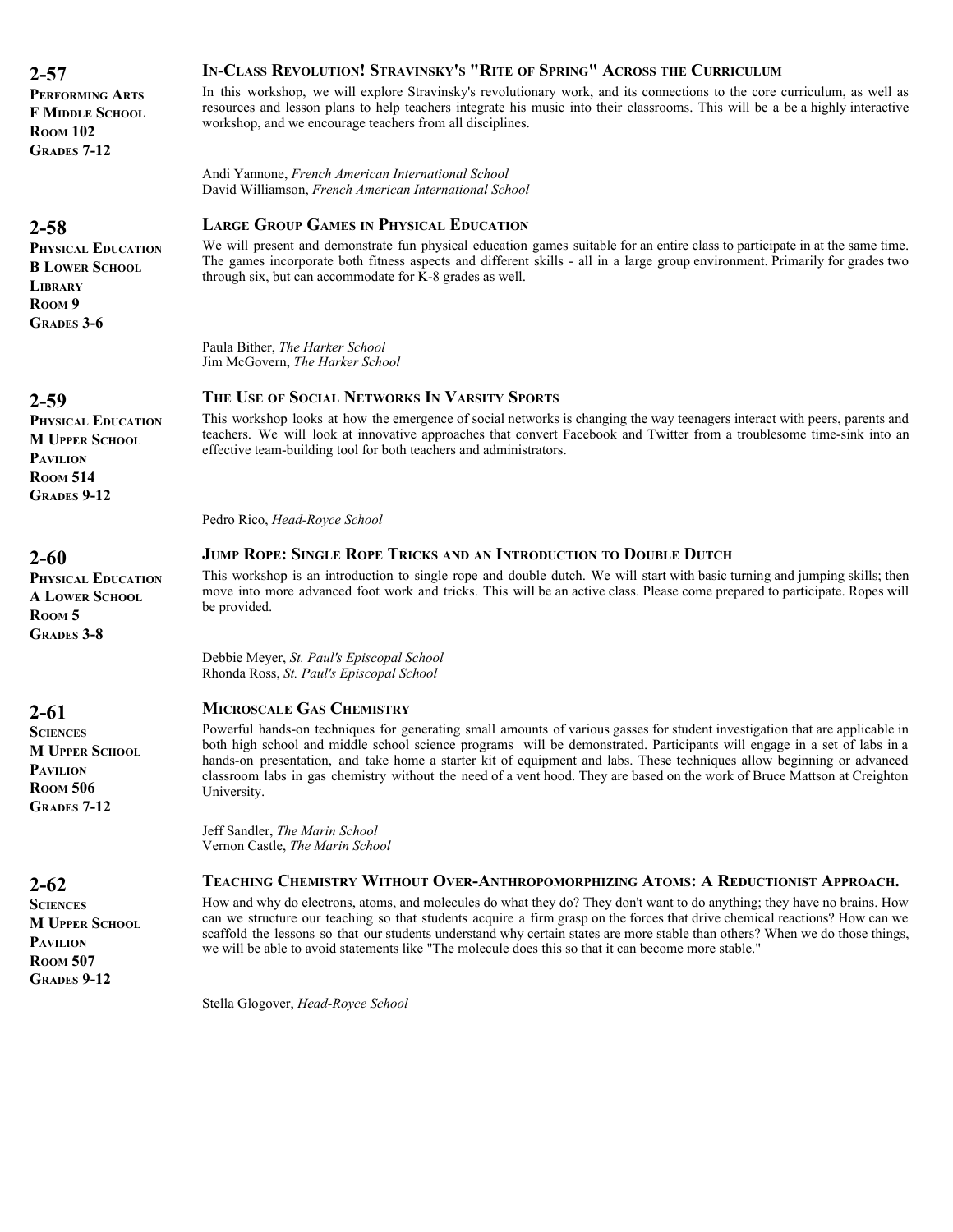**2-63 SCIENCES M UPPER SCHOOL PAVILION ROOM 513 GRADES 7-12**

**2-64 SS/HISTORY M UPPER SCHOOL PAVILION ROOM 504**

**GRADES 7-12**

#### **PHYSICAL SCIENCE AND PHYSICS POTPOURRI**

This workshop will present an assortment of activities and demonstrations for physical science and physics, with items related to topics such as force and motion, energy. electricity and magnetism, sound, light, air pressure and earth science. Some hands-on and make-and-take included.

Don Rathjen, *Exploratorium*

#### **WHAT IF THE HOKEY POKEY IS WHAT IT'S ALL ABOUT?**

Talking ethics, religion, or meaning with anyone much less with adolescents is not always easy. Often times, it seems they'd rather be out tweeting, listening to their iPods, or on their Facebook accounts making bumper stickers along with the other twenty-three million users doing the same thing. As it turns out, not only are these two pursuits not mutually exclusive, but they just may be what educators need as a catalyst for deeper introspection. Join the presenter, an author and philosophy teacher, as he shares techniques that have proven useful in sparking engaged, thoughtful discussion and writing at the high school level, using pop culture as the platform. Find out how to use bumper stickers, jokes, songs, movies, sports, comedy acts, art and more to engage students, along with various applications and spin-off assignments in numerous disciplines to keep them engaged even after they have left the classroom. The presenter's third book, *If You Can Read This: The Philosophy of Bumper Stickers* (Random House), was released in 2010.

Jack Bowen, *Menlo School*

CANCELED

#### **INTERDISCIPLINARY STUDY AND INSTITUTIONAL RACISM CANCELED**

**2-65 SS/HISTORY ROOM GRADES 7-8**

**2-66 SS/HISTORY M UPPER SCHOOL PAVILION ROOM 507 GRADES 7-12**

**2-67 SS/HISTORY M UPPER SCHOOL PAVILION ROOM 509 GRADES 9-12**

**2-68 SS/HISTORY J WORLD LANGUAGES ROOM 303 GRADES 9-12**

#### **STUDENTS' RIGHTS TO FREE SPEECH IN THE INDEPENDENT SCHOOL SETTING**

Meet one of the litigants from the three major Supreme Court cases on free speech in schools! Learn about Tinker v. Des Moines, Bethel v. Fraser, and Morse v. Frederick, the only three US Supreme Court cases dealing with free speech in schools, disruptive speech, standards for obscenity, and issues of promotion of drug use. California's post-Hazelwood legislation and court cases will also be discussed, which is of vital interest to school administrators and newspaper advisors. Finally, nondisciplinary approaches to dealing with problematic student speeches and writings will be discussed.

Matthew Fraser, *Head-Royce School*

#### **YES, YOU CAN: REVIVING THE RESEARCH PAPER IN HIGH SCHOOL HISTORY**

Many high school history teachers feel that there is no time in the year to assign a "classic" research paper. And so they don't. In this session, Menlo School's history department chair, and head librarian will explain one way to make it happen. By collaborating closely to structure the project as a yearlong exercise in reading and writing, teachers and librarians can provide students with a powerful and lasting experience!

Cathy Rettberg, *Menlo School* Charles Hanson, *Menlo School*

#### **GLOBAL EDUCATION - THE CASE FOR GEOGRAPHY**

The case for increased global education is uncontroverted, but how best to incorporate it into the curriculum? We are all mindful of highlighting the global aspects of our respective fields of study, but that is incremental when a more profound effort is needed and possible. The answer is geography. Far more than a study of rivers and tectonics and capitals, geography is the ideal platform for broadening our students' global cultural literacy. Geography includes the impact of demographics, economic systems, historical conflicts, cultural differences, etc., as well as physical geography. This presentation will make the case for a full-year geography course for high school students and cover the nature, structure and specifics of such a course.

Chip Vetter, *The Marin School*

**AFFINITY GROUP: K-8 TECHNOLOGY PROFESSIONAL LEARNING NETWORK MOVED TO SESSION 3-80**

**2-69 ROOM GRADES**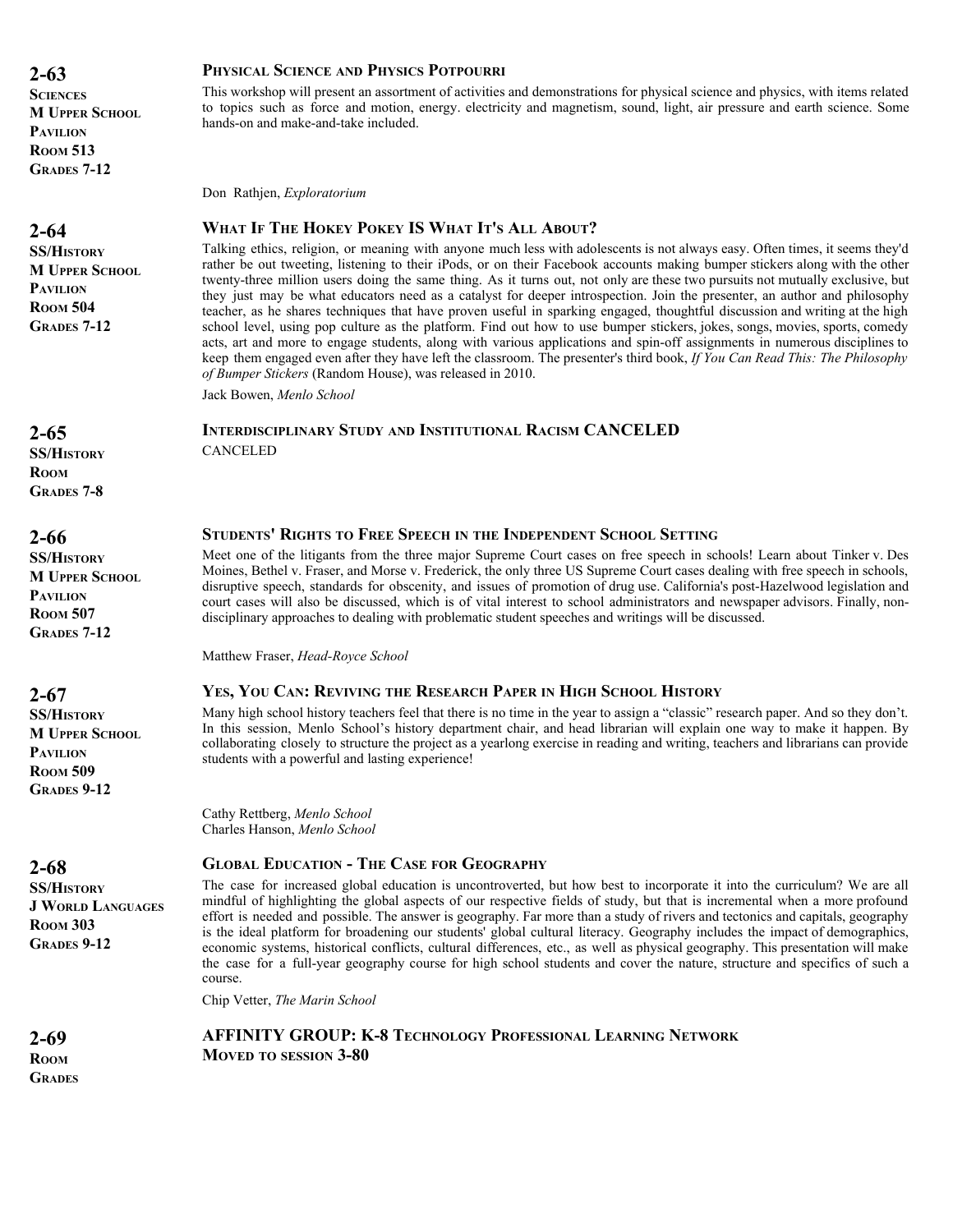**TECHNOLOGY M UPPER SCHOOL PAVILION ROOM 511 GRADES 7-12**

# **2-71**

**TECHNOLOGY M UPPER SCHOOL PAVILION ROOM 419 GRADES 6-12**

# **2-72**

**TECHNOLOGY F MIDDLE SCHOOL ROOM 206 GRADES 7-8**

# **2-73**

**VISUAL ARTS L UPPER SCHOOL ROOM JAYHAWK CAFE GRADES K-6**

# **2-74**

**I ADMINISTRATION ROOM ART STUDIO 1 GRADES 9-12**

# **2-75**

**VISUAL ARTS H AUDITORIUM ROOM CERAMICS CLASSROOM GRADES 7-12**

#### **USING TECHNOLOGY TO ENGAGE STUDENTS**

Show and tell revisited. A few different tools will be presented with that goal: Jing and Notebook. The emphasis of the workshop will be on geometry concepts, but could be applied to any subject. Attendees are invited to bring their own laptops to practice.

Emmanuel Coup, *Ecóle Bilingue De Berkeley*

# **SMARTBOARDING 101**

This course will be directed towards novice users of the SMARTboard, or teachers and administrators who want to learn more about this exciting new technology. The class will focus on introducing the hardware/software capabilities, sharing/developing sample lessons and best practices, and revealing tips and tricks, all presented by teachers who have worked with the technology for multiple years. The course will feature "hands on" activities with SMARTboards, and the opportunity to create a sample lesson plan for specific subjects and grades.

Kenny Ewbank, *Head-Royce School* Scott Clark, *Head-Royce School*

#### **IS AN IPAD ENOUGH? ONE SCHOOLS JOURNEY USING THE IPADS IN MIDDLE SCHOOL.**

Hillbrook School has piloted a comprehensive iPad program with their seventh grade students this year. The tech mentor as well as the middle school teachers will share resources and lessons they have used with the iPads. We will also present ways the iPads can be used with lower school students.

Josyane Kelly, *Hillbrook School* Christina Pak, *Hillbrook School* Elise Markinovich, *Hillbrook School*

# **SEW WHAT?**

Sewing calms and focuses students, requires planning ahead, and engages them in problem solving. It's a fairly tidy activity for an art room, or classroom. In this workshop, we will create stuffies and dolls that can be as simple, or complex as the ages and abilities of your students dictate. Using patterns that you create, we'll cut fabric pieces, thread needles, tie knots, pin, sew and stuff. Adding embellishments individualizes and adds character to the work. Bring your thimbles! Prepare for an old fashioned sewing bee and... plan to share your own tricks and "secrets" of sewing with children.

Karen Goodkin, *The San Francisco School*

#### **A DESIGN THINKING APPROACH**

The visual arts department at Santa Catalina upper school employs a design thinking approach that builds its program around innovation, invention, discovery, exploration, and creativity. In this session, view a large body of student artwork that utilizes these processes to inspire a visual dialog with contemporary culture in the context of social justice and other ideals born out of the school's mission.

Dana Hart-Stone, *Santa Catalina School*

# **CERAMIC SELF PORTRAIT HISTORICAL BUST**

Nothing brings history more alive than stepping into the shoes of a person from another era. In this workshop, we will learn how to build a life-size bust of clay, capture student facial features using plaster bandages, attach a positive of the resulting face-mold to the dummy bust, and bring the historical person to life through both relief carving, and ceramic embellishment. Students keep a weekly guided, journal throughout the process, as they assimilate birth/death dates, images, and other pertinent data, to help them become the person portrayed by the bust. These busts are made with sixth graders, in support of their humanities study of medieval time.

Ken Hay, *Hillbrook School* Deda O'Connell, *Hillbrook School*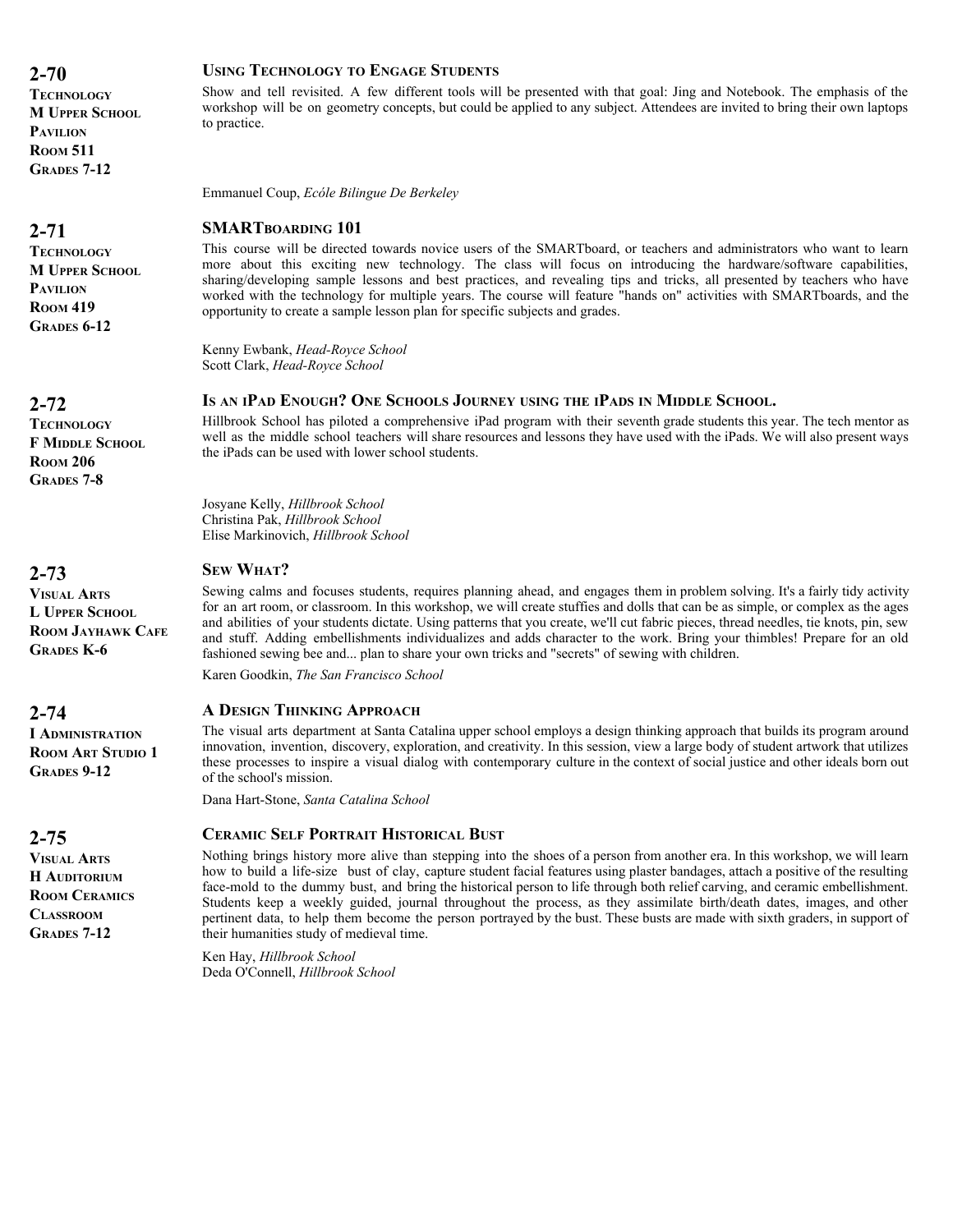| <b>VISUAL ARTS</b><br><b>J WORLD LANGUAGES</b><br><b>ROOM 401</b><br><b>GRADES 7-12</b>         | Animation has the potential to bring students' imagination to life. From story-boarding to cutting paper, to designing<br>landscapes, students love the opportunity to make inanimate objects walk, talk and fly through unique settings and<br>dreamscapes. Students can discover their artistic side through using clay, paper cutouts, toys, Legos, or even their friends to<br>make movement through captured pictures. Stop-motion combines, writing, art and technology that is design thinking at its<br>best, from idea generation and trial and error, to perfecting a final outcome. This workshop will offer demonstrations of basic<br>set-up, possible software options, handouts for story-boarding, and idea generation as well as some tips from projects<br>completed in the past. We welcome those with expertise to share and questions to ask.                                                                                            |
|-------------------------------------------------------------------------------------------------|---------------------------------------------------------------------------------------------------------------------------------------------------------------------------------------------------------------------------------------------------------------------------------------------------------------------------------------------------------------------------------------------------------------------------------------------------------------------------------------------------------------------------------------------------------------------------------------------------------------------------------------------------------------------------------------------------------------------------------------------------------------------------------------------------------------------------------------------------------------------------------------------------------------------------------------------------------------|
|                                                                                                 | Barbara Cohen, Marin Country Day School<br>Melita Morales, Marin Country Day School                                                                                                                                                                                                                                                                                                                                                                                                                                                                                                                                                                                                                                                                                                                                                                                                                                                                           |
| $2 - 77$                                                                                        | <b>RESISTS, STENCILS, AND TRANSFERS IN THE STUDIO ART CLASS</b>                                                                                                                                                                                                                                                                                                                                                                                                                                                                                                                                                                                                                                                                                                                                                                                                                                                                                               |
| <b>VISUAL ARTS</b><br><b>I ADMINISTRATION</b><br><b>ROOM ART STUDIO 2</b><br><b>GRADES 9-12</b> | This workshop will explore image-making using wax-resists, stencils, and photocopy transfers with minimal reliance on<br>technology, presses, or printers. Students of art can discover expressive alternatives to direct drawing and painting through<br>these alternative methods. The process-based activities provide experience with relationships of positive and negative space,<br>and can be developed to address design issues in composition, contrast, and pattern. The relative ease of these methods will<br>accommodate the less confident art student, but will also inspire and challenge the more experienced student artist.                                                                                                                                                                                                                                                                                                               |
|                                                                                                 | Lydia Greer, Lick-Wilmerding High School<br>Oleg Osipov, Lick-Wilmerding High School                                                                                                                                                                                                                                                                                                                                                                                                                                                                                                                                                                                                                                                                                                                                                                                                                                                                          |
| $2 - 78$<br><b>VISUAL ARTS</b>                                                                  | USING ART TO BUILD COMMUNITY: AMAZING FACULTY AND STUDENT ALTAR FOR DIAS DE LOS<br><b>MUERTOS</b>                                                                                                                                                                                                                                                                                                                                                                                                                                                                                                                                                                                                                                                                                                                                                                                                                                                             |
| <b>A LOWER SCHOOL</b>                                                                           | $(MOVED FROM I-79)$                                                                                                                                                                                                                                                                                                                                                                                                                                                                                                                                                                                                                                                                                                                                                                                                                                                                                                                                           |
| ROOM <sub>2</sub><br><b>GRADES K-12</b>                                                         | This workshop will give you both the foundation and details of how to create an altar or <i>offrenda</i> that involves a little<br>technology, great 2-D and 3-D projects, and creates strong and meaningful dialogue between faculty and students at all levels.<br>Giant Calacas made from recycled plastic, Retablos- paintings of gratitude, student videos of faculty interviews done with<br>flip cameras are just some of the projects included. An altar can be hugely successful on many levels; culturally, it informs<br>anyone viewing and participating in it to the holiday and its true meaning. Socially, it connects many teachers to each other<br>on a deeper, personal level. It allows students to meet and learn about teachers in other divisions that they might never meet<br>otherwise-the possibilities for connections are endless. And of course, it is all tied into making art that creates feelings of<br>love and gratitude. |
|                                                                                                 | Nina Nathan, Head-Royce School                                                                                                                                                                                                                                                                                                                                                                                                                                                                                                                                                                                                                                                                                                                                                                                                                                                                                                                                |
| $2 - 79$<br><b>GENERAL INTEREST</b>                                                             | MULTICULTURALISM AS CORE PRACTICE: CREATING RUBRICS FOR EDUCATORS -<br><b>MOVED FROM SESSION 3-42</b>                                                                                                                                                                                                                                                                                                                                                                                                                                                                                                                                                                                                                                                                                                                                                                                                                                                         |

**GENERAL INTEREST F MIDDLE SCHOOL ROOM 107 GRADES K-12**

**2-76**

Multiculturalism is a core value for 21st century schools. What does that value look like as systemic practice? Sacred Heart Schools, Atherton is in its third year of creating and piloting a rubric that guides all of its staff, faculty and administrators in understanding and enhancing how to enact multiculturalism as a SHS educator. This discussion will overview that process, and pose essential questions and considerations for schools interested in developing and integrating professional rubrics to clarify values, intentions and expectations for the practice of inclusion and equity in their schools.

Jesus Ramos, *Sacred Heart Schools* Alison Park, *Blink Consulting*

**EXPLORING ANIMATION**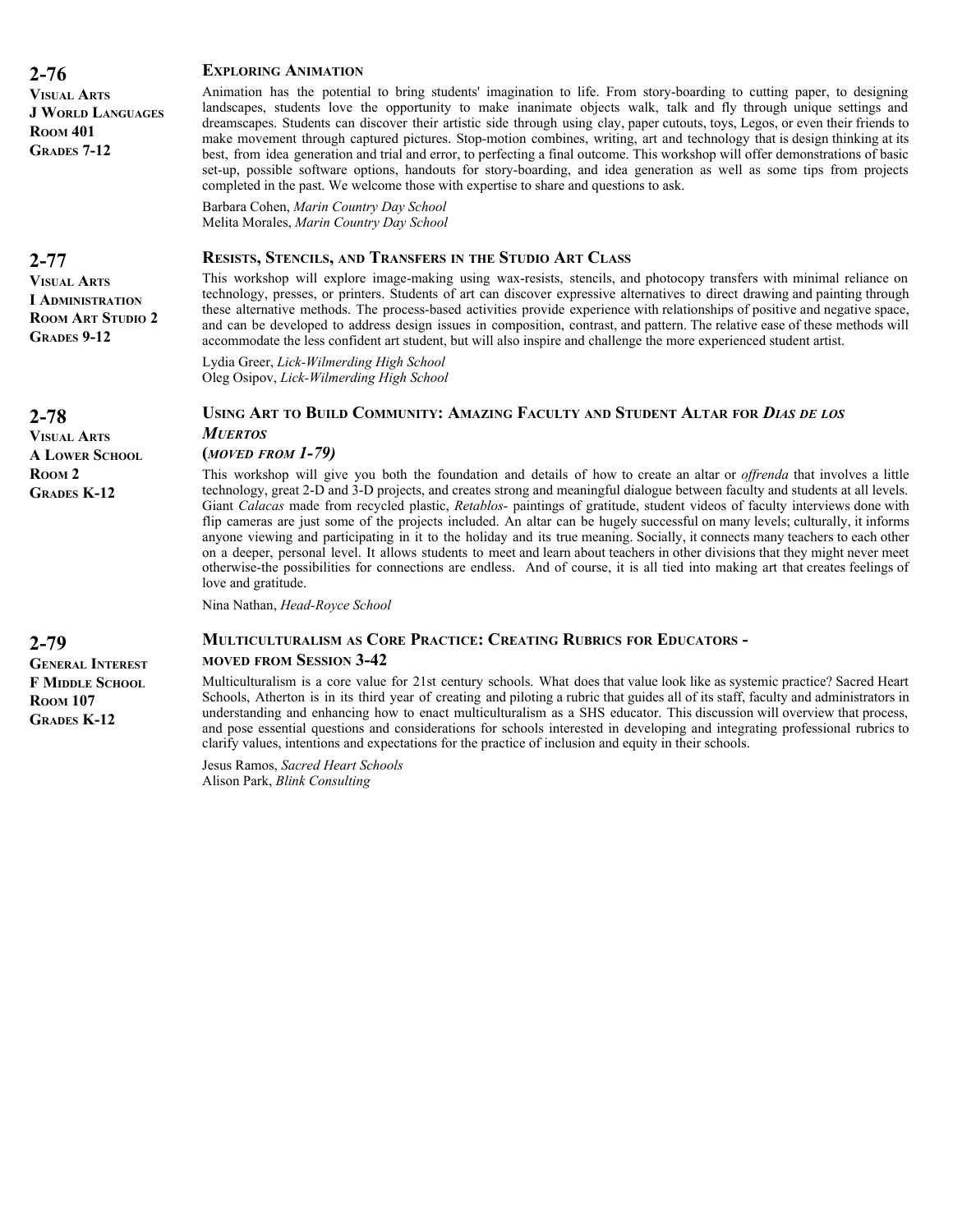# **SESSION THREE 1:30 PM - 2:45 PM**

#### **BORN TO BE GOOD: HAPPINESS**

The quest for human happiness is a human universal, and one codified into the founding of our country. What is happiness? How does it influence our health and well-being? A new science of happiness has revealed answers to age-old questions. Does money make us happy? Do we get happier as we age? How about gender? What are the keys to happiness? In this lecture, Dr. Keltner will bring into focus answers to these questions, and highlight several science-tested tools for cultivating happiness.

Dacher Keltner, *Professor of Social Psychology, University of California, Berkeley*

# **TEACHING A LIFE OF CONSEQUENCES:**

#### **LICK-WILMERDING HIGH SCHOOL AND THE PHILANTHROPY INITIATIVE**

In the spring of 2008, Lick-Wilmerding High School received a one million dollar donation to endow a new program designed to teach students about the importance of philanthropy. The donor's intent was simple: graduates should learn about and practice philanthropy before they enter the "real world," so that in the future when empowered to do so, Lick-Wilmerding graduates will make both small and large changes in the world, and possibly give back to the school. The Lick-Wilmerding High School director of the Center for Civic Engagement, an historian, a design thinker/builder, and a scientist came forward to take up the challenge of creating and implementing the philanthropy course. This presentation will explore the dynamic process of working with students on values clarification, dilemma exploration, non-profit gift making, and service learning in the course.

David Clifford, *Lick-Wilmerding High School* Rebecca Hong, *Lick-Wilmerding High School* Anton Krukowski, *Lick-Wilmerding High School* Dale Allender, *Lick-Wilmerding High School*

#### **SCHOOL SAFETY - IT'S MORE THAN JUST DRILLS**

We will focus on many components of school safety: manuals/documentation, methods of communication, building schoolto-school and school-to-community relationships, digital privacy and legality, the cyber life of youth, safety scenarios, and the Red Cross Ready Rating program. Having completed a multi-year review and ongoing search for best practices, this presentation will enable participants to walk away with action items for their campus community.

Alissa May, Manager, Youth Services, *American Red Cross Bay Area Chapter* Dan Dworkin, *The Hamlin School* Lucas Eckroad, Schools and University Liaison, *City and County of San Francisco Department of Emergency Management*

#### **A STUDENT-CENTERED APPROACH TO PARENT EDUCATION**

Most independent schools offer parent education, but what guides that work? This workshop will explore the promise of a student-centered approach to parent education that strengthens the partnership between school and family.Participants will leave with a systematic approach to creating an effective, inspiring parent education program.

Alex Lockett, *San Francisco University High School* Kate Garrett, *San Francisco University High School*

#### **SO YOU WANT TO BE A LEADER?**

This workshop is for teachers in their first ten years who are interested in either looking for leadership positions in their schools, or finding out about various professional development opportunities to gain and expand leadership skills either in your school or at outside organizations. This is meant to be a place to brainstorm leadership goals, see what's available and troubleshoot an appropriate path to independent school leadership. This is not a commercial for any specific program.

Kathleen McNamara, *Marin Country Day School*

**3-00 FEATURED SPEAKER H AUDITORIUM ROOM AUDITORIUM GRADES K-12**

**3-01**

**ADMINISTRATION L UPPER SCHOOL ROOM 405 GRADES 9-12**

#### **3-02**

**ADMINISTRATION J WORLD LANGUAGES ROOM 301 GRADES K-12**

# **3-03**

**ADMINISTRATION B LOWER SCHOOL ROOM 7 GRADES 9-12**

# **3-04**

**ADMINISTRATION J WORLD LANGUAGES ROOM 304 GRADES K-12**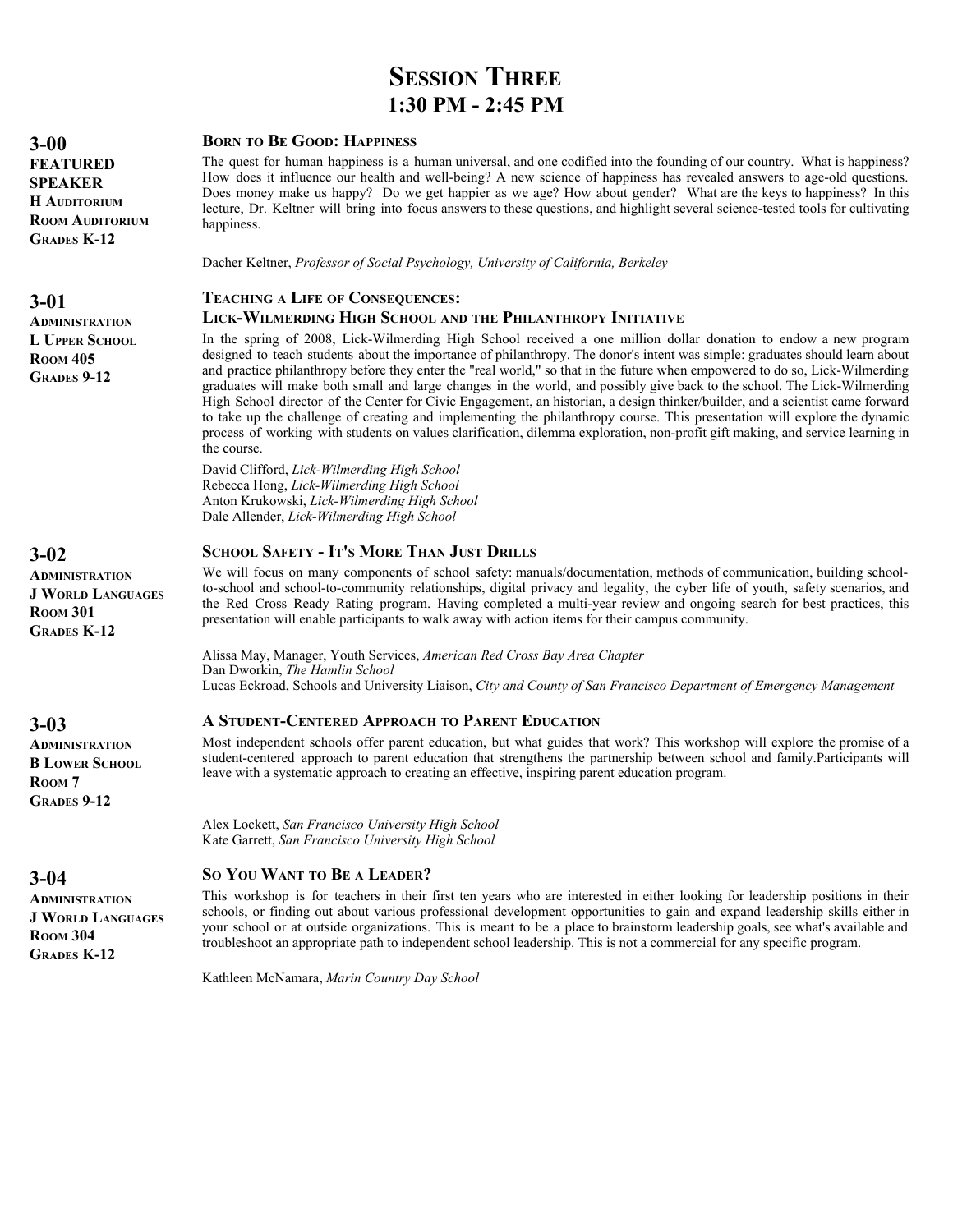| $3 - 05$                                                                                            | <b>ROUNDTABLE IN ADMINISTRATION: LEADING THROUGH CHANGE</b>                                                                                                                                                                                                                                                                                                                                                                                                                                                                                                                                                                                                                                                                                                                                                                                                                                                                                                                                                                                        |
|-----------------------------------------------------------------------------------------------------|----------------------------------------------------------------------------------------------------------------------------------------------------------------------------------------------------------------------------------------------------------------------------------------------------------------------------------------------------------------------------------------------------------------------------------------------------------------------------------------------------------------------------------------------------------------------------------------------------------------------------------------------------------------------------------------------------------------------------------------------------------------------------------------------------------------------------------------------------------------------------------------------------------------------------------------------------------------------------------------------------------------------------------------------------|
| <b>ADMINISTRATION</b><br><b>J WORLD LANGUAGES</b><br><b>ROOM 303</b><br><b>GRADES K-12</b>          | Overhauling the schedule? Adopting a new math curriculum? Addressing inequity in teaching loads? Bringing in a new head<br>of school? Join your colleagues in sharing stories of challenges and strategies for success providing leadership during a<br>substantial institutional change.                                                                                                                                                                                                                                                                                                                                                                                                                                                                                                                                                                                                                                                                                                                                                          |
|                                                                                                     | Cathy Hunter, Head, San Francisco Friends School<br>Gwen Rino, NPSC representative for ADMINISTRATION, assistant head of school, San Francisco Friends School<br>Virgina Paik, Live Oak School<br>Rosalind Hamer, Marin Horizon School                                                                                                                                                                                                                                                                                                                                                                                                                                                                                                                                                                                                                                                                                                                                                                                                             |
| $3 - 06$<br><b>COUNSELING</b><br><b>ROOM</b><br><b>GRADES 9-12</b>                                  | TALKING TO HIGH SCHOOL STUDENTS ABOUT SEXUAL HARASSMENT CANCELED<br><b>CANCELED</b>                                                                                                                                                                                                                                                                                                                                                                                                                                                                                                                                                                                                                                                                                                                                                                                                                                                                                                                                                                |
| $3 - 07$<br><b>COUNSELING</b><br><b>ROOM</b><br><b>GRADES 9-12</b>                                  | <b>CREATING A PEER COUNSELING PROGRAM CANCELED</b><br><b>CANCELED</b>                                                                                                                                                                                                                                                                                                                                                                                                                                                                                                                                                                                                                                                                                                                                                                                                                                                                                                                                                                              |
|                                                                                                     | ROUNDTABLE IN COUNSELING: SUPPORTING LOBTQ STUDENTS IN INDEPENDENT SCHOOLS                                                                                                                                                                                                                                                                                                                                                                                                                                                                                                                                                                                                                                                                                                                                                                                                                                                                                                                                                                         |
| $3 - 08$<br><b>L UPPER SCHOOL</b><br><b>ROOM CONFERENCE</b><br><b>ROOM</b><br><b>GRADES 7-12</b>    | Recent events have raised increasing concerns about the struggles of lesbian, gay, bisexual and transgender students in our<br>schools. This session will offer school counselors and others an opportunity to discuss what has been (and what should be)<br>done to support these students in independent schools. Join your colleagues in an open discussion of this topic, and hear what<br>others have done to address these concerns.                                                                                                                                                                                                                                                                                                                                                                                                                                                                                                                                                                                                         |
|                                                                                                     | Kent Grelling, Bentley School                                                                                                                                                                                                                                                                                                                                                                                                                                                                                                                                                                                                                                                                                                                                                                                                                                                                                                                                                                                                                      |
| $3 - 09$<br><b>COUNSELING</b><br><b>ROOM</b><br><b>GRADES 9-12</b>                                  | PREPARING STUDENTS WITH LEARNING DISABILITIES FOR THE TRANSITION TO COLLEGE<br><b>CANCELED</b><br><b>CANCELED</b>                                                                                                                                                                                                                                                                                                                                                                                                                                                                                                                                                                                                                                                                                                                                                                                                                                                                                                                                  |
|                                                                                                     | <b>READING, WRITING, AND DECIDING</b>                                                                                                                                                                                                                                                                                                                                                                                                                                                                                                                                                                                                                                                                                                                                                                                                                                                                                                                                                                                                              |
| $3 - 10$<br><b>ENGLISH</b><br><b>L UPPER SCHOOL</b><br><b>ROOM 411</b><br><b>GRADES 7-12</b>        | What is Decision Quality? How can introducing students to Decision Analysis make them better writers and readers? Over<br>the past year, the presenters, both English teachers who hold certificates in Strategic Decisions and Risk Management, have<br>been experimenting with the tools and methods of Decision Quality (as articulated by The Decision Education Foundation) in<br>their respective classrooms. The Decision Education Foundation offers a set of simple elements represented as links in a<br>chain which, when attended to carefully, enable the decision maker to reach a quality decision: a helpful frame, clear values,<br>creative alternatives, useful information, sound reasoning and commitment to follow through. In this session, the presenters<br>will share the results of their learning and experimentation, offer sample assignments and lessons for teachers of middle and<br>high school students, and engage participants in conversations about their own decisions as teachers of reading and writing. |
|                                                                                                     | Daniel Slack, Haverford School<br>Stella Beale, San Francisco University High School                                                                                                                                                                                                                                                                                                                                                                                                                                                                                                                                                                                                                                                                                                                                                                                                                                                                                                                                                               |
| $3-11$                                                                                              | THE CANTERBURY TALES: A FEAST FOR ALL SOULS                                                                                                                                                                                                                                                                                                                                                                                                                                                                                                                                                                                                                                                                                                                                                                                                                                                                                                                                                                                                        |
| <b>ENGLISH</b><br><b>B LOWER SCHOOL</b><br><b>LIBRARY</b><br>ROOM <sub>9</sub><br><b>GRADES 7-8</b> | Here's a way to teach Chaucer's Canterbury Tales, and share a cultural feast with your students. Introduce your students to<br>saints and souls in this presentation about combining The Canterbury Tales with Dia de los Muertos. Plan a pilgrimage,<br>create festive posters, interpret tales, produce a skit, and as Chaucer's folk did compete to tell the best tale.                                                                                                                                                                                                                                                                                                                                                                                                                                                                                                                                                                                                                                                                         |

Rebecca Carmona, *St. Paul's Episcopal School*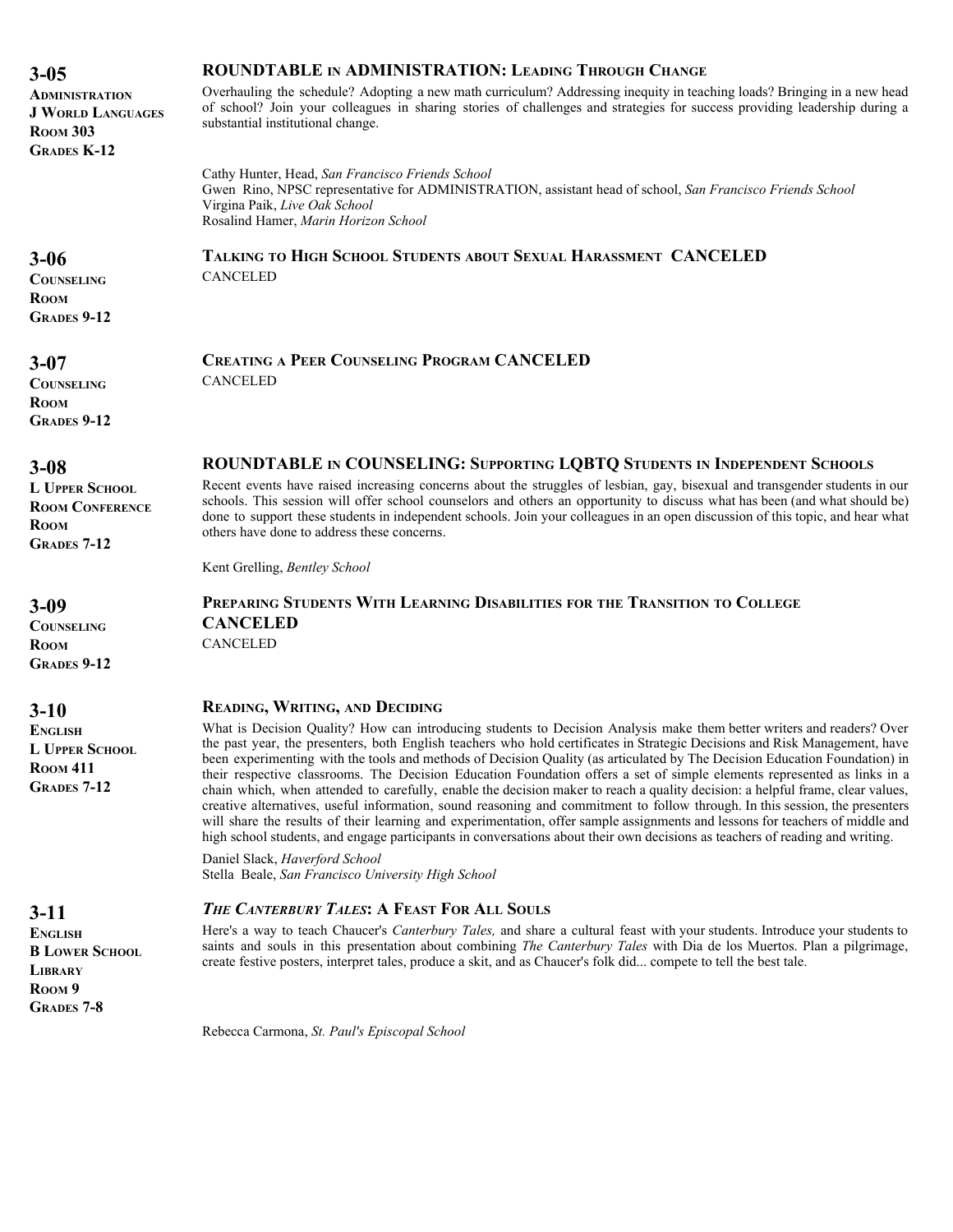**ENGLISH L UPPER SCHOOL ROOM 413 GRADES 7-12**

# **3-13**

**ENGLISH L UPPER SCHOOL ROOM 407 GRADES 7-12**

# **3-14**

**ENGLISH M UPPER SCHOOL PAVILION ROOM 505 GRADES 7-12**

# **3-15**

**ENGLISH M UPPER SCHOOL PAVILION ROOM 501 GRADES 7-12**

**3-16**

**ELEMENTARY GENERAL F MIDDLE SCHOOL ROOM 104 GRADES K-6**

# **3-17**

**3-18**

**ROOM 12 GRADES K-6**

**ELEMENTARY GENERAL B LOWER SCHOOL ROOM 10 GRADES K-6**

**ELEMENTARY GENERAL B LOWER SCHOOL**

# **DIGITAL GRADING**

The presenters will be showing how using Microsoft Word macros can make grading papers faster and easier. Learn how to cut your grading time down drastically and increase organization and efficiency.

Rebecca Williams, *The Harker School* Mark Gelienau, *The Harker School*

#### **WRITING THE ESSAY BACKWARDS**

Why do your students sit in front of blank computer screens for two hours, producing nothing? Because they're writing backwards. Papers may begin with a thesis, but thinking doesn't; the thesis is the conclusion of the thinking process. This workshop will focus on inductive approaches to writing an essay: gathering the data first, then structuring it around a clear focus point. We will discuss how to gather anecdotes, quotes, facts, and detail to produce writing from memoir to poetry to analytic essay.

Jeff House, *Georgiana Bruce Kirby Preparatory School*

#### **ROUNDTABLE IN ENGLISH: REPLENISHING THE WELL FOR THE WRITER/ARTIST IN YOU**

Do you wish you could bring more creativity into your classroom, but tend to stick to what works, and, therefore, stay within your comfort zone? Maybe you dream up the most creative writing assignments for your students, but when it comes to exploring your own writing, you feel stuck. Teachers foster the creativity in their students by dipping into their own "artistic reservoirs." Julia Cameron, author of *The Artist's Way*, points out that when we have over-tapped these reservoirs without replenishing, we can become depleted and blocked. Join this roundtable and learn how to replenish your well, and invite more creativity into your life. Learn how to bring out the artist/writer within you, and see how it transfers to your teaching. Come with your ideas and questions, and leave with a renewed sense of purpose and your creative self.

Rashna Wadia, *Yavneh Day School*

#### **THIS AMERICAN LIFE**

Primarily a listening and writing course, this senior seminar features one *This American Life* National Public Radio episode each week. The students listen to an archived one hour broadcast, discuss its topic and ramifications, and then craft a script on the same subject. Every two or three weeks the students use their scripts to produce a podcast, story, commentary, or interview via GarageBand and iTunes. This session will provide enough instruction, so that participants can create their own podcast-oriented course.

Eric Wessler, *Menlo School*

#### **BUILDING AUTOMATICITY OF NUMBER FACTS**

Methods for scripting and delivering sensible, intelligently designed math drills that internalize concepts in a high engaging, efficient manner will be demonstrated.

Bill Davidson, *Santa Catalina School*

# **LEARNING MANAGEMENT SYSTEMS FOR PRIMARY SCHOOL STUDENTS**

Learn how teachers and primary students use online learning management tools to safely interact with each other. Examples of student forums, wikis, online assignments and quizzes will be shown, using both a proprietary product (OpenClassroom from Aspen Learning), and an open source product (Moodle).

Heidi Gough, *The Harker School* Katherine Hammond, *The Harker School* Lisa Diffenderfer, *The Harker School*

#### **HELPING STUDENTS DEVELOP AUTONOMY, BELONGING, AND COMPETENCY WHILE BUILDING A STRONG SCHOOL COMMUNITY**

Research proves that when students are in caring school communities, they are more likely to like school, trust and respect their teachers, enjoy challenging learning activities, be concerned about and help others, and resolve conflicts without force. Students have basic psychological needs for autonomy, belonging, and competency. When children are in a school that addresses these three needs, they will be intrinsically motivated to learn. This session will address ways to help students feel connected to school, and to one another.

Betsy Fox, *Educational Consultant*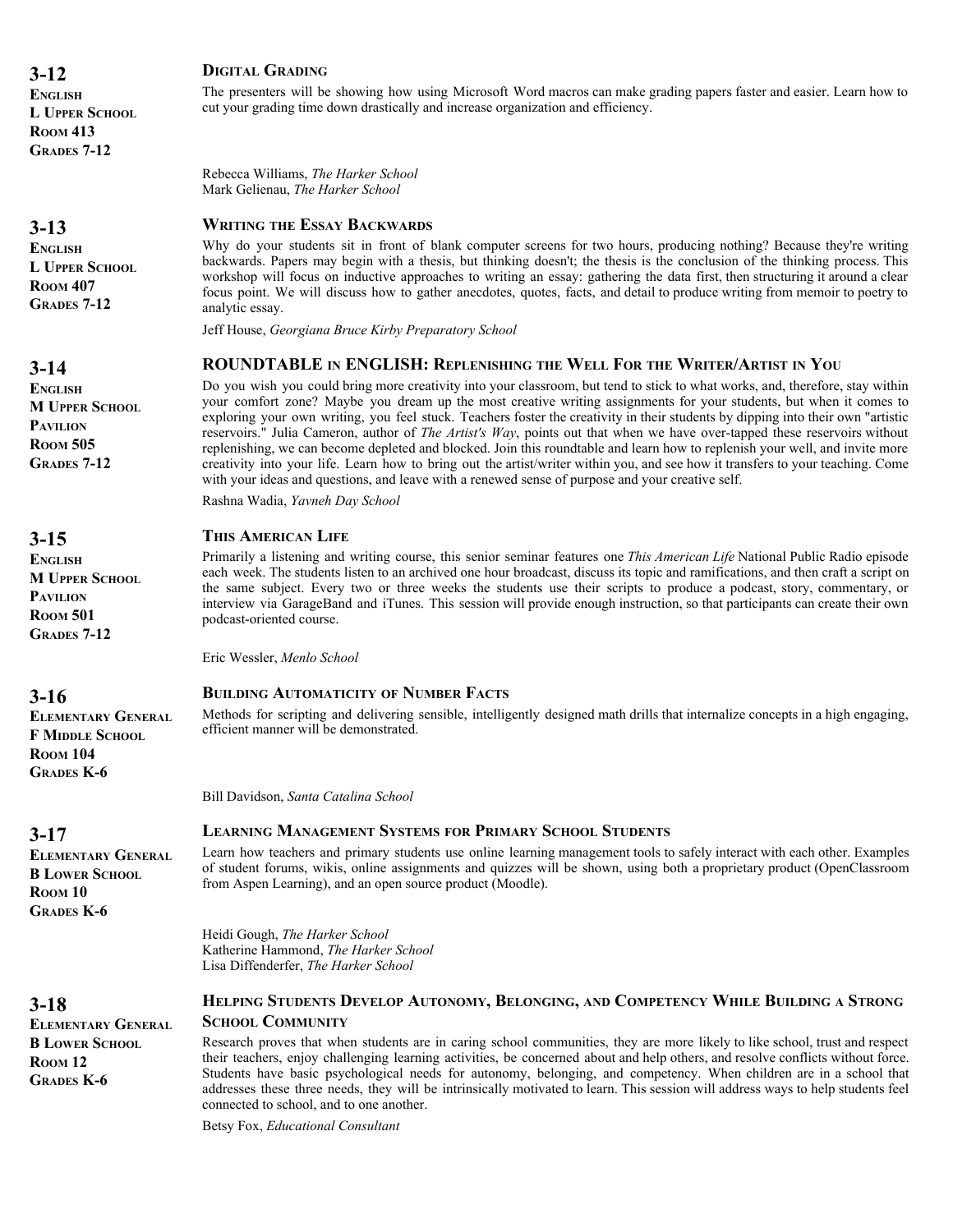| <b>ELEMENTARY GENERAL</b><br><b>B LOWER SCHOOL</b><br>ROOM <sub>11</sub><br><b>GRADES K-6</b>                     | How was the Great Pyramid at Gizah constructed 5000 years ago? How did the Babylonians use grain to measure weight?<br>This hands-on workshop will explore the history of measurement, from the measurement systems of the ancient Egyptians to<br>the modern advance of the metric system. In a series of activities, students learn the importance of units in measuring, gain<br>experience in estimation and use different tools for measurement.                                                                                                                                                      |
|-------------------------------------------------------------------------------------------------------------------|------------------------------------------------------------------------------------------------------------------------------------------------------------------------------------------------------------------------------------------------------------------------------------------------------------------------------------------------------------------------------------------------------------------------------------------------------------------------------------------------------------------------------------------------------------------------------------------------------------|
|                                                                                                                   | Tasha Hudick, The Carey School                                                                                                                                                                                                                                                                                                                                                                                                                                                                                                                                                                             |
| $3 - 20$                                                                                                          | <b>INTERDISCIPLINARY ART AND ART HISTORY: A COLLABORATIVE PROJECT</b>                                                                                                                                                                                                                                                                                                                                                                                                                                                                                                                                      |
| <b>ELEMENTARY GENERAL</b><br><b>A LOWER SCHOOL</b><br>ROOM <sub>2</sub><br><b>GRADES</b> 3-6                      | Learn about an interdisciplinary art and art history unit that brings art specialists, and classroom teachers together to create an<br>exciting way to learn about artists. Fifth grade students choose an artwork, create their own version, learn about the artist, and<br>present themselves in character to their fellow students. This project is a wonderful opportunity to collaborate, but also can be<br>done by a classroom, or art teacher on their own.                                                                                                                                        |
|                                                                                                                   | Leah Korican, Bentley School                                                                                                                                                                                                                                                                                                                                                                                                                                                                                                                                                                               |
| $3 - 21$                                                                                                          | ROUNDTABLE IN ELEMENTARY EDUCATION: FOSTERING CREATIVITY AND INNOVATION:                                                                                                                                                                                                                                                                                                                                                                                                                                                                                                                                   |
| <b>ELEMENTARY GENERAL</b>                                                                                         | <b>EARLY CHILDHOOD EDUCATION FOR THE 21ST CENTURY</b>                                                                                                                                                                                                                                                                                                                                                                                                                                                                                                                                                      |
| <b>A LOWER SCHOOL</b><br>ROOM <sub>1</sub><br><b>GRADES K-6</b>                                                   | This roundtable discussion will offer the opportunity for early childhood educators to explore the centrality of creativity and<br>innovation in preparing our youngest students for their futures. Participants will examine in depth definitions and attributes of<br>these concepts and discover ways in which they may offer opportunities for creativity and innovation to students in their<br>classrooms on a regular basis.                                                                                                                                                                        |
|                                                                                                                   | Barbara Kraemer-Cook, Marin Country Day School<br>Victoria Trevor, Saint Andrew's School                                                                                                                                                                                                                                                                                                                                                                                                                                                                                                                   |
| $3 - 22$                                                                                                          | <b>TEACH SPELLING AND GRAMMAR IN CREATIVE WAYS</b>                                                                                                                                                                                                                                                                                                                                                                                                                                                                                                                                                         |
| <b>ELEMENTARY GENERAL</b><br><b>E COMMUNITY ROOM</b><br><b>ROOM COMMUNITY</b><br><b>ROOM</b><br><b>GRADES K-6</b> | This workshop will outline a number of games and activities to make your spelling and grammar lessons more engaging for<br>your students. These creative approaches will have your children looking forward to these lessons, and begging you do to the<br>activities again and again. With a few tweaks you will be able to modify these lessons for a range of grades.                                                                                                                                                                                                                                   |
|                                                                                                                   | Pete Moore, The Nueva School                                                                                                                                                                                                                                                                                                                                                                                                                                                                                                                                                                               |
| $3 - 23$                                                                                                          | <b>TEACHER RESEARCH AS PROFESSIONAL DEVELOPMENT:</b>                                                                                                                                                                                                                                                                                                                                                                                                                                                                                                                                                       |
| <b>ELEMENTARY GENERAL</b>                                                                                         | HOW TO GET STARTED AND KEEP IT GOING CANCELED                                                                                                                                                                                                                                                                                                                                                                                                                                                                                                                                                              |
| <b>ROOM</b><br><b>GRADES K-6</b>                                                                                  | <b>CANCELED</b>                                                                                                                                                                                                                                                                                                                                                                                                                                                                                                                                                                                            |
| $3 - 24$                                                                                                          | IPAD APPS FOR K-8                                                                                                                                                                                                                                                                                                                                                                                                                                                                                                                                                                                          |
| <b>TECHNOLOGY</b><br><b>F MIDDLE SCHOOL</b><br><b>ROOM 202</b><br><b>GRADES K-8</b>                               | Come by and learn about some great apps for math, language arts, social studies and science, as well as recording, and<br>creating presentations. You will also learn some cool iPad tips and tricks you can use right away. The primary focus is K-8,<br>but many of the tools and apps can also be used in high school.                                                                                                                                                                                                                                                                                  |
|                                                                                                                   | Renee Ramig, The Seven Hills School                                                                                                                                                                                                                                                                                                                                                                                                                                                                                                                                                                        |
| $3 - 25$                                                                                                          | <b>DANCING WORDS: BOOKS ABOUT DANCE AND BOOKS THAT INSPIRE DANCE</b>                                                                                                                                                                                                                                                                                                                                                                                                                                                                                                                                       |
| <b>ELEMENTARY GENERAL</b><br><b>B</b> TREE HOUSE<br><b>ROOM TREE HOUSE</b><br><b>GRADES K-6</b>                   | In this workshop, participants will explore books on the subject of dance as well as books that inspire and encourage us to get<br>up on our feet and move with our K-5 students. Part lecture and part experiential activities, workshop participants will discuss<br>each teacher's interest in the art form of dance, how this plays out in the classroom, and will walk away with future activities<br>to explore at your school. Books can be an easy and accessible springboard for movement activities with your students as<br>well rich, multimodal connections with your language arts program.9 |
|                                                                                                                   | Jill Randall, The Hamlin School                                                                                                                                                                                                                                                                                                                                                                                                                                                                                                                                                                            |

**MEASURE LIKE AN EGYPTIAN: EXPLORATIONS IN MEASUREMENT**

**3-19**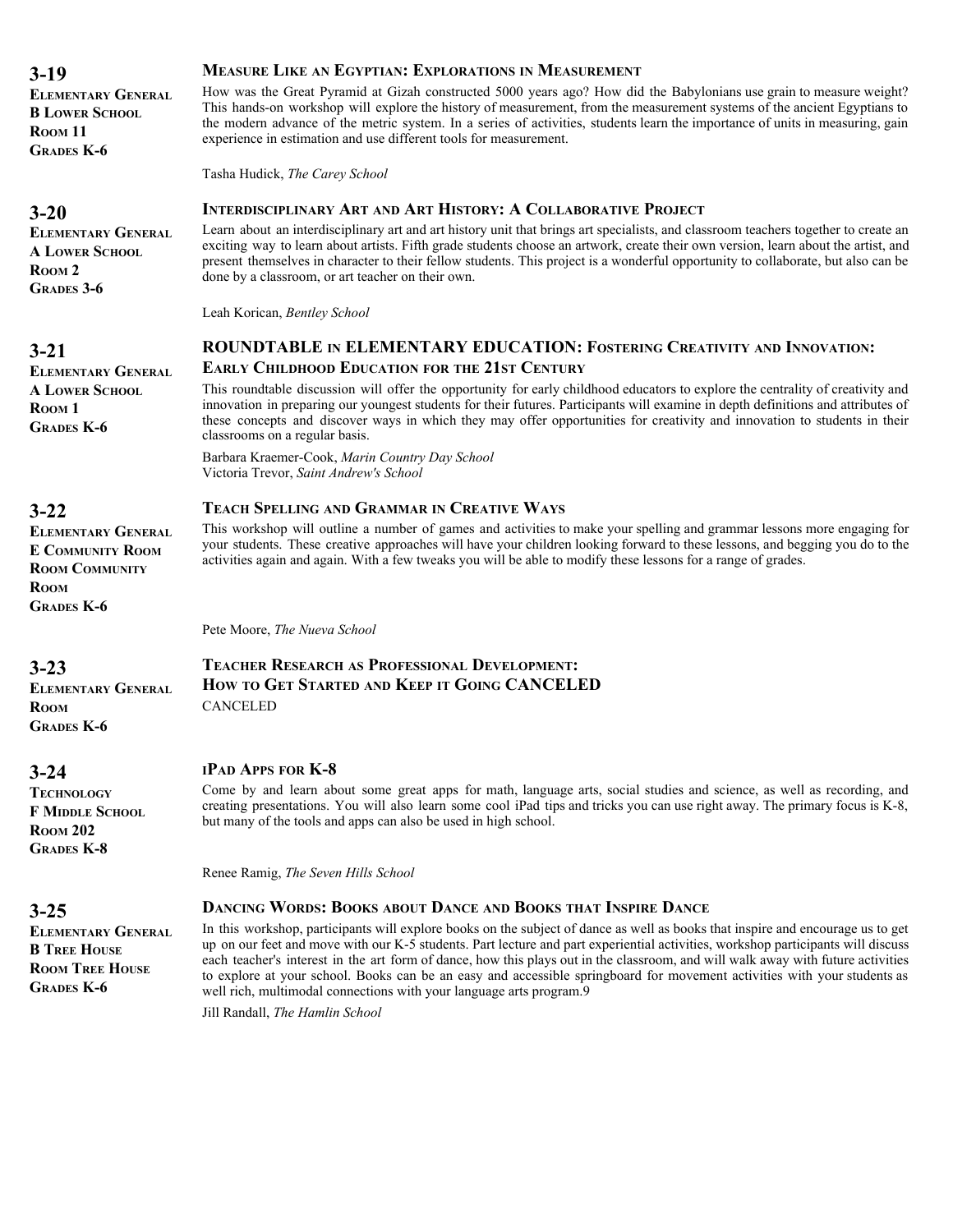**GENERAL INTEREST I ADMINISTRATION ROOM HEAD'S CONFERENCE ROOM GRADES K-12**

**3-27 GENERAL INTEREST ROOM GRADES K-12**

# **3-28**

**GENERAL INTEREST M UPPER SCHOOL PAVILION ROOM 503 GRADES 9-12**

**3-29**

**GENERAL INTEREST L UPPER SCHOOL ROOM 412 GRADES 7-12**

**3-30 GENERAL INTEREST F MIDDLE SCHOOL ROOM 201 GRADES K-6**

# **3-31**

**GENERAL INTEREST L UPPER SCHOOL ROOM 408 GRADES 7-12**

#### **WALKING THROUGH THE LAVENDER DOOR**

The participant will gain awareness and understanding of gay youth from the first person narrative of a parent and educator (the presenter) whose son came out at age seventeen. We examine our own lavender doors and personal stories and how to take personal narrative to write and explore this challenging arena. What happens when you come out as a teenager? What happens to family and friends and in school? The *Time* magazine article (Oct. 10th, 2005) titled "The Battle Over Gay Teens," will also be excerpted.

Nitza Agam, *Live Oak School*

# **INTRODUCING TO THE BATTI CLEAR CREDENTIAL: A MENTORING-BASED PROGRAM CANCELED**

CANCELED

#### **HONOR AND ACADEMIC INTEGRITY**

Do you have an Honor Code, Honor Council, or an Honor Board? The chair of the faculty Honor Board, and the faculty chair of the Honor Council will share how the Harker students, faculty, and administration are approaching the challenge of maintaining academic integrity at our upper school. After our presentation, we will continue with an interactive discussion (teachers, deans, administrators all are welcome!) on what is working and what is not at all of our schools.

Anthony Silk, *The Harker School* Evan Barth, *The Harker School*

# **AFFINITY GROUP: ALTERNATIVE ACADEMIC PROGRAM ROUNDTABLE**

Does your school have a J-term, a mini-course week, or a time when the regular academic program is suspended, and students engage in an alternative program of some kind? If so, what is the nature of this program? What is its purpose? The costs and benefits? In this roundtable discussion, we will share our questions, best practices, and wisdom regarding alternative programming. Please bring artifacts, such as a catalog or other literature.

Peter Brown, *Menlo School*

#### **FROM DRESS-UP TO THE MONKEY BARS: NAVIGATING GENDER AND SEXUALITY DIVERSITY IN EARLY CHILDHOOD AND ELEMENTARY EDUCATION**

If Sammy consistently dresses up as a woman during Pre-K imaginary play, is this cause for concern? First-grader Sally insists she is a boy, refuses to wear girl clothing, and wants to be called "Jacki;" are these early signs of an identity problem? Second graders police the colors, toys and games that are "okay" for boys and girls to use. Third grade boys are calling each other "gay" on the playground; is this taunting related to Gender? Sexuality? Both?! This interactive session will provide an expansive, contemporary developmental paradigm to help educators understand the range of gender and sexual identities, expressions, and roles that children embody as they navigate the personal, social and academic world of school. We will focus on language, concepts, case examples. Curiosity, candor and humor welcome.

Jennifer Bryan, Ph.D., *Psychologist, Consultant*

#### **PRIVATE SKILLS FOR A PUBLIC PURPOSE**

Follow the story of a Lick-Wilmerding High School shop teacher and his students as they design and build desks and relationships with Oakland Unified second graders. From empathy to prototyping, and from the examination of racial inequities in schools to what a good school looks like, and whom it serves, explore how you and your students can both utilize their private school skills as well as develop new skills in resiliency, compassion, and cultural competency necessary to navigate the ever complex 21st century world.

Youssou Fall, *Lick-Wilmerding High School* David H. Clifford, *Lick-Wilmerding High School*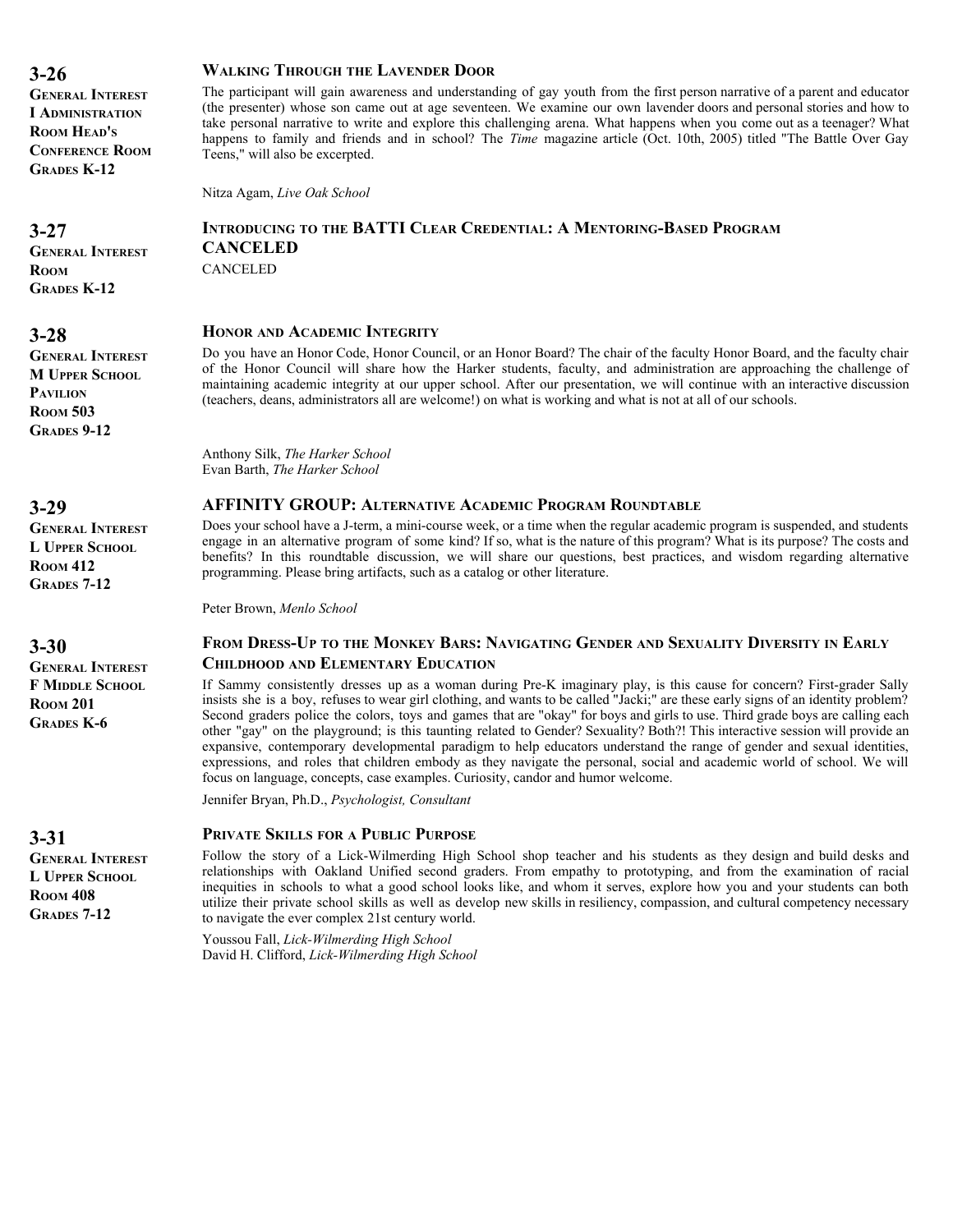| $3 - 32$                                                                                    | <b>GLOBAL PARTNERSHIPS AT SAINT MARK'S SCHOOL PANEL DISCUSSION</b>                                                                                                                                                                                                                                                                                                                                                                                                                                                                                                                                                                                                                                                                                                                            |
|---------------------------------------------------------------------------------------------|-----------------------------------------------------------------------------------------------------------------------------------------------------------------------------------------------------------------------------------------------------------------------------------------------------------------------------------------------------------------------------------------------------------------------------------------------------------------------------------------------------------------------------------------------------------------------------------------------------------------------------------------------------------------------------------------------------------------------------------------------------------------------------------------------|
| <b>GENERAL INTEREST</b><br><b>F MIDDLE SCHOOL</b><br><b>ROOM 203</b><br><b>GRADES 7-8</b>   | Saint Mark's School has two sister schools: one in rural South Africa, and the other in urban Beijing, China. Administrators,<br>teachers, parents and students have an opportunity to go to the Sibonisweni School in Maputaland, South Africa every other<br>summer. Jennifer Getz, Director of Special Programs, leads the delegation of visitors. Our relationship with Beijing No. 2<br>Experimental Primary School (grades one though six) in Beijing, China, involves teacher visits during a three-week period<br>during the school year. The panel discussion will include teachers sharing their experiences at the two schools, how we plan<br>for and engage in projects and welcome teachers from our sister schools on our campus. We will include question and answer<br>time. |
|                                                                                             | Jennifer Getz, Saint Mark's School<br>Lisa Becker, Saint Mark's School<br>Leslie Sigler, Saint Mark's School<br>Ronnie Feldman, Saint Mark's School<br>Geneva Conway, Saint Mark's School                                                                                                                                                                                                                                                                                                                                                                                                                                                                                                                                                                                                     |
| $3 - 33$                                                                                    | <b>AFTER-SCHOOL, NOT AN AFTER-THOUGHT</b>                                                                                                                                                                                                                                                                                                                                                                                                                                                                                                                                                                                                                                                                                                                                                     |
| <b>GENERAL INTEREST</b><br><b>B LOWER SCHOOL</b><br>ROOM <sub>14</sub><br><b>GRADES K-6</b> | There are so many amazing ways in which your after-school program can strengthen your program: as a source of non-tuition<br>revenue, a marketing tool, and as an integral piece of your students' school experience. Learn about best practices and<br>opportunities to improve and/or expand your programs!                                                                                                                                                                                                                                                                                                                                                                                                                                                                                 |
|                                                                                             | Meredith Spencer, Head-Royce School<br>Mikki Frazier, Head-Royce School                                                                                                                                                                                                                                                                                                                                                                                                                                                                                                                                                                                                                                                                                                                       |
| $3 - 34$                                                                                    | <b>AFFINITY AND BEYOND! CANCELED</b>                                                                                                                                                                                                                                                                                                                                                                                                                                                                                                                                                                                                                                                                                                                                                          |
| <b>GENERAL INTEREST</b><br><b>ROOM</b><br><b>GRADES 9-12</b>                                | <b>CANCELED</b>                                                                                                                                                                                                                                                                                                                                                                                                                                                                                                                                                                                                                                                                                                                                                                               |
| $3 - 35$                                                                                    | PUTTING THE CHILD FIRST IN PLANNING DEVELOPMENTALLY APPROPRIATE CURRICULUM                                                                                                                                                                                                                                                                                                                                                                                                                                                                                                                                                                                                                                                                                                                    |
| <b>GENERAL INTEREST</b><br>F MIDDLE SCHOOL<br><b>ROOM 210</b><br><b>GRADES K-12</b>         | This session will focus on the important role of child development in designing appropriate classroom activities. Research<br>shows that children under age eight years learn in different ways then do older children. This session will also differentiate<br>the different needs for children at each age and stage of development between ages three years to third grade.                                                                                                                                                                                                                                                                                                                                                                                                                |
|                                                                                             | Mona Kafoury, Gesell Institute of Human Development<br>Marcy Guddemi, Gesell Institute of Human Development                                                                                                                                                                                                                                                                                                                                                                                                                                                                                                                                                                                                                                                                                   |
| $3 - 36$                                                                                    | <b>BASIC VISUAL LITERACY AND FILM-MAKING IN THE CLASSROOM</b>                                                                                                                                                                                                                                                                                                                                                                                                                                                                                                                                                                                                                                                                                                                                 |
| <b>GENERAL INTEREST</b><br><b>H</b> AUDITORIUM<br><b>ROOM 212</b><br><b>GRADES K-12</b>     | Critical thinking, technology, interpersonal skills, time and resource management, problem solving and imagination are all<br>basic survival skills in the 21st century and every one of those skills is tested when you make a movie. This fast-paced<br>session, will explore aligning basic concepts of screen language to written grammar with model lessons for classroom<br>film/video projects using commercially available DVDs and web 2.0 tools.                                                                                                                                                                                                                                                                                                                                    |
|                                                                                             | Frank Gutler, Independent Screen Educator, Lights, Camera, LEARN!                                                                                                                                                                                                                                                                                                                                                                                                                                                                                                                                                                                                                                                                                                                             |
| $3 - 37$                                                                                    | <b>BUILDING A KIND AND COLLABORATIVE COMMUNITY</b>                                                                                                                                                                                                                                                                                                                                                                                                                                                                                                                                                                                                                                                                                                                                            |
| <b>GENERAL INTEREST</b><br><b>B LOWER SCHOOL</b><br>ROOM <sub>6</sub><br><b>GRADES K-6</b>  | Our social learning program aspires to create a safe, inclusive environment where children are empowered to show kindness<br>towards others, collaborate to problem solve, and to be courageous. We will examine how systems such as Family Friday and<br>a Big/Little Buddy program, daily structures within classrooms, partnering with parents, and ongoing professional<br>development provide opportunities to achieve these goals. Join us as we take a look at ways to foster identity and<br>independence and build a culture of collaboration and caring among students, parents and teachers.                                                                                                                                                                                       |
|                                                                                             | Mary Costello, The Phillips Brooks School<br>Pamela Ritchey, The Phillips Brooks School<br>Andrea Howard, The Phillips Brooks School                                                                                                                                                                                                                                                                                                                                                                                                                                                                                                                                                                                                                                                          |
| $3 - 38$<br><b>GENERAL INTEREST</b><br><b>ROOM</b><br><b>GRADES 9-12</b>                    | <b>FOSTERING SUCCESS IN STUDENTS AND FACULTY CANCELED</b><br><b>CANCELED</b>                                                                                                                                                                                                                                                                                                                                                                                                                                                                                                                                                                                                                                                                                                                  |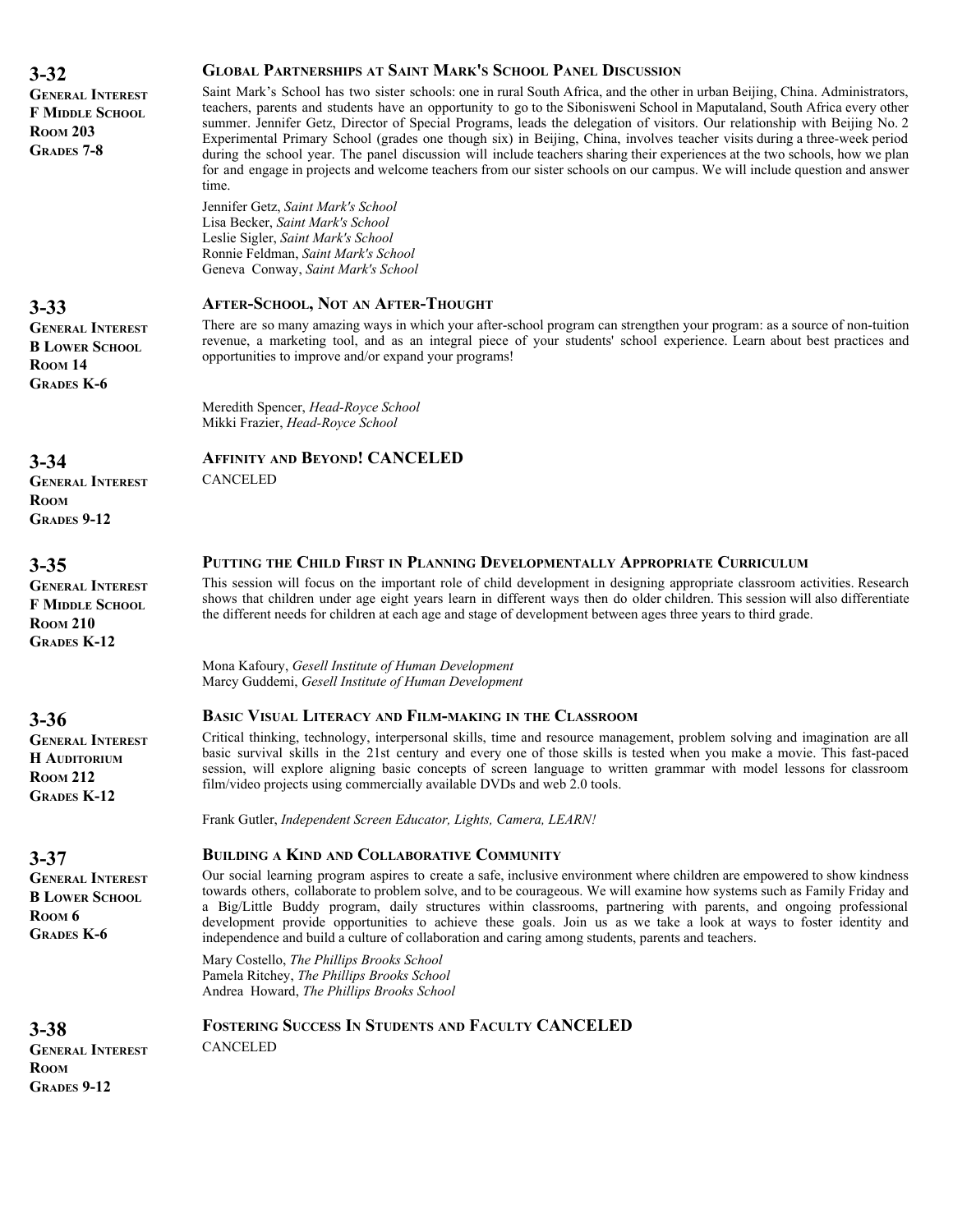| $3 - 39$                                                                                                     | THE POWER OF SERVICE LEARNING                                                                                                                                                                                                                                                                                                                                                                                                                                                         |
|--------------------------------------------------------------------------------------------------------------|---------------------------------------------------------------------------------------------------------------------------------------------------------------------------------------------------------------------------------------------------------------------------------------------------------------------------------------------------------------------------------------------------------------------------------------------------------------------------------------|
| <b>GENERAL INTEREST</b><br><b>F MIDDLE SCHOOL</b><br><b>ROOM 205</b><br><b>GRADES K-12</b>                   | What is service learning? How does it differ from community service? We will answer these of<br>insight into how one school, The Carey School, is working this year to implement service learning<br>-5. This workshop is most appropriate for schools just beginning the dialogue around serv<br>However, we also plan to open the forum to include perspectives from schools just starting initiat<br>versed in how to successfully integrate service learning into the curriculum. |
|                                                                                                              | Michelle Zirelli, The Carey School<br>Craig Coraggio, The Carey School<br>John Loeser, The Carey School                                                                                                                                                                                                                                                                                                                                                                               |
| $3 - 40$                                                                                                     | STAYING ON TOP OF YOUR WORKLOAD USING FOLDERS, PRIORITY AND TO DO'S                                                                                                                                                                                                                                                                                                                                                                                                                   |
| <b>GENERAL INTEREST</b><br><b>F MIDDLE SCHOOL</b><br><b>ROOM 206</b><br><b>GRADES K-12</b>                   | Feeling guilty or anxious about not responding to all of your email? Spending too much time<br>Overwhelmed by the number of small, but important tasks and to dos that never seem to get do<br>session will cover a three-pronged approach adapted from an article by the New York Times<br>Farhood Manjoo. His model promises to help free up your time to focus on the things that really m<br>both Outlook and Entourage.                                                          |
|                                                                                                              | Angela Neff, The Harker School                                                                                                                                                                                                                                                                                                                                                                                                                                                        |
| $3-41$                                                                                                       | THE CURE FOR PROCRASTINATION - BACKWARDS PLANNING                                                                                                                                                                                                                                                                                                                                                                                                                                     |
| <b>GENERAL INTEREST</b><br><b>M UPPER SCHOOL</b><br><b>PAVILION</b><br><b>ROOM 512</b><br><b>GRADES 3-12</b> | Students often suffer from time-management dysfunction. They consistently miss deadlines.<br>students never acquire the skills needed to guarantee their success in managing projects. Learn<br>get students "real" about time. This approach to project planning personalizes the process and<br>time clock, thus empowering them with a means to manage their time effectively and reduce stress                                                                                    |
|                                                                                                              | Victoria Olivadoti, The Pegasus School                                                                                                                                                                                                                                                                                                                                                                                                                                                |
| $3-42$                                                                                                       | <b>MOVED TO SESSION 2-79</b>                                                                                                                                                                                                                                                                                                                                                                                                                                                          |
| <b>ROOM</b><br><b>GRADES</b>                                                                                 | <b>MULTICULTURALISM AS CORE PRACTICE: CREATING RUBRICS FOR EDUCATORS</b>                                                                                                                                                                                                                                                                                                                                                                                                              |
| $3 - 43$                                                                                                     | <b>AFFINITY GROUP: LEARNING SPECIALISTS</b>                                                                                                                                                                                                                                                                                                                                                                                                                                           |
| <b>GENERAL INTEREST</b><br><b>F MIDDLE SCHOOL</b><br><b>ROOM 105</b><br><b>GRADES K-12</b>                   | We will discuss and share each others' learning resource programs. What are our challenges and li<br>well? We will also discuss any current research and other interesting issues that have surfaced in o                                                                                                                                                                                                                                                                             |
|                                                                                                              | Peytra Redfield, Head-Royce School<br>Kristi Farnham Thompson, Head-Royce School                                                                                                                                                                                                                                                                                                                                                                                                      |
| $3 - 44$                                                                                                     | AN UNUSUAL PARTNERSHIP ON LEARNING AND TEACHING                                                                                                                                                                                                                                                                                                                                                                                                                                       |
| <b>GENERAL INTEREST</b><br><b>J WORLD LANGUAGES</b><br><b>ROOM 302</b><br><b>GRADES K-12</b>                 | The head of school (psychologist) and Director of Learning Services (learning specialist) have t<br>groups that focus on learning and teaching for teachers at Redwood Day School. They have take<br>science and developmental psychology have to offer teachers, and put it in a structure and form th<br>to learning and teaching in the classroom. At this session you will receive an overview of the pro<br>on take home ideas to use in your classroom.                         |
|                                                                                                              | Toby Mickelson, Redwood Day School<br>Mike Riera, head, Redwood Day School                                                                                                                                                                                                                                                                                                                                                                                                            |
|                                                                                                              |                                                                                                                                                                                                                                                                                                                                                                                                                                                                                       |

**GENERAL INTEREST M UPPER SCHOOL PAVILION ROOM 414 GRADES K-12**

# **THE POWER OF SERVICE LEARNING**

questions and provide some ng grade level initiatives PK vice learning opportunities. tives to schools that are well

sorting through your inbox? ne? There is salvation! This session will cover a three-pronged approach adapted from an article by the *New York Times "*Gadget Wise" columnist, natter. This model works for

Often labeled lazy, these a simple procedure that will meets the students' internal time clock, thus empowering them with a means to manage their time effectively and reduce stress.

imitations? What is working our practice. well? We will also discuss any current research and other interesting issues that have surfaced in our practice.

teamed up to create ongoing en the best of what cognitive at is immediately applicable gram as well several, hand's

# **GREENING YOUR EXISTING BUILDINGS - A JOURNEY**

An environment that is worthy and welcoming, healthy and inspiring, resource efficient, and an example of good stewardship is essential for 21st century facilities that are delivering 21st century education. This applies not only to newly- built schools, but to existing schools as well. Find out how a few small changes in purchasing, and cleaning differently can help to pave the way to a sustainable campus, or strengthen the sustainable commitment you have already made. With the help of some very useful tools and metrics, learn how to engage faculty and students, develop a plan for cost savings, and green your existing facilities at the pace that makes sense for your school. Greening your school is a journey. We will share case studies, tools and resources for you to use along the way.

Pauline Souza, Green Schools Advocate, *U.S Green Building Council, Center for Green Schools*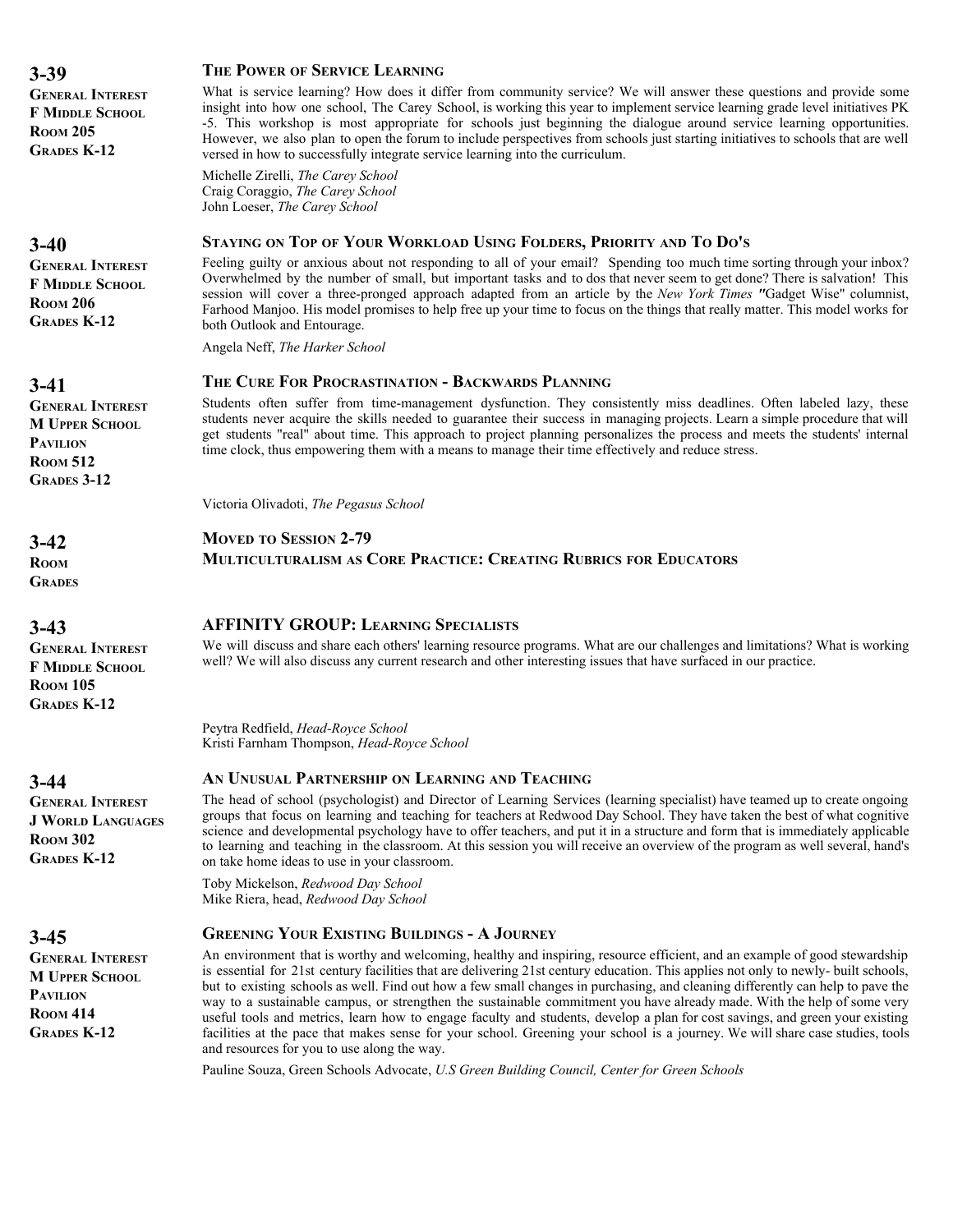work to create safer schools and healthier students. What takes place in our middle and high school GSAs, and how can we best help our students carry on their work as they transition to the next level of school and into the real world? Suggested topics of discussion include: experiences of LGBTQ students at home and at school, working with teachers and administrators, developing advocacy skills, activism in school environments, resources, beginning a GSA, facing resistance within the school, challenges we deal with, and outreach into the community. **ROOM 209 GRADES 7-12** Kathy Taylor, Live Oak School **TO KENYA AND BACK - SERVICE LEARNING AND FTC** Participants will learn about service learning opportunities available through the organization Free The Children, the world's largest network of children helping children through education. The three presenters have spent time working with the organization at Keys and in Kenya. Come and learn about the exciting opportunities for global learning in the classroom and around the world. **3-47 GENERAL INTEREST B LOWER SCHOOL** R<sub>OOM</sub> 7 **GRADES K-8** Rebecca Stern, Keys School Michael Thompson, Keys School Michael Thompson, Keys School **LEARNING AND MEMORY: WHY DO SOME STUDENTS STRUGGLE TO REMEMBER WHAT YOU'VE TAUGHT?** "I studied for a really long time but I still did poorly on the test." "I knew the material the night before, but I couldn't answer the test questions." When you hear your students and advisees say these things, what can you say to them? Even more important, what can you suggest that they do differently in the future? In this workshop, you will learn what cognitive scientists have discovered about how our memories work and the implications of this research for student learning. You will be able to teach your students and advisees how to study more effectively, and you will come away with new strategies to use in your classroom. **3-48 GENERAL INTEREST F MIDDLE SCHOOL ROOM 107 GRADES 7-12** Rebecca Whitney, San Francisco University High School **CREATING COLLABORATIVE COMMUNITIES THAT SUPPORT STUDENT SUCCESS** In lean economic times, we need to look within to realize the wealth of resources available within a school community. This workshop will provide practical and effective examples of how learning communities can take advantage of the expertise, commitment to continued professional growth and best practices that support student success. Topics presented will focus on ways in which a learning community can develop opportunities for faculty and administration to explore, apply, and continually reexamine research-based professional strategies that facilitate student growth. Wherever your school is on the professional learning community spectrum, this workshop will give you concrete tools to collaborate more effectively. **3-49 GENERAL INTEREST M UPPER SCHOOL PAVILION ROOM 419 GRADES K-12** Jessica Conkle, *The Seven Hills School* Kirsten Woods, *The Seven Hills School* **MATH AROUND THE EDGES (AND IN-BETWEEN AND ALL AROUND!)** Sprinkling your entire day with math is a great way to fit in all those concepts and skills. Come solve math stumpers, play hands-on math games with dice and cards, and brush up on your quick mental math skills. This hands-on workshop will have you collaborating with colleagues on unique ways to tie math into your day in a quick and fun way. Walk away ready to try out new mental math skills, teach your students a new game and give them a new challenge problem your next day back teaching. **3-50 INTERMEDIATE GRADES B LOWER SCHOOL ROOM 15 GRADES 3-6** Kelly Alexander, *Redwood Day School* **THE PRACTICAL WIKI: KIDS, CURRICULUM, AND COLLABORATION** Tired of chewed up pencils and crumpled paper? Tired of lost assignments and students working in isolation? Tired of carrying reams of papers home to correct? There is a way out. Create a class wiki and live again! Hear how we launched a new tool and what we have all learned --kids, teachers and parents alike. We worked with multiple disciplines and fourth grade girls. The lessons are applicable to all. Bring a laptop if you want to get started right away. **3-51 INTERMEDIATE GRADES A LOWER SCHOOL ROOM 3 GRADES 3-6**

> Jim Lengel, *Katherine Delmar Burke School* Susan Faust, *Katherine Delmar Burke School* Jenny Howland, *Katherine Delmar Burke School*

#### **3-46**

**GENERAL INTEREST F MIDDLE SCHOOL**

#### **AFFINITY GROUP: GSA DISCUSSION GROUP**

This will be a time for GSA leaders, and those interested in beginning a GSA, to share ideas and experiences so that we may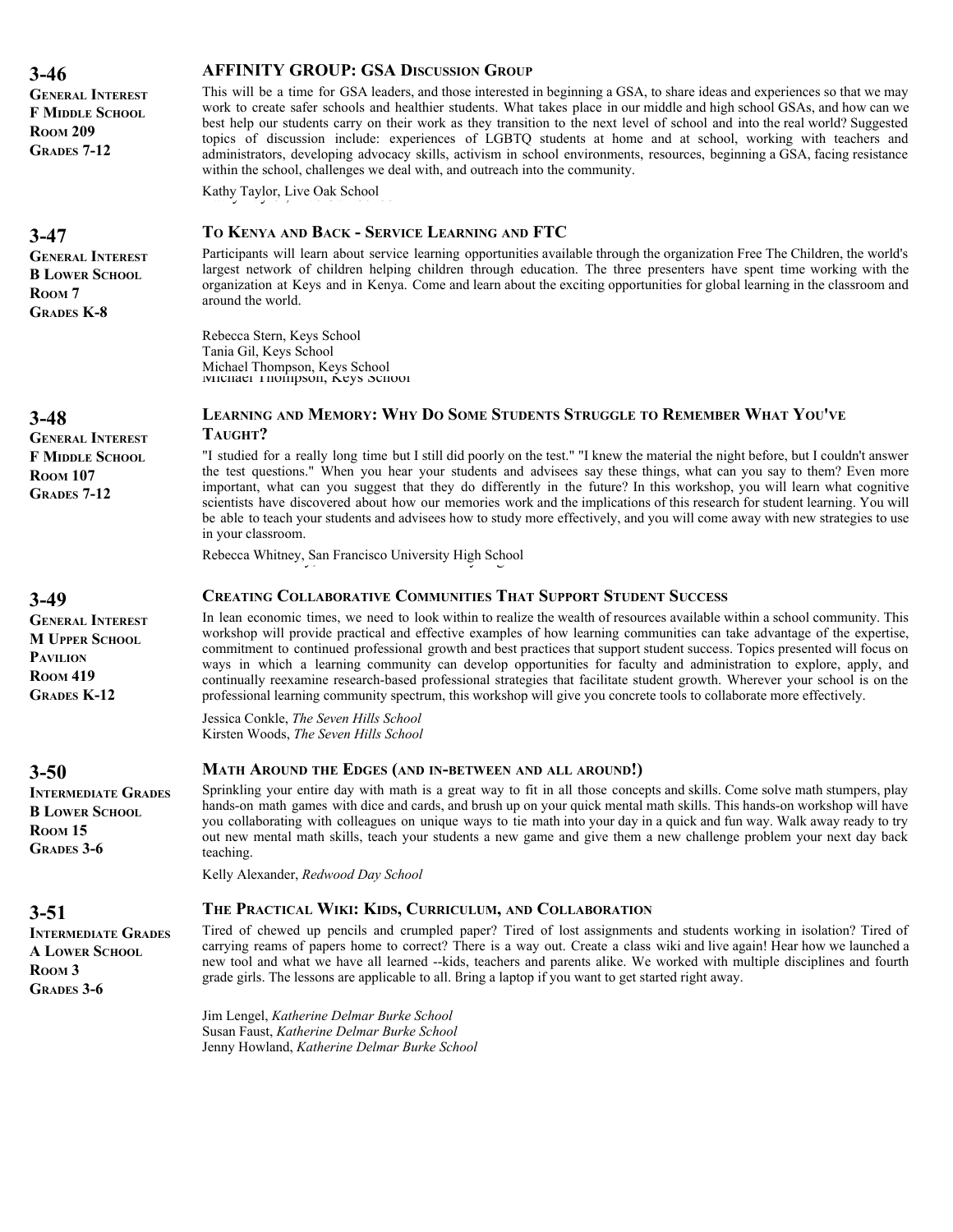**3-52 LANGUAGES J WORLD LANGUAGES ROOM 404 GRADES 7-12**

**3-53**

**LANGUAGES J WORLD LANGUAGES ROOM 403 GRADES 7-12**

#### **ROUNDTABLE IN LANGUAGES: EVALUATING INTERNET RESOURCES FOR THE FOREIGN**

#### **LANGUAGE CLASSROOM.**

The technology of information and communication is widely integrated into the learning context of foreign languages; and the many possibilities offered by the Internet for its use in the foreign language classroom are more abundant every day. The proliferation of such options impose, on the part of the teacher, an increasingly critical approach to these resources and a thorough appreciation of their educational value.

Edwidge Gamache, *Menlo School*

#### **USING MOODLE TO ENHANCE FOREIGN LANGUAGE LEARNING**

If you are the kind of teacher who prefers to augment the materials provided by your textbook, then Moodle is for you. As a repository for resources, you can provide students a variety of multimedia assignments including having them record and upload their target-language recordings and interactive activities using video clips, or animated websites in the target language, just to name a few. The possibilities are as endless as the Internet itself. Come to this hands-on presentation to explore how easy and quick it is to add a dynamic five, or ten-minute activity to any lesson to enhance your foreign-language class!

Susan Moling, *The Harker School* Concepción Grande, *The Harker School*

#### **LOOKING AHEAD TO THE NEW FRENCH AP LANGUAGE AND CULTURE EXAM: REVAMPING FRENCH IV AND V AP**

Two Castilleja French teachers revamped their French IV and V courses in preparation for the new AP Language and Culture Course Framework. They will share the process they used and give an overview of their curriculum. Finally, they will each present a specific project from each level. There will be time at the end for participants to share their own ideas and concerns about the new AP Course Framework.

Christiane Repellin, *Castilleja School* Lauren Schryver, *Castilleja School*

#### **ROUNDTABLE IN LIBRARY SCIENCE: FAVORITE LIBRARY PROGRAMS FOR GRADES K-12**

Come join us for an informal, but informative discussion about your favorite library programs for grades K-12. How do you go about teaching the online catalog, folktales, biographies, research skills, information literacy, book reviewing, Dewey Decimal, etc.? Does it involve a scavenger hunt, a particular book, a craft project, a Wiki page, a podcast, or something else? Bring copies of relevant materials to share with the group. The goal is that we will all come away with new and creative ideas to enhance our own library practice and curriculum.

Jenny Andrus, *Live Oak School*

#### **SANTA CRUZ, CALIFORNIA TO HAT SANG VILLAGE, LAOS, AND BEYOND**

Learn how our third grade students, teachers, specialists, and the library collaborated to create a book for Laotian children at the Hat Sang Elementary School. One presenter will also discuss information on the Seung River Village Experience, which is an International Program for High School and College Students. Are you interested in starting a *One World Day* celebration at your school? Do you want to find out about a National/International organization that offers Educator Fellowships for volunteering on remarkable projects? Would your school like to help develop a library in Kenya by donating books? Enjoy a taste of coconut purple rice from Southeast Asia while attending this session and learn about global projects. The other presenter will address her experiences leading student tour groups abroad. She will give you important advice on how to make your students' voyage meaningful, successful, and run smoothly.

Merle Froshman, *Gateway School* Patty Lucas, *Gateway School*

#### **MAKING IT REAL - DATA ANALYSIS IN THE MIDDLE SCHOOL MATH CLASSROOM**

Why use problems from the textbook when there are problems around us? Real data can be used to learn many middle school math topics. In this presentation, we will explore a sixth grade statistical analysis project, a seventh grade community inquiry presentation complete with visual aids, and an algebra bottle rocket/quadratic equation project.

Allyson McCloud, *Westerly School*

**3-54 LANGUAGES J WORLD LANGUAGES ROOM 402 GRADES 9-12**

**3-55**

**LIBRARY M UPPER SCHOOL PAVILION ROOM 417 GRADES K-6**

**3-56**

**LIBRARY J WORLD LANGUAGES ROOM 401 GRADES K-12**

**3-57 MATH F MIDDLE SCHOOL ROOM 103 GRADES 7-8**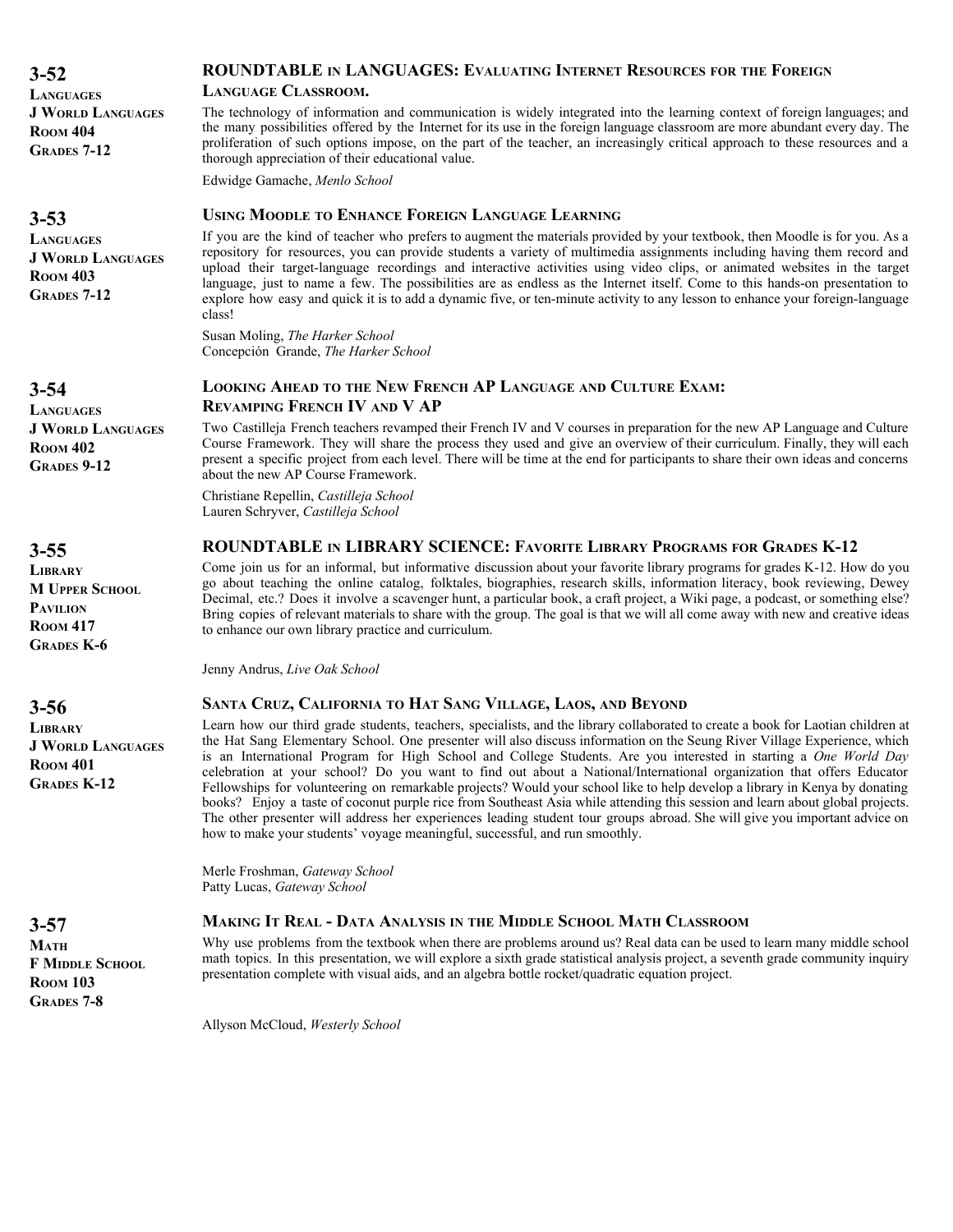**3-58 MATH M UPPER SCHOOL PAVILION ROOM 504 GRADES 9-12**

**3-59**

**MATH M UPPER SCHOOL PAVILION ROOM 507 GRADES 9-12**

**3-60**

**PERFORMING ARTS M UPPER SCHOOL PAVILION ROOM 509 GRADES 7-12**

**3-61**

**PERFORMING ARTS H AUDITORIUM ROOM 213 GRADES 7-12**

**3-62**

**PERFORMING ARTS M UPPER SCHOOL PAVILION ROOM 514 GRADES 9-12**

**3-63**

**PHYSICAL EDUCATION B LOWER SCHOOL ROOM MULTI-PURPOSE ROOM GRADES 9-12**

# **TEENS DRIVE BADLY? YOU SHOULD CHECK OUT THEIR PARENTS!**

A real life issue with driver behaviors at The Harker School led to an invaluable hand-on learning experience for its statistics students. Students encountered all aspects of the statistical problem-solving process; study design, data collection, analysis and conclusion - while simultaneously becoming empowered by helping to make their school community a safer place.

Troy Thiele, *The Harker School* Mary Mortlock, *The Harker School*

# **ROUNDTABLE IN MATHEMATICS: IS IT MORE IMPORTANT THAT STUDENTS UNDERSTAND THE ZERO-PRODUCT PROPERTY, OR THAT THEY CAN SOLVE A QUADRATIC EQUATION?**

Often we struggle in a math classroom to balance necessary components of our curriculum such as developing automatic skills, building deep understanding of concepts, cultivating mathematical thinking, and problem solving. We rarely have time to accomplish all these as well as we would like. In this roundtable discussion, we will brainstorm and share strategies for addressing this dilemma.

Mariel Triggs, *Lick-Wilmerding High School*

# **MEETING 'EM WHERE THEY'RE AT: VIDEO TECHNOLOGY TO ENHANCE STUDENT PRESENTATIONS**

Let's face it. Technology allows our students to interact with each other and the world in ways that are unprecedented, yet most of us still value traditional presentation skills and want to teach them in our classrooms. Come and find out how one teacher discovered that using technology in her acting class not only produced more effective presentations, but also enhanced creativity, generated student buy-in, and resulted in more dedicated performers.

Monica Colletti, *The Harker School*

# **AFFINITY GROUP: MUSIC TEACHER DISCUSSION GROUP**

This discussion group is open to all music teachers who teach choir, or instrumental music in grades six to twelve. The purpose of this meeting is to network and exchange ideas. Our collective expertise can benefit us all. Compelling questions that will drive the discussion are as follows: 1. How do you choose your repertoire? 2. What, if any, scheduling challenges do you face?

3. What do you consider to be good rehearsal practices? 4. How do you collaborate with other colleagues? 5. How many shows/concerts do you perform a year?

Emily Shinkle, *The Athenian School*

#### **DRAMA PRODUCTION IN HIGH SCHOOL THEATRE**

An open panel discussion on issues that face small independent high school drama programs. Topics will include: finding the right script, planning a season, casting without tears, collaborating with other performing arts, touring a show, and pushing the boundaries of what is possible within our resources and spaces. Come prepared to share your insights and discoveries and hear from others in the trenches. Of special interest for drama directors in high school programs.

Salil Singh, *The College Preparatory School*

# **PHYSICAL ACTIVITIES - MEETING THE NEEDS OF YOUR STUDENT BODY**

We do not offer a formal physical class, but through our Physical Activity program we are meeting the needs of our students. We are providing them opportunities to explore a variety of physical activities while also ensuring they are getting quality workouts. We've recently allowed students to create some of the classes, and have found this works rather well, resulting in greater attendance and participation as well as increased enthusiasm for the program.

Greg Angilly, *The Urban School of San Francisco*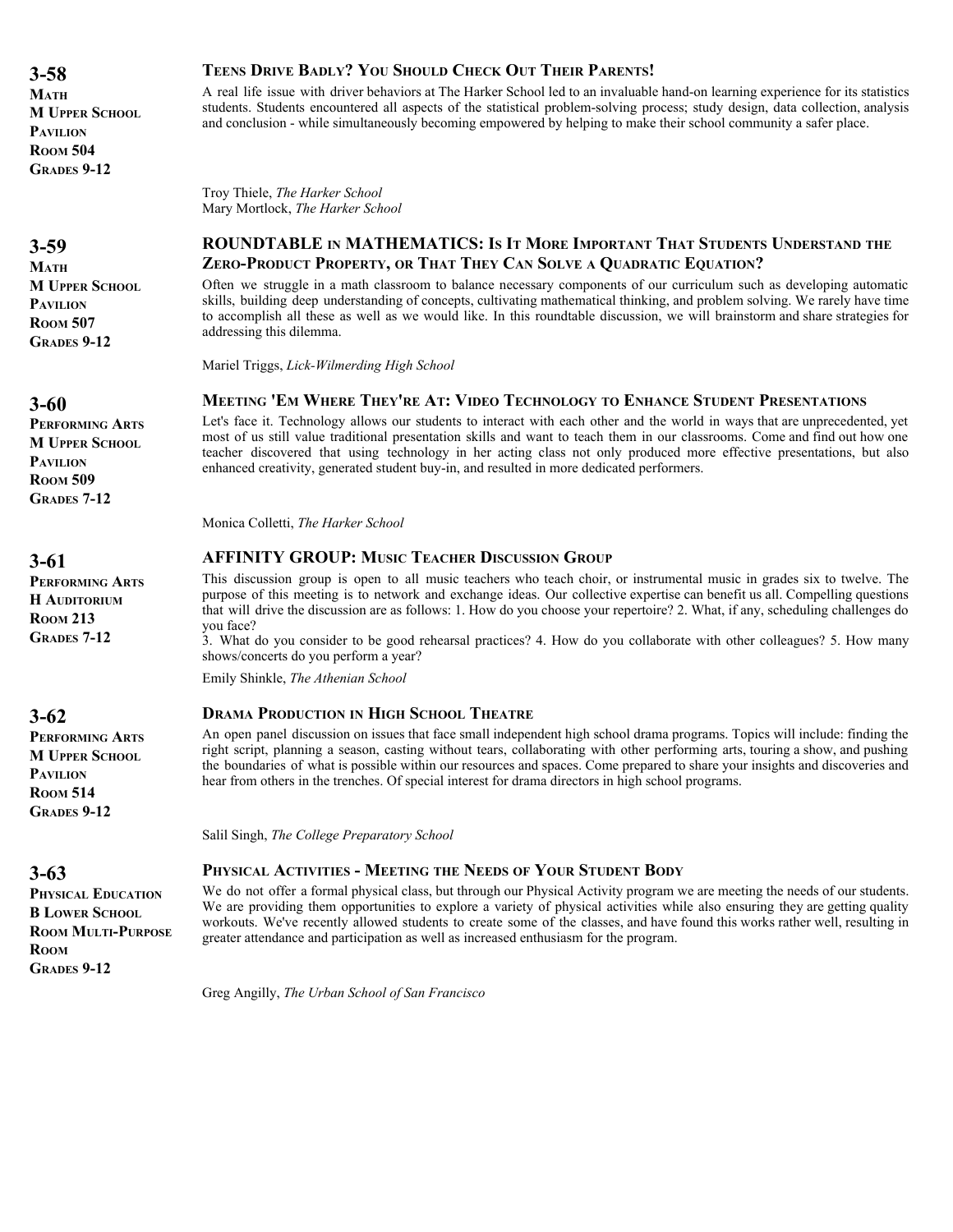| <b>SCIENCES</b><br><b>M UPPER SCHOOL</b><br><b>PAVILION</b><br><b>ROOM 508</b><br><b>GRADES 9-12</b>               | Meet your fellow chemistry teachers. If you'd like (certainly not required, in any way) bring a signature demonstration to<br>share (if portable, otherwise bring a video of it). Let us know what you're planning.                                                                                                                                                                                                                                                                                                                                                                                                                                                     |
|--------------------------------------------------------------------------------------------------------------------|-------------------------------------------------------------------------------------------------------------------------------------------------------------------------------------------------------------------------------------------------------------------------------------------------------------------------------------------------------------------------------------------------------------------------------------------------------------------------------------------------------------------------------------------------------------------------------------------------------------------------------------------------------------------------|
|                                                                                                                    | Caroline Lehman, Head-Royce School<br>Stella Glogover, Head-Royce School                                                                                                                                                                                                                                                                                                                                                                                                                                                                                                                                                                                                |
| $3 - 65$<br><b>SCIENCES</b><br><b>L UPPER SCHOOL</b><br><b>ROOM 410</b><br><b>GRADES 7-12</b>                      | <b>BUILDING THE BRIDGE: A PROGRAM TO ENCOURAGE GIRLS IN SCIENCE</b><br>Menlo School has launched a pilot, extracurricular, cross-divisional program designed to encourage female students in grades<br>seven through twelve to pursue courses of study and careers in science, engineering, math and technology. The program<br>features lab-based workshops, guest speakers, field trips, student-driven projects, and many opportunities for informal<br>mentoring between students and faculty. Come learn more about this innovative, "connective" approach to inspiring girls in<br>the sciences!<br>Grace Limaye, Menlo School<br>Joanie Banks-Hunt, Menlo School |
| $3 - 66$<br><b>SCIENCES</b><br><b>M UPPER SCHOOL</b><br><b>PAVILION</b><br><b>ROOM 513</b><br><b>GRADES 7-12</b>   | <b>21ST CENTURY PHYSICS</b><br>The days of traditional lecture, lab, and test for science are over. Students who are living in the 21st century need to be<br>acquiring skills that are transferable across disciplines. Come see how a traditional physics unit focused on the content of<br>sound went 21st century.<br>Tara O'Brien, The Hamlin School                                                                                                                                                                                                                                                                                                               |
| $3 - 67$<br><b>SCIENCES</b><br><b>B 8 LOWER SCHOOL</b><br><b>LIBRARY</b><br>ROOM <sub>8</sub><br><b>GRADES 7-8</b> | <b>TECHNOLOGY TOOLS CONVERGE IN SIXTH GRADE RENEWABLE ENERGY PROJECT</b><br>Learn how Moodle (online classroom), library subscription databases, Noodlebib (online research software, and Prezi (online<br>presentation software) combine in a a week-long project on renewable energy sources.                                                                                                                                                                                                                                                                                                                                                                         |
|                                                                                                                    | Daniel Sommer, The Harker School                                                                                                                                                                                                                                                                                                                                                                                                                                                                                                                                                                                                                                        |
| $3 - 68$                                                                                                           | <b>USING ARCHEOLOGY AND METALLURGY TO TEACH CHEMISTRY</b>                                                                                                                                                                                                                                                                                                                                                                                                                                                                                                                                                                                                               |
| <b>SCIENCES</b><br><b>F MIDDLE SCHOOL</b><br><b>ROOM 207</b><br><b>GRADES 9-12</b>                                 | Learn how Menlo School is using metallurgy and archeology as a context for teaching conceptual chemistry. This<br>presentation will cover the curriculum, labs, handouts, and online resources that we use. This approach is providing us with a<br>new way to teach topics like nomenclature, chemical reactions, solutions, and stoichiometry.                                                                                                                                                                                                                                                                                                                        |
|                                                                                                                    | David Spence, Menlo School                                                                                                                                                                                                                                                                                                                                                                                                                                                                                                                                                                                                                                              |
| $3 - 69$<br><b>SS/HISTORY</b><br><b>L UPPER SCHOOL</b><br><b>ROOM LANGUAGE LAB</b><br><b>GRADES 9-12</b>           | HOW TO MAKE STUDENTS CREATE AN INTERACTIVE PRESENTATION USING KEYNOTE<br>This workshop will share a case study of an interdisciplinary project between World History and Spanish. There will be<br>guidelines for teachers to plan and implement Keynote in their curriculum.                                                                                                                                                                                                                                                                                                                                                                                           |
|                                                                                                                    | Olivier Berton, International School of the Peninsula<br>Paul Dulac, International School of the Peninsula                                                                                                                                                                                                                                                                                                                                                                                                                                                                                                                                                              |

**ROUNDTABLE IN SCIENCE: CHEMISTRY**

**3-64**

**3-70 SS/HISTORY K LIBRARY**

**ROOM QUIET AREA GRADES 9-12**

Often students do not speak with confidence and knowledge in the classroom. This presentation will explain the basics of interactive lectures, discussions, Socratic Seminars, and in-class debates. After a brief explanation of the basics, the rest of the session will be a dialog of experiences and ideas for improving student participation.

Bruce Jordan, *Bentley School*

**GETTING STUDENTS TO SPEAK IN CLASS**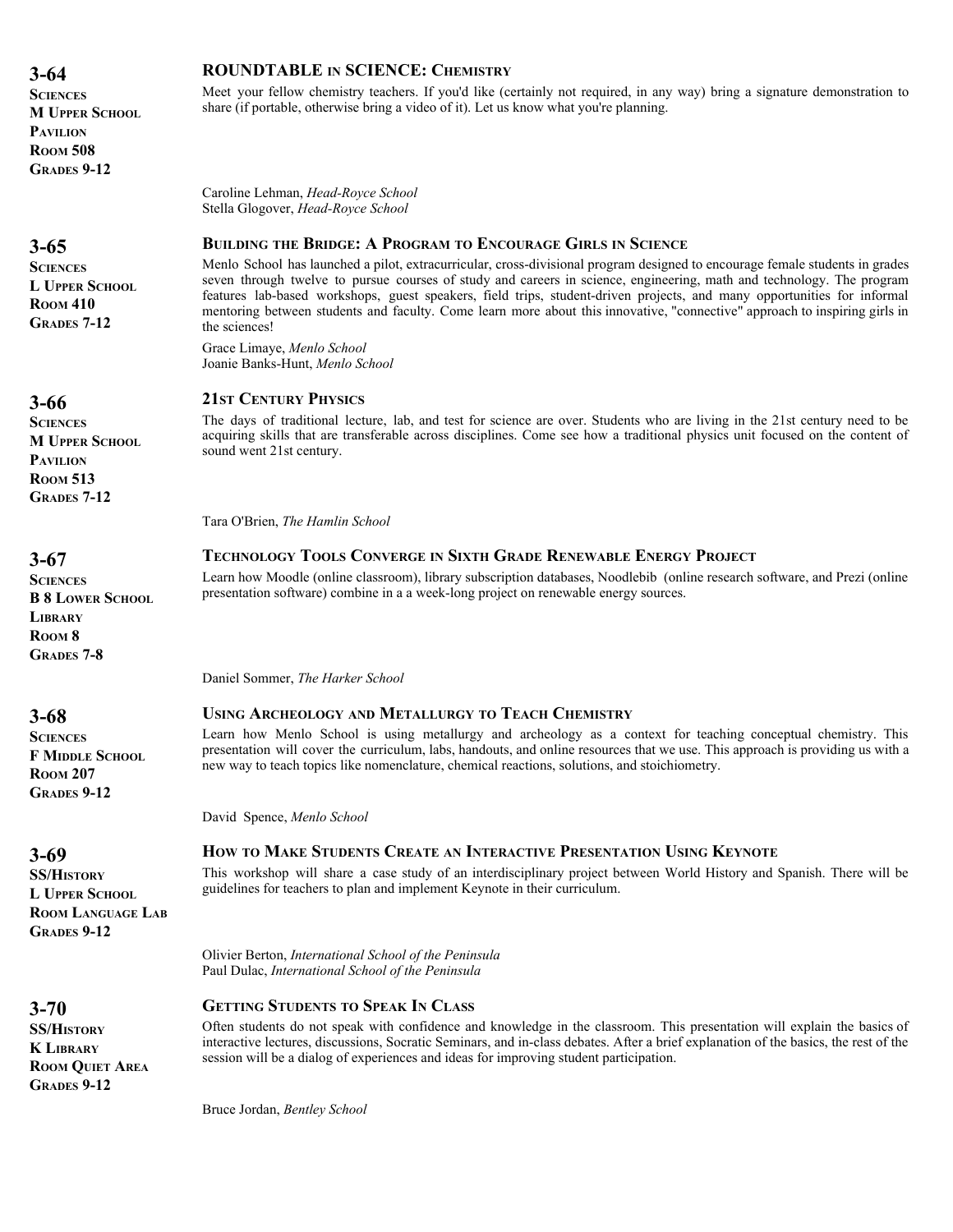**3-71 SS/HISTORY H AUDITORIUM ROOM 211 GRADES 9-12**

**3-72**

**SS/HISTORY F MIDDLE SCHOOL ROOM 102 GRADES 7-8**

**3-73**

**SS/HISTORY L UPPER SCHOOL ROOM 409 GRADES 9-12**

**3-74**

**TECHNOLOGY M UPPER SCHOOL PAVILION ROOM 511 GRADES 7-12**

**3-75**

**3-76 VISUAL ARTS ROOM GRADES 9-12**

**TECHNOLOGY M UPPER SCHOOL PAVILION ROOM 510 GRADES 7-12**

# **USING BOARD GAMES AND COMPUTER GAMES TO TEACH MODERN WORLD HISTORY**

Games can provide several advantages in the classroom. The most obvious is that games are fun and will generally grab students' attention. But games can also:

1) provide an anchor experience to which teacher and students can constantly refer as they sift through complex and often abstract concepts (e.g., "What determined prices in that auction?" or "What happened when you tried to centralize your country?"); and 2) get students more immediately invested in the choices people and societies have had to make in the past and will continue to face in the future, because students' success in the game will hinge on their understanding (e.g., "How do I get more tax income for my country?") Finally see how to connect these experiential advantages to your curriculum through complementary reading, writing and discussion assignments. Demo games: "The Merchants of Amsterdam," and "Europa Universalis III."

Chris Pflueger, *The Marin School*

# **PENS, PENCILS AND PAYDAY LOANS**

In this presentation, you will learn how to turn your classroom into a mini economy that teaches financial literacy. Your students will experience paying rent, buying merchandise, managing credit, earning interest, and how bias impacts the financial playing field. As the teacher, you will experience increased classroom participation, less missed homework, fewer discipline problems, and the endless creativity of engaged young people. The learning opportunities are endless in the game, "JimBucks," and this presentation will help you get started.

Jim Rendle, *Redwood Day School*

#### **TEACHING ABOUT INTERNATIONAL ISSUES, THE WORLD, RESEARCH SKILLS, AND THE 21ST CENTURY**

Today's students face a world where global issues can be confusing, even daunting. Understanding international issues and finding their role in it requires them to think critically about news and world affairs. Join a history teacher, and librarian as they share a syllabus and an inquiry-based research project in International Issues and Public Policy, a seminar-style senior elective at The Harker School.

Ramsay Westgate, *The Harker School* Susan Smith, *The Harker School*

#### **SHIFT THE PARADIGM: YOUR STUDENTS SHOULD BE TEACHING YOU**

Technology is expanding at an exponential rate. There is no way to be the "expert" in the classroom all the time when using tech. See how letting your students teach you about tech in the 21st century, brings 21st century skills directly into the classroom.

Eamonn O'Brien, *The Hamlin School*

# **USING FREE TECHNOLOGY TO CONNECT YOUR CLASSROOM TO THE WORLD**

This workshop will give teachers examples of classroom use of free software and tools, which can help transform their students from being passive consumers of information to becoming active producers. We will focus on video conferencing with Skype, cooperative learning with Google Docs, basic film editing, streaming video with Ustream, and social media integration. We will showcase examples of classroom video conferences with guests from across the country, student projects shared online, and provide cheat sheets to take with you.

Marybeth Colman, *The Marin School* Kieran Ridge, *The Marin School* Matt O'Donnell, *The Marin School*

# **ART+LATIN CANCELED**

**CANCELED** 

Ellie Pollak, *Stuart Hall High School* Patter Hellstrom, *Stuart Hall High School*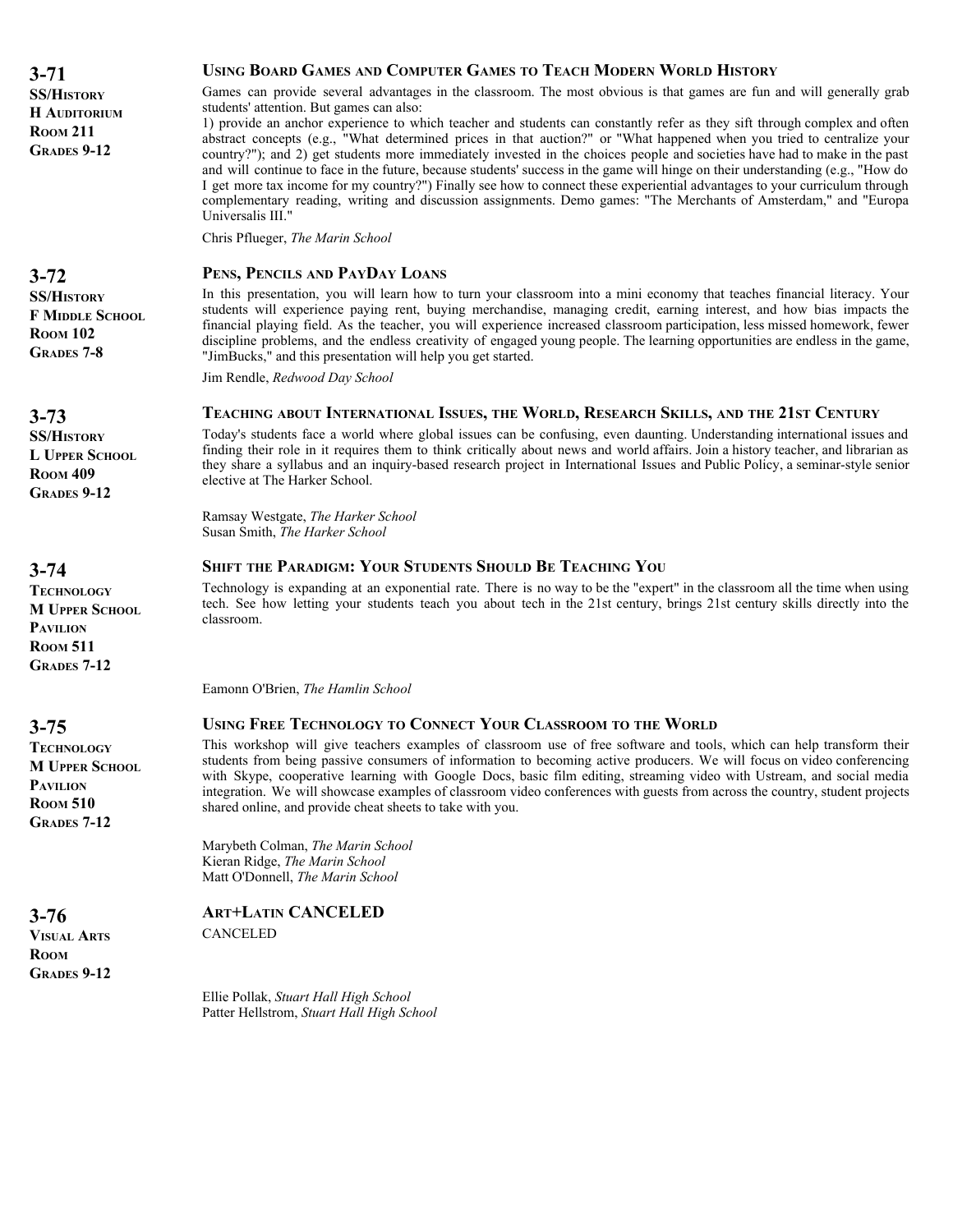| $3 - 77$                                                                                    | <b>ROUNDTABLE IN VISUAL ARTS:</b>                                                                                                                                                                                                                                                                                                                                                                                                                                                                                                                                                                                                                                                                                                                                                                                                                                                                                                                                                                                     |
|---------------------------------------------------------------------------------------------|-----------------------------------------------------------------------------------------------------------------------------------------------------------------------------------------------------------------------------------------------------------------------------------------------------------------------------------------------------------------------------------------------------------------------------------------------------------------------------------------------------------------------------------------------------------------------------------------------------------------------------------------------------------------------------------------------------------------------------------------------------------------------------------------------------------------------------------------------------------------------------------------------------------------------------------------------------------------------------------------------------------------------|
| <b>VISUAL ARTS</b><br><b>I ADMINISTRATION</b><br><b>ROOM STUDIO 1</b><br><b>GRADES 9-12</b> | MAKING ART MATTER MORE: RETHINKING CREATIVITY IN A RIGOROUS INDEPENDENT COMMUNITY<br>We want students to embrace challenges; we want them to recognize and value moments when they take risks and think<br>independently in their creative practice. The processes of the studio environment are vitally different to the traditional<br>academic model. This presentation addresses the connections, discords, and opportunities inherent to this tension. We will<br>first share our experiences and solutions in and out of the studio. These elements include our Artist-in-Residence program,<br>daily practice routines, portfolio review (our senior studio class), and the application of Project Zero's, Studio Habits of Mind.<br>The second half of this seminar asks you to bring your successes, concerns, and ideas to a roundtable discussion. Our<br>intention is to start a conversation that fosters excitement and engagement in expanding the role of the creative process in our<br>communities. |
|                                                                                             | Eric Oldmixon, The Branson School<br>Allyson Seal, The Branson School<br>Ken Hay, NPSC Representative for Visual Arts, Hillbrook School                                                                                                                                                                                                                                                                                                                                                                                                                                                                                                                                                                                                                                                                                                                                                                                                                                                                               |
| $3 - 78$                                                                                    | <b>ART IN THE NATURAL WORLD</b>                                                                                                                                                                                                                                                                                                                                                                                                                                                                                                                                                                                                                                                                                                                                                                                                                                                                                                                                                                                       |
| <b>ELEMENTARY GENERAL</b><br><b>K LIBRARY</b><br><b>ROOM MAIN ROOM</b><br><b>GRADES K-6</b> | Want to go beyond sketching outside? Already "done" Andy Goldsworthy? Come explore other ways to bring the natural<br>world into your art class. We will share a few things that have worked in our K-8 classes such as: spinning wool and dyeing<br>with plant dyes, harvesting natural pigments– for drawing and painting, incorporating plants into printmaking and clay work,<br>and using photography and other media to explore natural forms. Experiences with guest artists using sound arts/visual<br>mapping as well as weaving with natural materials have also served as a springboard for inspiration. Some time will be<br>allotted for sharing and brainstorming, so come with your ideas as well!                                                                                                                                                                                                                                                                                                     |
|                                                                                             | Adra Valentine, Marin Country Day School<br>Courtney Macomber, Marin Country Day School                                                                                                                                                                                                                                                                                                                                                                                                                                                                                                                                                                                                                                                                                                                                                                                                                                                                                                                               |
| $3 - 79$                                                                                    | <b>BRAIN RULES: MUSIC, MATH, AND LANGUAGE ARTS</b>                                                                                                                                                                                                                                                                                                                                                                                                                                                                                                                                                                                                                                                                                                                                                                                                                                                                                                                                                                    |
| <b>GENERAL INTEREST</b><br><b>F MIDDLE SCHOOL</b><br><b>ROOM 106</b><br><b>GRADES K-8</b>   | This hands-on workshop will model lessons in math and language arts via music based on the way children naturally learn.<br>We will look at John Medina's "Brain Rules" from his book of the same title, and reflect how these model lessons attend to<br>the way our brains process information.                                                                                                                                                                                                                                                                                                                                                                                                                                                                                                                                                                                                                                                                                                                     |
|                                                                                             | Doug Goodkin, The San Francisco School                                                                                                                                                                                                                                                                                                                                                                                                                                                                                                                                                                                                                                                                                                                                                                                                                                                                                                                                                                                |
| $3 - 80$<br><b>TECHNOLOGY</b>                                                               | <b>AFFINITY GROUP: K-8 TECHNOLOGY PROFESSIONAL LEARNING NETWORK</b><br><b>MOVED FROM SESSION 2-69</b>                                                                                                                                                                                                                                                                                                                                                                                                                                                                                                                                                                                                                                                                                                                                                                                                                                                                                                                 |
| <b>B LOWER SCHOOL</b><br><b>ROOM COMPUTER LAB</b>                                           | Join us for a lively discussion about teaching technology in kindergarten through the eighth grade. Last year, a group of about<br>two dozen local technology and library/media specialists met twice through the Bay Area Development Collaborative, and                                                                                                                                                                                                                                                                                                                                                                                                                                                                                                                                                                                                                                                                                                                                                             |

found in each other deeply rich resources and ideas, Expand your professional learning network - if you teach with

Holly Below, *Head-Royce School*

technology we'd love to meet you!

**GRADES K-8**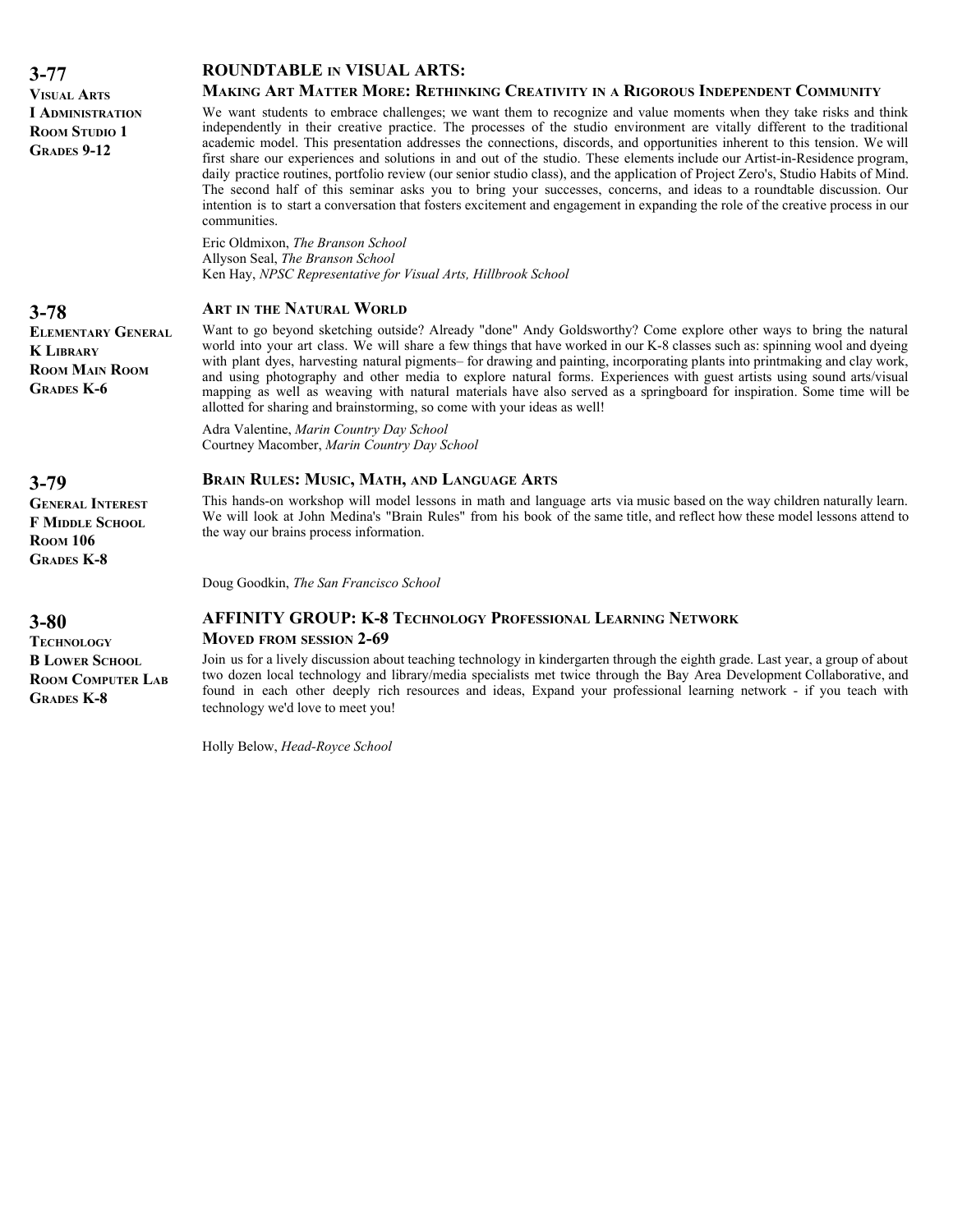# **NORTHERN REGIONAL MEETING PROGRAM INDEX**

|          | <b>SESSION ONE</b><br>9:30 AM - 10:45 AM               | $K-12$      | $K-6$       | $K-2$            | $3-6$       | $7 - 8$ | $7 - 12$ | $9 - 12$    | A<br>$\mathbf D$<br>$\mathbf{M}$ | $\mathbf C$<br>${\bf N}$<br>S | E<br>${\bf N}$<br>$\mathbf G$ | G<br>${\bf E}$<br>${\bf N}$ | L<br>${\bf N}$<br>${\bf G}$ | $\mathbf I$<br>B | М<br>T<br>$\mathbf H$ | P<br>$\mathbf F$<br>$\mathbf R$ | P<br>${\bf E}$ | S<br>$\mathbf C$<br>$\mathbf I$ | S<br>S<br>$\mathbf H$ | T<br>${\bf E}$<br>$\mathbf C$ | V<br>${\bf S}$<br>L |
|----------|--------------------------------------------------------|-------------|-------------|------------------|-------------|---------|----------|-------------|----------------------------------|-------------------------------|-------------------------------|-----------------------------|-----------------------------|------------------|-----------------------|---------------------------------|----------------|---------------------------------|-----------------------|-------------------------------|---------------------|
| $1 - 00$ | Born to Be Good: The Science of Human Happiness        | $\mathbf X$ |             |                  |             |         |          |             |                                  |                               |                               |                             |                             |                  |                       |                                 |                |                                 |                       |                               |                     |
| $1 - 01$ | Implementing Mixed-Age Proficiency Groupings in        |             |             |                  | $\mathbf X$ | X       |          |             | $\mathbf X$                      |                               |                               |                             | $\mathbf X$                 |                  |                       |                                 |                |                                 |                       |                               |                     |
| $1 - 02$ | AFFINITY GROUP: School Heads Meeting                   | $\mathbf X$ |             |                  |             |         |          |             | $\mathbf X$                      |                               |                               |                             |                             |                  |                       |                                 |                |                                 |                       |                               |                     |
| $1 - 03$ | <b>Limiting AP Courses</b>                             |             |             |                  |             |         |          | X           | $\mathbf X$                      |                               |                               | $\mathbf X$                 |                             |                  |                       |                                 |                |                                 |                       |                               |                     |
| $1 - 04$ | A Simple Presentation to Ease Parent Concerns Over     |             |             |                  | X           |         |          |             | $\mathbf X$                      |                               |                               |                             |                             |                  |                       |                                 |                |                                 |                       |                               |                     |
| $1 - 05$ | How to Sell Study Strategies to ADHD and "At-Risk"     |             |             |                  |             |         | X        |             |                                  | $\mathbf X$                   |                               |                             |                             |                  |                       |                                 |                |                                 |                       |                               |                     |
| $1 - 06$ | Eating Disorders and Obesity Prevention: Helping       | $\mathbf X$ |             |                  |             |         |          |             |                                  | $\boldsymbol{\mathrm{X}}$     |                               |                             |                             |                  |                       |                                 |                |                                 |                       |                               |                     |
| $1 - 07$ | Birding, Animal Tracking and Nature Sketching at       |             |             | $\boldsymbol{X}$ |             |         |          |             |                                  |                               |                               |                             |                             |                  |                       |                                 |                | $\mathbf X$                     |                       |                               |                     |
| $1 - 08$ | Developing a Cohesive Literacy Program: Pre-K-8        |             |             |                  |             |         |          |             |                                  |                               | X                             |                             |                             |                  |                       |                                 |                |                                 |                       |                               |                     |
| $1 - 09$ | Reading, Blogging, Sharing: Creating Enthusiastic      |             |             |                  |             |         | X        |             |                                  |                               | $\mathbf X$                   |                             |                             | $\mathbf X$      |                       |                                 |                |                                 |                       | $\mathbf X$                   |                     |
| $1 - 10$ | Dream of Things That Never Were and Ask, "Why          |             |             |                  |             |         |          | X           |                                  |                               | $\boldsymbol{\mathrm{X}}$     |                             |                             |                  |                       |                                 |                |                                 |                       |                               |                     |
| $1 - 11$ | Helping Students Meet Difficult Texts                  |             |             |                  |             |         |          | $\mathbf X$ |                                  |                               | $\boldsymbol{\mathrm{X}}$     |                             |                             |                  |                       |                                 |                |                                 |                       |                               |                     |
| $1 - 12$ | Video Feedback: An Innovative Approach to Grading      |             |             |                  |             |         | X        |             |                                  |                               | X <sub>1</sub>                | X                           | $\boldsymbol{X}$            |                  |                       |                                 |                |                                 |                       |                               |                     |
| $1 - 13$ | <b>Upper Elementary Technology Integrated Projects</b> |             | $\mathbf X$ |                  |             |         |          |             |                                  |                               |                               |                             |                             |                  |                       |                                 |                |                                 |                       | $\mathbf X$                   |                     |
| $1 - 14$ | Pulling It All Together - Collaborating with the Art   |             | X           |                  |             | X       |          |             |                                  |                               |                               | $\mathbf X$                 |                             |                  |                       |                                 |                |                                 |                       |                               | X                   |
| $1 - 15$ | Building a Cross Grade Level Character Education       |             |             |                  |             |         |          |             |                                  |                               |                               |                             |                             |                  |                       |                                 |                |                                 |                       |                               |                     |
| $1 - 16$ | Precision, Call-Response Teaching in Mathematics       |             | X           |                  |             |         |          |             |                                  |                               |                               |                             |                             |                  | X                     |                                 |                |                                 |                       |                               |                     |
| $1 - 17$ | Integrated Musical Theater: Kid-Created from           |             |             |                  | X           |         |          |             |                                  |                               |                               |                             |                             |                  |                       | $\mathbf X$                     |                |                                 | $\mathbf X$           |                               |                     |
|          | 1 - 18   Doing Inquiry With Simple Toys                |             | X           |                  |             |         |          |             |                                  |                               |                               |                             |                             |                  | $\mathbf{X}$          |                                 |                |                                 |                       |                               |                     |
| $1 - 19$ | Improving Your Practice With Teacher Research          | $\mathbf X$ |             |                  |             |         |          |             |                                  |                               |                               | $\mathbf X$                 |                             |                  |                       |                                 |                |                                 |                       |                               |                     |
| $1 - 20$ | Implementing a Meaningful and Integrated Service-      |             | $\mathbf X$ |                  |             |         |          |             | $\mathbf X$                      |                               |                               |                             |                             |                  |                       |                                 |                |                                 |                       |                               |                     |
| $1 - 21$ | Managing Children's Challenging Behavior               |             | $\mathbf X$ |                  |             | X       |          |             | $\mathbf X$                      |                               |                               |                             |                             |                  |                       |                                 |                |                                 |                       |                               |                     |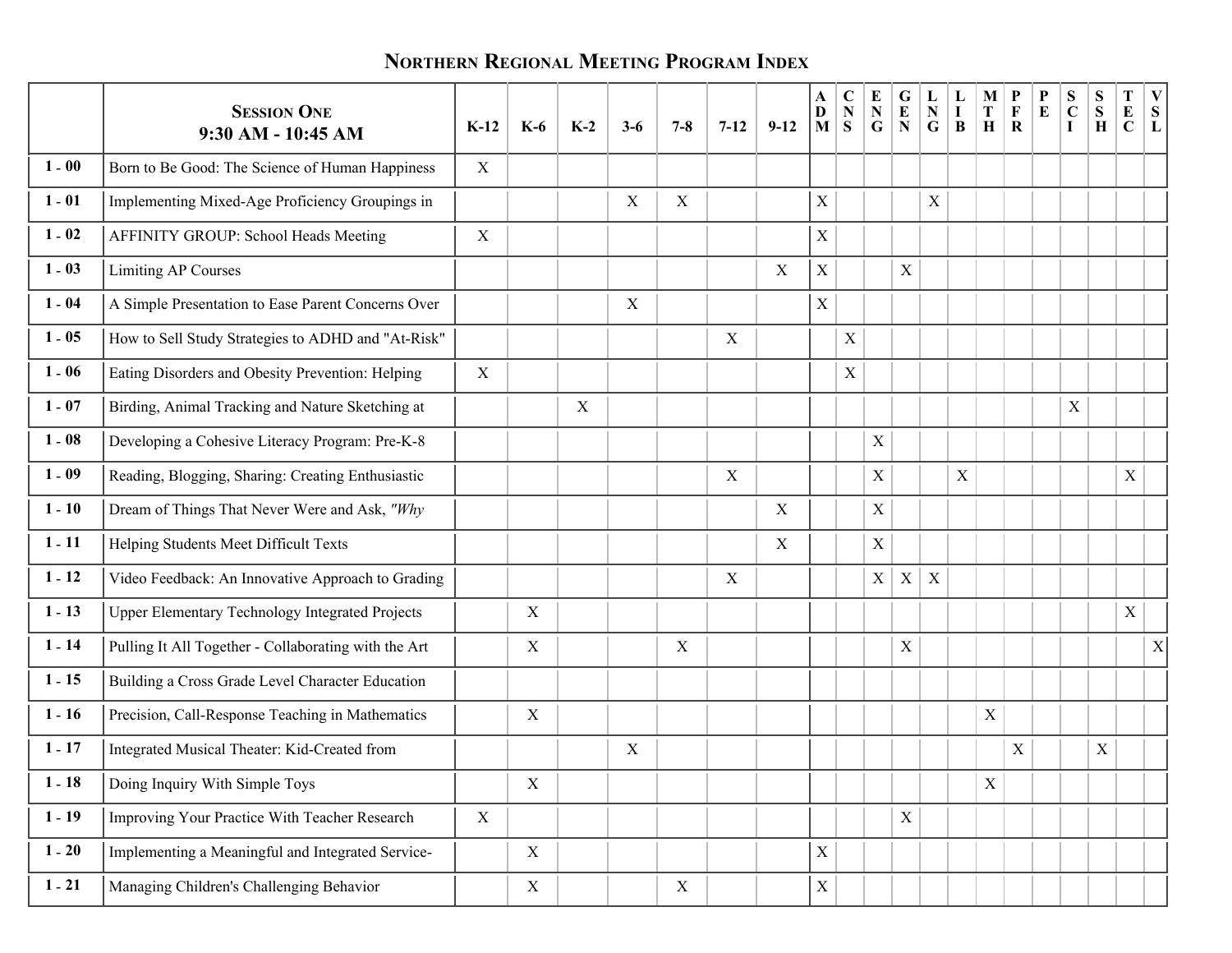**SESSION ONE**

**G E C N E N P L N L I M P S S T**

# **9:30 AM - 10:45 AM K-12 K-6 K-2 3-6 7-8 7-12 9-12**

**N D M S G G B**

**A**

#### **F R T H E S L C I S H E C**

**V**

| $1 - 22$ | Narrative for Dummies                                              |              | X           |             |   |             |   |             |                  | X           |             |             |                  | X           |           |             |                  |
|----------|--------------------------------------------------------------------|--------------|-------------|-------------|---|-------------|---|-------------|------------------|-------------|-------------|-------------|------------------|-------------|-----------|-------------|------------------|
| $1 - 23$ | Wiki Wonders in the Third Grade                                    |              |             | $\mathbf X$ |   |             |   |             |                  |             |             |             |                  |             |           |             | $\mathbf X$      |
| $1 - 24$ | Integrating Global Education Into Your Curriculum                  | X            |             |             |   |             |   |             |                  |             | X           |             |                  |             |           |             |                  |
| $1 - 25$ | Neurology as an Interdisciplinary Unit                             |              |             |             |   | X           |   |             | X                |             | $\mathbf X$ |             |                  | $\mathbf X$ | X         |             |                  |
| $1 - 26$ | Identifying and Supporting Students in Distress<br><b>CANCELED</b> |              |             |             |   |             | X |             | $\mathbf X$      |             | $\mathbf X$ |             |                  |             |           |             |                  |
| $1 - 27$ | Not Just About The Gay Kids: Understanding Gender                  |              |             |             |   |             |   |             |                  |             | X           |             |                  |             |           |             |                  |
| $1 - 28$ | CK-12 FlexBooks - Free and Open Digital Textbooks                  |              | $\mathbf X$ |             |   | $\mathbf X$ |   | $\mathbf X$ |                  |             | $\mathbf X$ | X           | $\boldsymbol{X}$ |             |           |             | X                |
| $1 - 29$ | Food Rules for Schools! Giving Children the                        |              | X           |             | X |             |   |             |                  |             | $\mathbf X$ |             |                  |             |           |             |                  |
| $1 - 30$ | Media Literacy, a Critical Component of Digital                    |              |             |             | X |             |   |             | X                |             | $\mathbf X$ | $\mathbf X$ |                  |             |           | X           | $\boldsymbol{X}$ |
| $1 - 31$ | Ecoliteracy: Educating for Sustainability                          | X            |             |             |   |             |   |             |                  |             | $\mathbf X$ |             |                  |             |           |             |                  |
| $1 - 32$ | Public Purpose Programs: Veteran Organizations Share               |              |             |             |   | $\mathbf X$ |   | $\mathbf X$ |                  |             | $\mathbf X$ |             |                  |             |           |             |                  |
| $1 - 33$ | Mindfulness in the Classroom: A Vital School-Based                 | $\mathbf{X}$ |             |             |   |             |   | $\mathbf X$ | $\boldsymbol{X}$ |             | X           |             |                  |             |           |             |                  |
| $1 - 34$ | Building an Effective Professional Learning                        | X            |             |             |   |             |   |             |                  |             | $\mathbf X$ |             |                  |             |           |             |                  |
| $1 - 35$ | The Boys Project: A Social-Emotional Learning                      |              |             |             |   |             |   | $\mathbf X$ | $\mathbf X$      |             | $\mathbf X$ |             |                  |             |           |             |                  |
| $1 - 36$ | Strategies for Managing a Heterogeneous Classroom:                 |              |             |             |   |             | X |             |                  |             | $\mathbf X$ |             |                  |             |           |             |                  |
| $1 - 37$ | Future Problem SolvingTraining Kids How to                         |              |             |             |   |             |   |             |                  |             | $\mathbf X$ | $\mathbf X$ |                  |             | $X \vert$ | $\mathbf X$ | X                |
| $1 - 38$ | Summarize, Paraphrase, and Quote                                   |              |             | $\mathbf X$ | X |             | X |             |                  | $\mathbf X$ | $\mathbf X$ |             |                  |             | X         |             |                  |
| $1 - 39$ | Disabling the Enabling Parent                                      | X            |             |             |   |             |   |             |                  |             | X           |             |                  |             |           |             |                  |
| $1 - 40$ | You Can Teach Creativity. Yes, You                                 | $\mathbf X$  |             |             |   |             |   |             |                  |             | $\mathbf X$ |             |                  |             |           |             |                  |
| $1 - 41$ | No Child Left Behind For Real: Differentiated                      |              | X           |             |   | X           |   |             |                  |             | $\mathbf X$ |             |                  |             |           |             |                  |
| $1 - 42$ | Designing the Future through Service Learning                      | $\mathbf X$  |             |             |   |             |   |             |                  |             | $\mathbf X$ |             |                  |             |           |             |                  |
| $1 - 43$ | Using Smart Boards in Grades Four and Five                         |              | $\mathbf X$ |             |   |             |   |             |                  |             |             |             |                  |             |           |             | $\mathbf X$      |
| $1 - 44$ | Infusing Executive Function Instruction and Practice               |              |             | $\mathbf X$ |   |             |   |             |                  |             |             |             |                  |             |           |             |                  |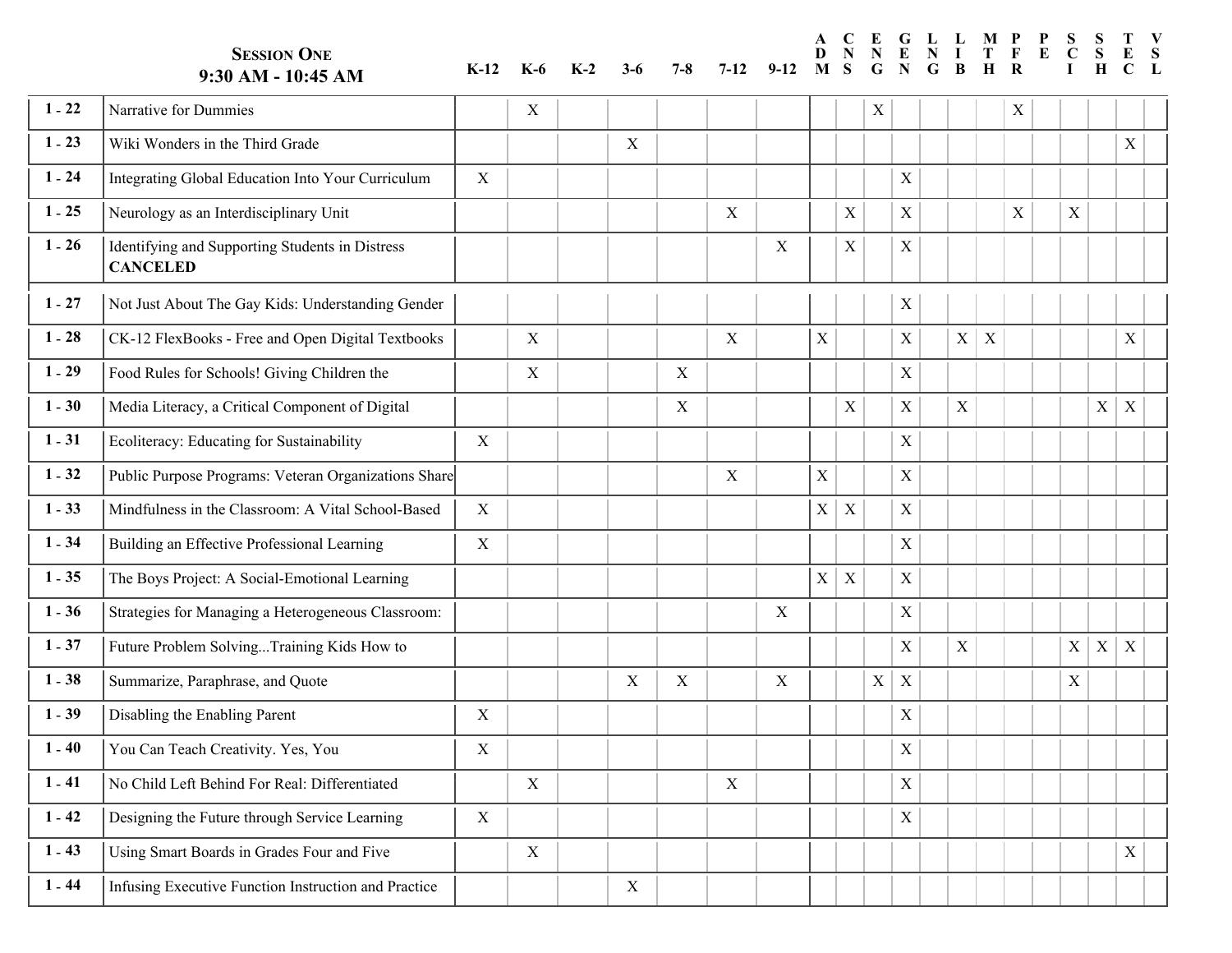|          | <b>SESSION ONE</b><br>9:30 AM - 10:45 AM                                | $K-12$      | <b>K-6</b>  | $K-2$ | 3-6 | $7 - 8$     | $7-12$           | $9-12$      | A<br>D<br>M | <sub>S</sub> | E<br>G                    | G<br>N                    | $\mathbf{L}$<br>G | L<br>B                    | M P         |             | $\mathbf{P}$<br>E | S           | S<br>S<br>H      |                           | V<br>S |
|----------|-------------------------------------------------------------------------|-------------|-------------|-------|-----|-------------|------------------|-------------|-------------|--------------|---------------------------|---------------------------|-------------------|---------------------------|-------------|-------------|-------------------|-------------|------------------|---------------------------|--------|
| $1 - 45$ | Teaching Culture in World Language Classes                              |             |             |       |     |             | X                |             |             |              |                           |                           | $\mathbf X$       |                           |             |             |                   |             |                  |                           |        |
| $1 - 46$ | Using Podcast Technology to Teach Cultural                              |             |             |       |     |             | $\boldsymbol{X}$ |             |             |              |                           |                           | $\mathbf X$       |                           |             |             |                   |             |                  |                           |        |
| $1 - 47$ | Laughter, Levity, and Language                                          |             |             |       |     |             | $\boldsymbol{X}$ | X           |             |              |                           |                           | $\mathbf X$       |                           |             |             |                   |             |                  |                           |        |
| $1 - 48$ | Making it Real/Keeping It Real                                          |             |             |       |     |             |                  | $\mathbf X$ |             |              |                           |                           | $\mathbf X$       |                           |             |             |                   |             |                  |                           |        |
| $1 - 49$ | A Librarian/Teacher Collaboration: Teaching about the                   |             |             |       |     | X           |                  |             |             |              |                           |                           |                   | $\boldsymbol{\mathrm{X}}$ |             |             |                   |             | $\mathbf X$      |                           |        |
| $1 - 50$ | Engaging with Books: From Book Talks to Podcasts                        |             |             |       |     | X           |                  |             |             |              | $\boldsymbol{\mathrm{X}}$ |                           |                   | $\mathbf X$               |             | $\mathbf X$ |                   |             |                  |                           |        |
| $1 - 51$ | Research Rules: Information Skills for the 21st                         |             |             |       |     |             |                  | X           |             |              |                           |                           |                   | $\mathbf X$               |             |             |                   |             | $\mathbf X$      |                           |        |
| $1 - 52$ | Modeling Baseball With Real Baseball Data, a Randon                     |             |             |       | X   | X           |                  |             |             |              |                           |                           |                   |                           | $\mathbf X$ |             |                   |             |                  |                           |        |
| $1 - 53$ | Using Progress Monitoring to Measure Response to<br><b>CANCELED</b>     |             | $\mathbf X$ |       |     | X           |                  |             | X           |              |                           |                           |                   |                           | X           |             |                   | X           |                  |                           |        |
| $1 - 54$ | $9+7=4$ : Using Cyclic Groups and Other Examples to                     |             |             |       |     |             | X                |             |             |              |                           |                           |                   |                           | $\mathbf X$ |             |                   |             |                  |                           |        |
| $1 - 55$ | The SMART Board in the General Music Classroom                          | X           |             |       |     |             |                  |             |             |              |                           |                           |                   |                           |             | X           |                   |             |                  | X                         |        |
| $1 - 56$ | Functional Guitar Skills For Teachers Of All Subjects                   | $\mathbf X$ |             |       |     |             |                  |             |             |              |                           | $\boldsymbol{\mathrm{X}}$ |                   |                           |             | $\mathbf X$ |                   |             |                  |                           |        |
| $1 - 57$ | The Anatomy of a Choice: a Theater Arts Curriculum                      |             |             |       |     |             |                  | X           |             |              |                           |                           |                   |                           |             | X           |                   |             |                  |                           |        |
| $1 - 58$ | Movement in the Classroom                                               |             |             |       |     |             |                  |             |             |              |                           |                           |                   |                           |             |             | $\mathbf X$       |             |                  |                           |        |
| $1 - 59$ | Health, Fitness and Recreation at College Prep                          |             |             |       |     |             |                  | $\mathbf X$ |             |              |                           |                           |                   |                           |             |             | $\mathbf X$       |             |                  |                           |        |
| $1 - 60$ | Moodle in the Science Classroom                                         |             |             |       |     |             | $\boldsymbol{X}$ |             |             |              |                           |                           |                   |                           |             |             |                   | X           |                  | $\mathbf X$               |        |
| $1 - 61$ | Real World Projects                                                     |             |             |       |     |             | X                |             |             |              |                           |                           |                   |                           |             |             |                   | X           |                  | X                         |        |
| $1 - 62$ | Becoming a Bad Scientist.                                               |             |             |       |     | X           | X                |             |             |              |                           |                           |                   |                           |             |             |                   | X           | $\boldsymbol{X}$ |                           |        |
| $1 - 63$ | Data Analysis for Middle School Science Inquiry: Not<br><b>CANCELED</b> |             |             |       | X   | $\mathbf X$ |                  |             |             |              |                           |                           |                   |                           |             |             |                   | $\mathbf X$ |                  |                           |        |
| $1 - 64$ | Sixth Grade Earth Science Labs.                                         |             |             |       |     |             |                  |             |             |              |                           |                           |                   |                           |             |             |                   | $\mathbf X$ |                  |                           |        |
| $1 - 65$ | Cross-Curricular Collaboration Rejuvenates the                          |             |             |       |     |             |                  | $\mathbf X$ |             |              |                           |                           |                   | $\mathbf X$               |             |             |                   |             |                  | $\boldsymbol{\mathrm{X}}$ |        |

**A**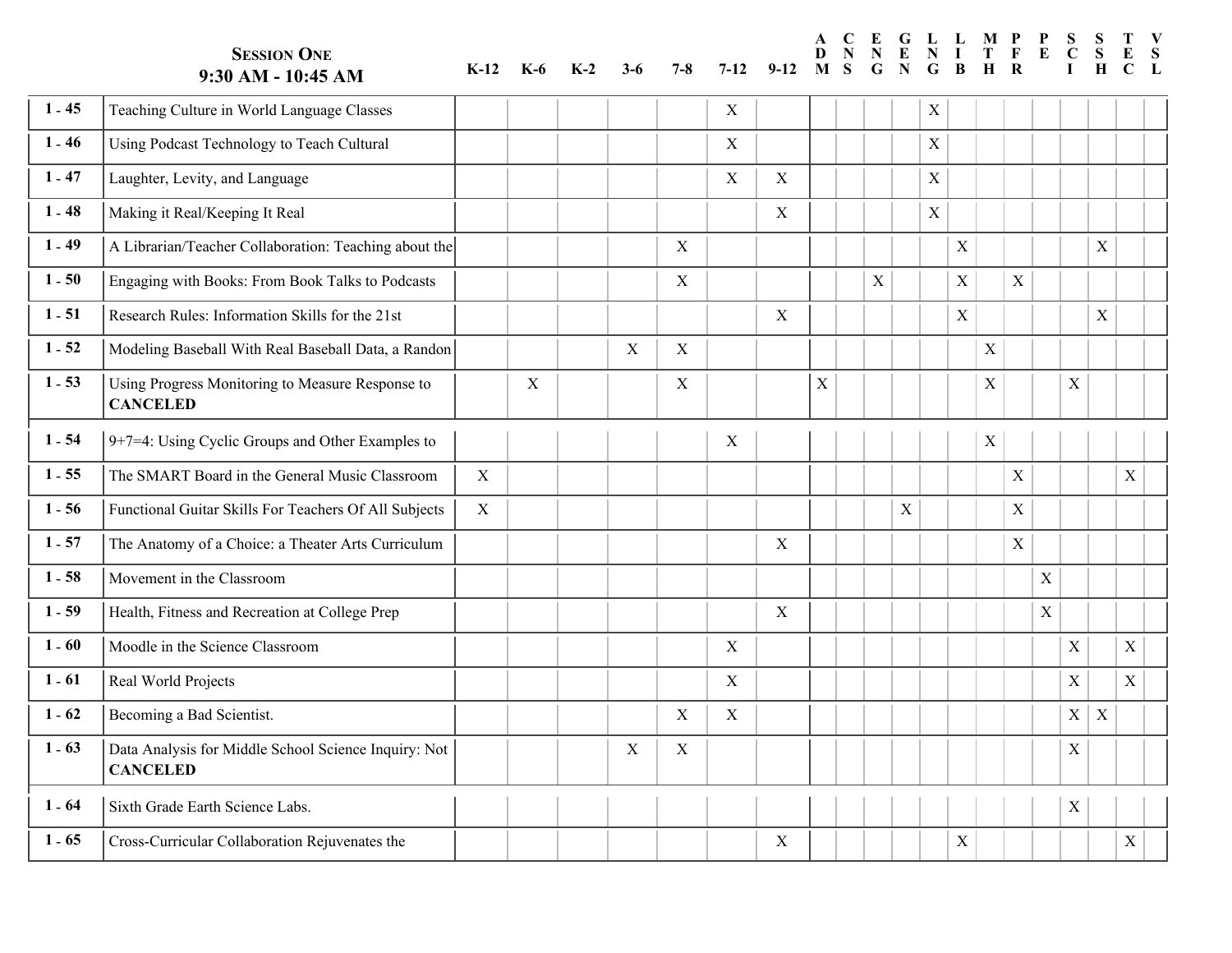|          | <b>SESSION ONE</b><br>9:30 AM - 10:45 AM                           | $K-12$      | K-6   | $K-2$ | 3-6   | 7-8     | $7 - 12$                  | $9-12$           | A<br>D<br>M | S                             | E<br>G              | G                                     | L<br>G                        | L<br>B                | M                         |                                       |                |                       | S<br>H                    |                       | S                         |
|----------|--------------------------------------------------------------------|-------------|-------|-------|-------|---------|---------------------------|------------------|-------------|-------------------------------|---------------------|---------------------------------------|-------------------------------|-----------------------|---------------------------|---------------------------------------|----------------|-----------------------|---------------------------|-----------------------|---------------------------|
| $1 - 66$ | Teaching the "Encounter" in the 21st Century: A<br><b>CANCELED</b> |             |       |       |       |         | X                         |                  |             |                               |                     |                                       |                               |                       |                           |                                       |                |                       |                           |                       |                           |
| $1 - 67$ | Playing Video Games to Promote Peace                               |             |       |       |       | X       | X                         |                  |             |                               |                     | X                                     |                               |                       |                           |                                       |                |                       |                           | X                     |                           |
| $1 - 68$ | Put Some "Garbology" in Your Curriculum!                           |             | X     |       |       |         |                           |                  |             |                               |                     |                                       |                               |                       |                           |                                       |                | X                     |                           |                       |                           |
| $1 - 69$ | Tracing the Past in Google Earth                                   |             |       |       |       |         | X                         |                  |             |                               |                     | X                                     |                               |                       |                           |                                       |                |                       |                           | $\mathbf X$           |                           |
| $1 - 70$ | Searching for Our History - Creating Family                        |             |       |       |       |         | $\boldsymbol{\mathrm{X}}$ |                  |             |                               | X                   |                                       |                               |                       |                           |                                       |                |                       |                           | $\mathbf X$           |                           |
| $1 - 71$ | Get Up, Stand Up: Teaching Revolution In and Out of                |             |       |       |       |         | X                         |                  |             |                               |                     | $\boldsymbol{\mathrm{X}}$             |                               |                       |                           |                                       |                |                       |                           | $\mathbf X$           |                           |
| $1 - 72$ | From Fear to Facebook: One School's Journey                        | $\mathbf X$ |       |       |       |         |                           |                  | $\mathbf X$ |                               |                     |                                       |                               |                       |                           |                                       |                |                       |                           | $\mathbf X$           |                           |
| $1 - 73$ | Storytelling Beyond The Page                                       |             |       |       |       |         | X                         |                  |             |                               | X                   | $\boldsymbol{\mathrm{X}}$             |                               |                       |                           |                                       |                |                       |                           | $\mathbf X$           | $\boldsymbol{\mathrm{X}}$ |
| $1 - 74$ | The Digital Divide Game                                            |             |       |       |       |         |                           |                  |             |                               |                     |                                       |                               |                       |                           | $\mathbf X$                           |                |                       |                           | X                     | X                         |
| $1 - 75$ | 1-1 iPads: from Pilot Projects to Decision                         |             |       |       | X     |         | X                         |                  |             |                               |                     | $\mathbf X$                           |                               |                       |                           |                                       |                |                       |                           | $\mathbf X$           |                           |
| $1 - 76$ | Organizing a Shared Online Photo Library                           |             |       |       |       |         |                           | $\boldsymbol{X}$ | $\mathbf X$ |                               |                     | $\boldsymbol{\mathrm{X}}$             |                               | X                     |                           |                                       |                |                       |                           | $\mathbf X$           | X                         |
| $1 - 77$ | "Evidence"- Student Stories with Found Imagery                     |             |       |       |       |         | X                         |                  |             |                               |                     |                                       |                               |                       |                           |                                       |                |                       |                           |                       | X                         |
| $1 - 78$ | Art as Social Commentary Workshop                                  |             |       |       |       |         | X                         |                  |             |                               |                     |                                       |                               |                       |                           |                                       |                |                       |                           |                       | $\mathbf X$               |
| $1 - 79$ | Play it Again (moved from 2-65)                                    |             |       |       |       | X       |                           | X                |             |                               | $\mathbf X$         |                                       | $\mathbf X$                   |                       | $\boldsymbol{\mathrm{X}}$ |                                       |                | $\mathbf X$           |                           | $\mathbf X$           |                           |
|          | <b>SESSION TWO</b><br>11:00 AM - 12:30 PM                          | $K-12$      | $K-6$ | $K-2$ | $3-6$ | $7 - 8$ | $7 - 12$                  | $9-12$           | A<br>D<br>M | $\mathbf C$<br>${\bf N}$<br>S | E<br>${\bf N}$<br>G | $\mathbf G$<br>${\bf E}$<br>${\bf N}$ | L<br>${\bf N}$<br>$\mathbf G$ | L<br>$\mathbf I$<br>B | M<br>T<br>$\mathbf H$     | $\mathbf P$<br>$\mathbf F$<br>$\bf R$ | P<br>${\bf E}$ | S<br>$\mathbf C$<br>I | S<br>${\bf S}$<br>$\bf H$ | T<br>E<br>$\mathbf C$ | V<br>${\bf S}$<br>L       |
| $2 - 00$ | Born to Be Good: The Science of Emotional                          | X           |       |       |       |         |                           |                  |             |                               |                     |                                       |                               |                       |                           |                                       |                |                       |                           |                       |                           |
| $2 - 01$ | AFFINITY GROUP: Discussion for Service Learning                    |             |       |       |       |         |                           | X                | $\mathbf X$ |                               |                     | X                                     |                               |                       |                           |                                       |                |                       |                           |                       |                           |
| $2 - 02$ | Creating a Culture and Infrastructure for Continual                | X           |       |       |       |         |                           |                  | $\mathbf X$ |                               |                     | X                                     |                               |                       |                           |                                       |                |                       |                           | X                     |                           |
| $2 - 03$ | Recruiting and Retaining People of Color: Best                     | X           |       |       |       |         |                           |                  | $\mathbf X$ |                               |                     |                                       |                               |                       |                           |                                       |                |                       |                           |                       |                           |
| $2 - 04$ | AFFINITY GROUP: Managing Teacher Needs and                         | X           |       |       |       |         |                           |                  | $\mathbf X$ |                               |                     |                                       |                               |                       |                           |                                       |                |                       |                           |                       |                           |
| $2 - 05$ | <b>AFFINITY GROUP: College Counselors Discussion</b>               |             |       |       |       |         |                           | $\mathbf X$      |             | X                             |                     |                                       |                               |                       |                           |                                       |                |                       |                           |                       |                           |
| $2 - 06$ | Quality Interactions in Primary Classrooms                         |             |       | X     |       |         |                           |                  |             | $\mathbf X$                   |                     |                                       |                               |                       |                           |                                       |                |                       |                           |                       |                           |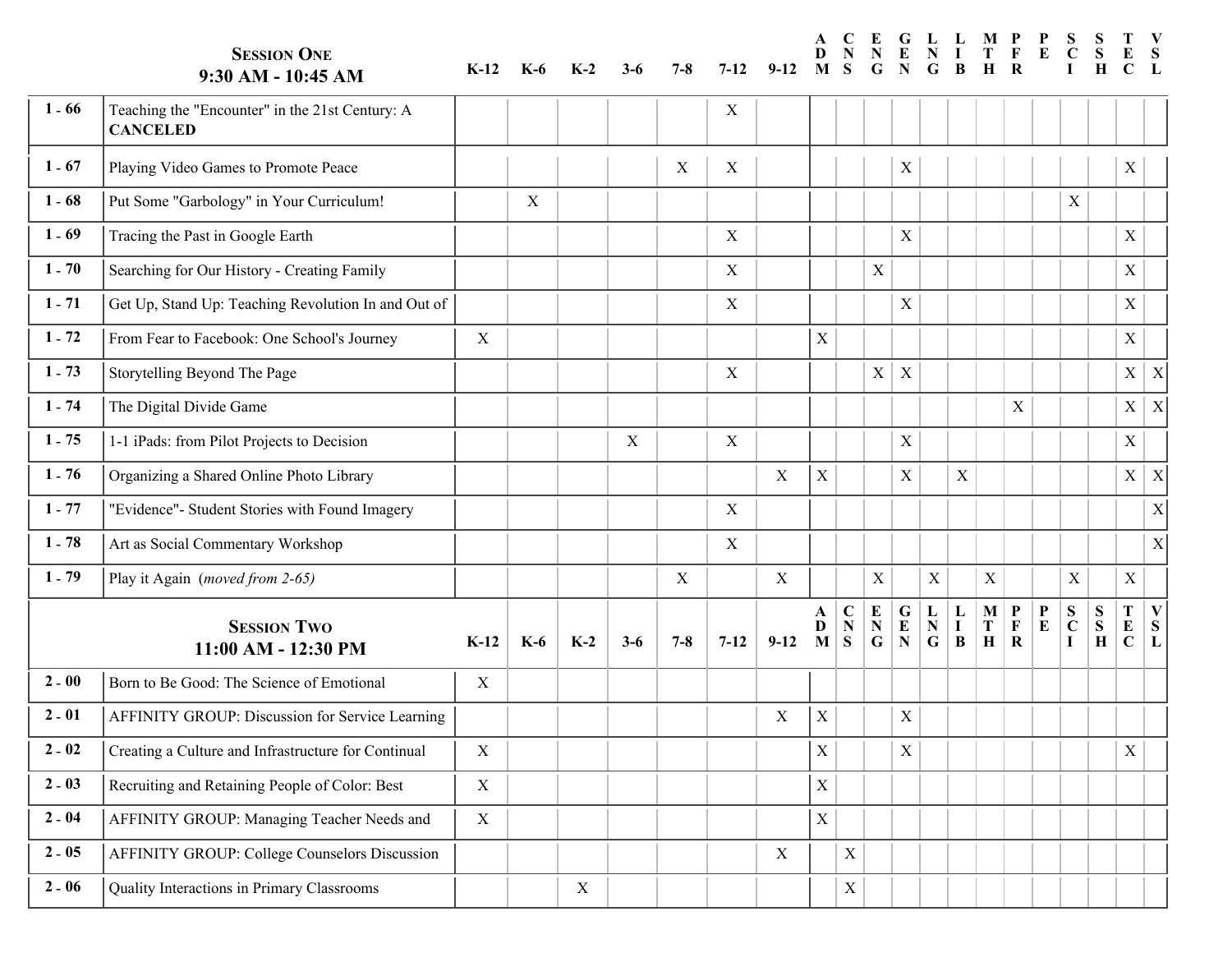**SESSION TWO 11:00 AM - 12:30 PM K-12 K-6 K-2 3-6 7-8** 

**G L E D N N F N I T C E P L M P S E C S S**

**B**

**G**

**R H**

**V S L**

**T E C**

**I H**

**N M S G**

**A**

#### **2** - **07** Integrating the Arts in Preschool  $X \mid X \mid \text{or} \mid X \mid \text{or} \mid X \mid \text{or} \mid X \mid \text{or} \mid X \mid \text{or} \mid X \mid \text{or} \mid X \mid \text{or} \mid X \mid \text{or} \mid X \mid \text{or} \mid X \mid \text{or} \mid X \mid \text{or} \mid X \mid \text{or} \mid X \mid \text{or} \mid X \mid \text{or} \mid X \mid \text{or} \mid X \mid \text{or} \mid X \mid \text{or} \mid X \$ n n <sup>n</sup> **<sup>2</sup>** - **<sup>08</sup>** Reflection and Mindfulness in the Early Elementary X <sup>X</sup> <sup>X</sup> <sup>R</sup> R n  $X$  | | | |  $X$ n n n n n n  $X$ n n n n n n n R n n n n n n e **2 - 09** Integrating Art Across the Curriculum X X X I e X R e e e e e e e e e e e e e e e e e e e n n <sup>n</sup> **<sup>2</sup>** - **<sup>10</sup>** Creating a Scene: How to Bring Drama into the X <sup>C</sup> C n n n n n n n n C n n n n n C n n n n n n n r 2 - 11 | Challenging Language: Teaching Avant-Garde r X X C r r r r r r r r r r r r C r r r r r r r **CANCELED** h  $X \parallel$   $\parallel$   $\perp$ X C **2** - **12** Myth-ing in Action  $X = \begin{bmatrix} 1 & 1 \\ 1 & 1 \end{bmatrix}$   $X = \begin{bmatrix} X \\ Y \end{bmatrix}$ i  $\frac{1}{\sqrt{2}}$ i X M y y y P i i i i i i i i M y P i <sup>z</sup> i i <sup>z</sup> i i  $2 - 12$ **2 - 13** Poetry in Motion **Poetry in Motion** X **Reserves** o **2 - 14** Singing Games and Dances from the American X X X Strategy Service Service Service Service Service Service Service Service Service Service Service Service Service Service Service Service Service Service Service Ser o X X PX o o o o o o o S o o o o o o o o o o o o i i <sup>i</sup> **<sup>2</sup>** - **<sup>15</sup>** Lower School Affinity Groups Dialogue <sup>X</sup> <sup>L</sup> L i X S i i i i i i i i i i i i i i i i i i i o **2-16** Mathematics and Visualization in Fractions: Applying **X** X MILE o o o o o o o o  $\overline{\overline{x}}$ o o o o o o o o o o o a a <sup>a</sup> **<sup>2</sup>** - **<sup>17</sup>** Friedensreich Hunderwasser For Kids <sup>X</sup> <sup>F</sup> F a X M  $\overline{X}$ a a a a a a a a a a a a a a a a a a  $2 - 16$ r **2 - 18** Creating Sound Collages Out of Cultural Detritus **COLLANS** X X X X V r r r r C r r r r r r r r r C r r r r r r r  $X$ r <sup>r</sup> **<sup>2</sup>** - **<sup>19</sup>** Adopting Singapore Math <sup>X</sup> <sup>A</sup> A r  $X \begin{pmatrix} 0 & 0 \\ 0 & 0 \\ 0 & 0 \end{pmatrix}$  and  $\begin{pmatrix} 0 & 0 \\ 0 & 0 \\ 0 & 0 \end{pmatrix}$  and  $X \begin{pmatrix} 0 & 0 \\ 0 & 0 \\ 0 & 0 \end{pmatrix}$ r r r r r r r  $\sqrt{ }$ r r r r r r r r r r r d d <sup>d</sup> **<sup>2</sup>** - **<sup>20</sup>** Lighting Flames To Ensure Students' Talents and X <sup>L</sup> L d X X A d d d d d d d d d d d d L d d d d d d d i i <sup>i</sup> **<sup>2</sup>** - **<sup>21</sup>** Reading as Thinking: Comprehension through Active <sup>X</sup> <sup>R</sup> R i X L i i i i i i i i i i i i i i i i i i i e e W e X R e e  $\boxed{\textbf{x}}$ e e e e e e e e R e e e e e e e e <sup>e</sup> **<sup>2</sup>** - **<sup>22</sup>** Web 2.0 Goes to School <sup>X</sup> <sup>W</sup>  $\overline{X}$ e <sup>e</sup> **<sup>2</sup>** - **<sup>23</sup>** ADHD in the Classroom: How It Impacts Learning X <sup>A</sup> A e e e e e e e e e e e e e e e e e e e  $2 - 22$ D D <sup>D</sup>**<sup>2</sup>** - **<sup>24</sup>** Choice in Art Learning - Process or Product? Method X <sup>X</sup> <sup>C</sup> C D  $X \mid X \mid$  and a set of  $X \mid X \mid$  and a set of  $X \mid X \mid$  and a set of  $X \mid X \mid$  and a set of  $X \mid X \mid$  and a set of  $X \mid$  $\overline{\mathbf{x}}$ D D D D D D D D D D D D D D D D D D h **2 - 25** Seven Steps to Success with Seniors X Success with Seniors X Success with Seniors X Success with Seniors X Success of Success with Seniors X Success with Seniors X Success with Seniors X Success with Seniors 3 Suc h h h h h h h h h h h h S h h h h h h h h e **2 - 26** Creative Thinking in Every Classroom **X Community Community Community** Chapter A Community Community Community Community Community Community Community Community Community Community Community Community Community Co e X S  $X$ e e e e C e e e e e e C e C e e e e e e e r **2 - 27** Does THIS Really Belong in Our School? X X Description of the Contract of the Contract of the Contract of the Contract of the Contract of the Contract of the Contract of the Contract of the Contract of the Contrac r  $X \mid X \mid \quad | \quad | \quad | \quad | \quad | \quad X \mid \quad | \quad | \quad X$ r r r r r r r r r r r r r r r r r r r o **2 - 28** Humor: Where Would We Be Without It? **Here** Humor Would We Be Without It? o X D o o o o o o o o o o  $X$  $\boxed{\text{X} \mid \text{Y}}$ o o o o o o o u u C **2** - **29** CCollaborative Workshop for Learning Specialists and C C C C C C C C C C CX C C C C C C C C C Cu  $X \mid X \mid \quad | \quad | \quad | \quad | \quad | \quad | \quad | \quad | \quad | \quad |$ u u u u u u u u u u  $X$ u u u u u u u u u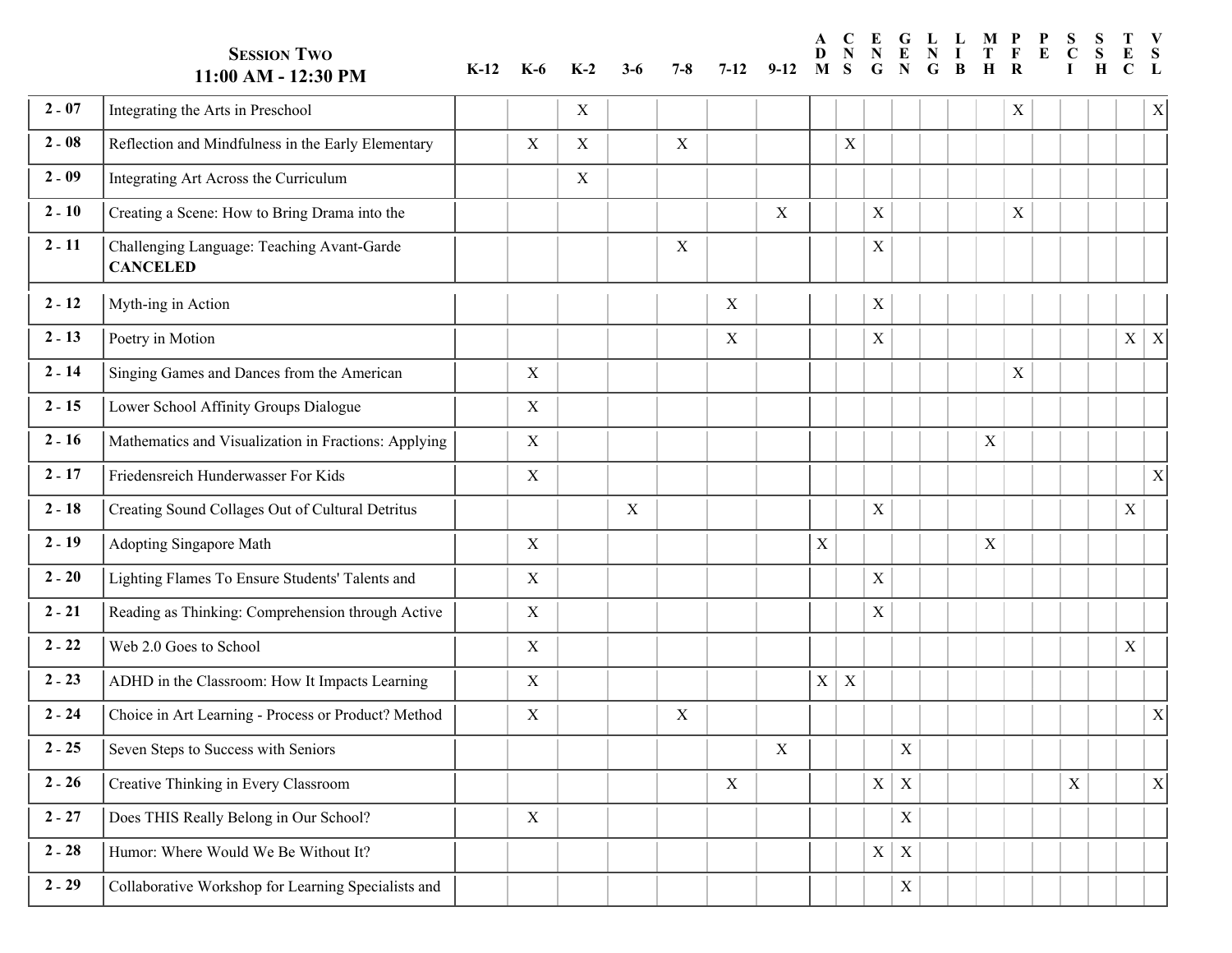**SESSION TWO 11:00 AM - 12:30 PM K-12 K-6 K-2 3-6 7-8 G L E N M S G A D N N F N I T C E P L M P S R H G B E C V S L I S S H T E C 2** - **30** Innovative Inspirations: An Introduction to Design X I I  $\overline{X}$ n <sup>n</sup> **<sup>2</sup>** - **<sup>31</sup>** Understanding and Communicating with the X <sup>U</sup> U n X I n n n n n n n n n n  $\sqrt{ }$ n n n n n n n  $\overline{X}$ n <sup>n</sup> **<sup>2</sup>** - **<sup>32</sup>** Creating a Meaningful Partnership with Parents <sup>X</sup> <sup>X</sup> <sup>C</sup> C n  $X \mid X \mid \quad |X \mid \quad | \quad | \quad | \quad | \quad | \quad | \quad | \quad | \quad |$ n n n n n n n n n n n C n n n n n n n r **2-33** AFFINITY GROUP: After-School Program Personnel X X X AFFINITY GROUP: After-School Program Personnel r  $X \mid X \mid \quad |X \mid \quad | \quad | \quad | \quad | \quad | \quad | \quad | \quad | \quad |$ r r r r r r r r r r r r r r r r r r r F **2 - 34** Speaking of Debate: Starting a Forensics Program at X X X X X S F X A F F F F F F F S F F S F A  $\boxed{\textbf{x}}$ : F F F F F F F p **2 - 35** Strategies for 21st Century Education: Collaboration **Strategies of the Strategies of 21st Century Education: Collaboration <b>Strategies** Section: Section Strategies of 21st Century Education: Collaboration **Strate** p  $X \mid X \mid X \mid X \mid X \mid \mid$ p p p  $\boxed{\textbf{x}}$ : p p p p p p S p p S p p p p p p  $\boxed{\textbf{X} \mid \textbf{X}}$ t <sup>t</sup> **<sup>2</sup>** - **<sup>36</sup>** Let's Talk about Race: Engaging Schools in Dialogue X <sup>L</sup> L t  $X \begin{bmatrix} \mid X \mid \mid \mid \mid \mid \mid \mid \mid X \mid X \mid \mid \mid \mid \end{bmatrix}$ t t t t t t t t t t t t t t t t t t e **2 - 37** Cure for Time and Paper Management Dysfunction **CO CO** e  $X \mid X \mid X \mid \cdot \mid \cdot \mid \cdot \mid \cdot \mid X \mid \cdot \mid$ e e e  $X$  $\boxed{\text{X} \mid \text{X}}$ e e e e e  $X$ e e e X X X X X C C C C e e e e e e u 2 - 38 Creating U.K.D.s That Define and Deepen Your u u u u u C u u u u u u u C u C u u u u u u u **CANCELED**  $X \mid X \mid \quad | \quad | \quad | \quad | \quad | \quad | \quad X \mid \quad |$ **2** - **39** The Buddy Program: Building Community Across T T h **2 - 40** The Diversity in the Melting Pot: Appreciating the h X T h h h h h h h h h h  $X$ h T h h h h h h h h **CANCELED** h  $X \begin{pmatrix} 1 & 1 \\ 1 & 1 \end{pmatrix}$ X T **2 - 41** Six Uncommon Coaching Approaches for Educators  $\begin{vmatrix} X \end{vmatrix}$  (  $\begin{vmatrix} 1 \end{vmatrix}$  (  $\begin{vmatrix} 2 \end{vmatrix}$ i i <sup>i</sup> **<sup>2</sup>** - **<sup>42</sup>** *Island of the Blue Dolphins*: A Musical Adventure <sup>X</sup> *<sup>I</sup> I* i X X S i i i i i i i i i i  $\bar{X}$ i i i i i i i i i *s s <sup>s</sup>* **<sup>2</sup>** - **<sup>43</sup>** From Sticks and Stones to Rumi <sup>X</sup> <sup>F</sup> F *s*  $X \begin{pmatrix} 1 & 1 \\ 1 & 1 \end{pmatrix}$ *s s s s s s I s* F *s s s s s s s s s s s s* r **2 - 44** Spice Up Your Fourth through Seventh Grade Math X X X X X Spice Up Your Fourth through Seventh Grade Math r X F r r r r r r r r S r r r r r r r r r r r p **2 - 45** Teaching Social Justice Through Reading and Writing **X** X \Reading \Reading \Reading \Reading \Reading \Reading \Reading \Reading \Reading \Reading \Reading \Reading \Reading \Reading \Reading \Reading \Reading \R p  $X$   $\vert$   $\vert$   $\vert$   $\vert$   $\vert$   $\vert$   $\vert$ p p p p T p p p p p p p p T p p p p p p p e **2 - 46** Culturally-Embedded Teaching **CONF CONTROL** e  $X \begin{pmatrix} 1 & 1 & 1 \\ 1 & 1 & 1 \end{pmatrix}$   $X \begin{pmatrix} 1 & 1 \\ 1 & 1 \end{pmatrix}$ e e e e e e e e e e C e e e e e e e e e u ¡Habrá Poesía! u  $X \begin{pmatrix} 0 & 0 \\ 0 & 0 \end{pmatrix}$ u u u u u u u u u u X u u u u u u u u u u **2 - 47 i** Habrá Poesía! **Example 2 - 48** Raising the Conversation: Using Authentic Literature **Replace to the Conversation: Using Authentic Literature Replace 2 - 48** Raising the Conversation: Using Authentic Literature **Replace 2 - 48** Raising t  $\mathbf{X}$ a <sup>a</sup> **<sup>2</sup>** - **<sup>49</sup>** Creating a Community of Readers at Your School <sup>X</sup> <sup>C</sup> C a X R a a a a a a a a a C R a  $\boxed{\text{X} \mid \text{X}}$ a a a a a a a r **2 - 50** Free, Fun and Fabulous: Google Tools in the Library **Free**, Fun and Fabulous: Google Tools in the Library **Free** r X X X X C r r r r r r r r r r r r r r r r r r r r **2 - 51** Escape From the Textbook X All 2 - 51 Escape From the Textbook r X F r r r r r r r r E  $X$ r r r r r r r r r r r X E

s

s

s

s

s

s

s

s

s

s

s s

s s s s s s s s s s s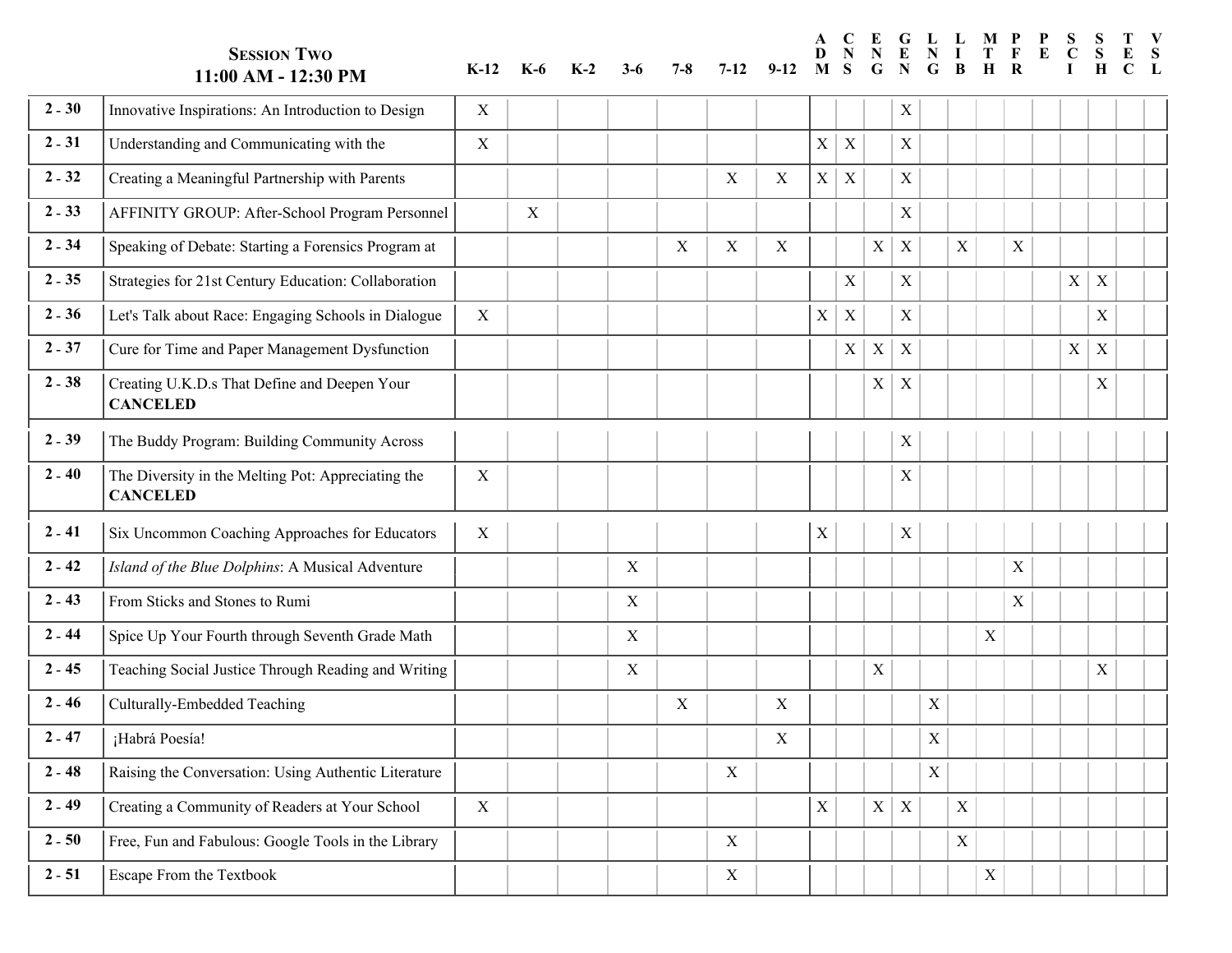**SESSION TWO 11:00 AM - 12:30 PM K-12 K-6 K-2 3-6 7-8 7-12 9-12 G E N G A D N N M S C E P M P S F T R L N I G L B H E C V S L I S S H T E C 2** - **52** Data: It's Not Just for Stats  $X = \begin{bmatrix} 1 & 1 & 1 \\ 1 & 1 & 1 \\ 1 & 1 & 1 \end{bmatrix}$  X  $X = \begin{bmatrix} 1 & 1 & 1 \\ 1 & 1 & 1 \\ 1 & 1 & 1 \end{bmatrix}$ a a <sup>a</sup> **<sup>2</sup>** - **<sup>53</sup>** Mathematical Throughlines: Topics that Span the X <sup>M</sup> M a  $X \begin{pmatrix} 0 & 0 \\ 0 & 0 \\ 0 & 0 \end{pmatrix}$ a a a M a a M a a  $X$ a M a a a M a a a a a a a a a a <sup>a</sup> **<sup>2</sup>** - **<sup>54</sup>** Fractals and the Shape of Life <sup>X</sup> <sup>F</sup> F a  $X \begin{bmatrix} \mid & \mid & X \mid \mid & \mid & X \mid \mid & X \mid \end{bmatrix}$ a a a a a a a a F a a a a a a a a a a a  $2 - 53$ r **2 - 55** Mozart to Miles: Building Context, Continuity, and X X Miles of American Material Andrew Material Andrew Material Andrew Material Andrew Material Andrew Material Andrew Material Andrew Material Andrew Material And r X F r r  $\overline{\overline{x}}$ r r r  $\overline{\overline{x}}$ r r r r r r r r r r r r o o <sup>o</sup> **<sup>2</sup>** - **<sup>56</sup>** AFFINITY GROUP: Dance Teaching Artists Discuss <sup>X</sup> <sup>A</sup> A o  $X$   $X$   $X$ o o o o o o  $\overline{\ }$ o o o o o o o o o o o o  $2 - 55$ F F <sup>F</sup> **<sup>2</sup>** - **<sup>57</sup>** In-Class Revolution! Stravinsky's "Rite of Spring" X <sup>I</sup> I F X A F F F F F F F I F F F  $X$ F F F F F F F F n n <sup>n</sup> **<sup>2</sup>** - **<sup>58</sup>** Large Group Games in Physical Education <sup>X</sup> <sup>L</sup> L n X X I n n n n n n L n n n n n n n n n n n n n  $\boxed{\text{X} \mid \text{Z}}$ a <sup>a</sup> **<sup>2</sup>** - **<sup>59</sup>** The Use of Social Networks In Varsity Sports <sup>X</sup> <sup>X</sup> <sup>T</sup> T a X L a a a T a a a T a a a a a a a a a a a a h **2 - 60** Jump Rope: Single Rope Tricks and an Introduction to **Jump Access** h  $X \mid X \mid \quad | \quad | \quad | \quad | \quad | \quad | \quad X \mid \quad | \quad X \mid$ h h h h h h J h h h h h h h h h h h h h u 2 - **61** Microscale Gas Chemistry Mathematics And All Alexander Control of Alexander Control of Alexander Control of Alexander Control of Alexander Control of Alexander Control of Alexander Control of Alexander Control of u X J u u  $\overline{\mathbf{x} \mid \mathbf{x} \mid}$ u  $\overline{\overline{x}}$ u u u u u u u u u u u u u u i i i i i i i i i i i i i i i i i i i i i i  $2 - 61$ **2 - 62** Teaching Chemistry Without Over-<br> **Example 2** - **62** Teaching Chemistry Without Over-<br> **Example 2** - **62** Teaching Chemistry Without Overe **2 - 63** Physical Science and Physics Potpourri X X X Physical Science and Physics Potpourri e  $\mathbf{X}$   $\vert \cdot \vert$ e e e e  $\boxed{\textbf{x}$ e e e e e e e e e e e e e e h **2 - 64** What If The Hokey Pokey IS What It's All About? <br>X X h h h h h h h h h h h  $\overline{X}$   $\overline{X}$ h h h h h h h h **2 - 65** Interdisciplinary Study and Institutional Racism h X X W h h h h  $\boxed{\textbf{x}$ h h h h h h h h h h h h h h  $2 - 64$ **CANCELED** n  $X \mid X \mid$ **2** - **66** Students' Rights to Free Speech in the Independent X S S t **2 - 67** Yes, You Can: Reviving the Research Paper in High **Yes, You Can: Reviving the Research Paper in High** X | t  $X \begin{bmatrix} X \end{bmatrix}$   $X \begin{bmatrix} X \end{bmatrix}$   $X \begin{bmatrix} Y \end{bmatrix}$   $X \begin{bmatrix} Y \end{bmatrix}$ t t t t t t t t t t  $\mid X \mid$ t t t t t t t t t e 2 - 68 Global Education - The Case for Geography **Contact Contact Contact Contact Contact Contact Contact Contact Contact Contact Contact Contact Contact Contact Contact Contact Contact Contact Contact Contact Contact Cont** e X Y e e e e e e e e Y e e e e e e e e e e e l **2 - 69** AFFINITY GROUP: K-8 Technology Professional Archives and American American American American American American American American American American American American American American American American American Ame l l l l l l l l l l l l l l ا<br>ا l l ا<br>ا l l F F <sup>F</sup> **<sup>2</sup>** - **<sup>70</sup>** Using Technology to Engage Students <sup>X</sup> <sup>U</sup> U F F F  $\sqrt{ }$ F F F F  $\sqrt{ }$ F F F F F F F F F F F s  $\overline{s}$ s  $X \begin{pmatrix} 1 & 1 \\ 1 & 1 \end{pmatrix} \begin{pmatrix} 1 & 1 \\ 1 & 1 \end{pmatrix}$ s s  $\overline{\mathbf{x}}$ s s s s s s s s s s s s s s s s **2 - 71** SMARTboarding 101 SMART boarding 101 M M <sup>M</sup>**<sup>2</sup>** - **<sup>72</sup>** Is an iPad Enough? One Schools Journey using the X <sup>X</sup> <sup>I</sup> I M M M  $\overline{\mathbf{x}}$ M M M M M M M M M M M M M M M M s  $\overline{s}$ s  $X$  | | | | | | |  $X$ | X s s s s s s s s s s S s s s s s s s s <sup>s</sup> **<sup>2</sup>** - **<sup>73</sup>** Sew What? <sup>X</sup> <sup>X</sup> <sup>S</sup> e e A**2** - **74** AA Design Thinking Approach A A A A A A A X A A A A A A A A A A A A A Ae X SX e e e e e e e e e e e e e e e e e e e e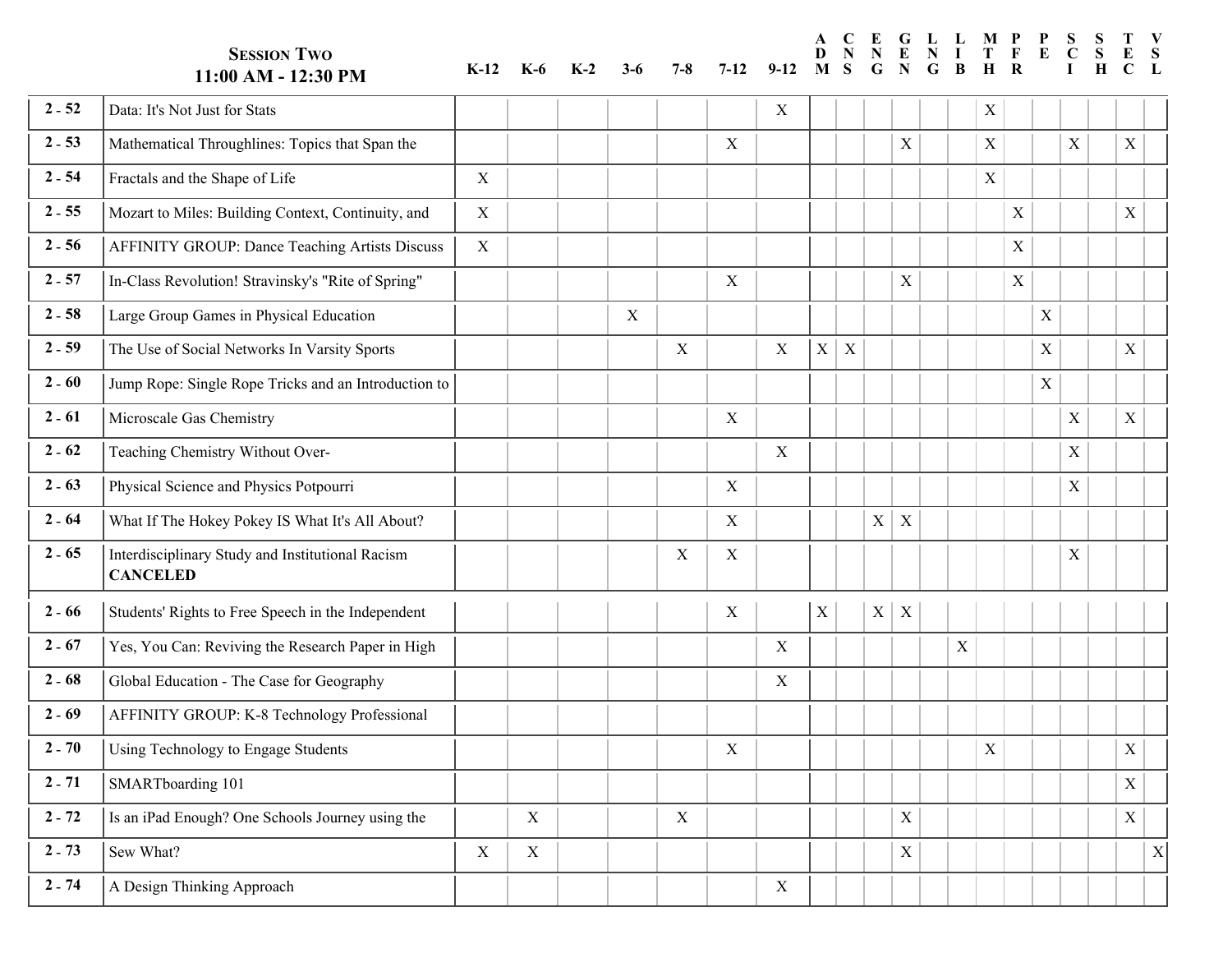**SESSION TWO 11:00 AM - 12:30 PM K-12 K-6 K-2 3-6 7-8 7-12 G L E D N N N G M S P L M P F T R N I G B H E C V S L S I S S H T E C 2** - **75** Ceramic Self Portrait Historical Bust  $X \mid X \mid X \mid X \mid$ e e E e  $X \mid X \mid \quad | \quad | \quad | \quad | \quad | \quad | \quad X \mid \quad | \quad X$  $X$ e e E  $X$ e e e e e e e  $X \mid Z$  $\boxed{\text{X} \mid \text{Z}}$ e e e e e e e <sup>e</sup> **<sup>2</sup>** - **<sup>76</sup>** Exploring Animation <sup>X</sup> <sup>X</sup> <sup>E</sup>  $\overline{a}$ x <sup>x</sup> **<sup>2</sup>** - **<sup>77</sup>** Resists, Stencils, and Transfers in the Studio Art Class <sup>X</sup> <sup>X</sup> <sup>R</sup> R  $\overline{a}$ X X X EX  $\overline{\mathbf{x}}$  $\mathbf{r}$ i<br>İ i<br>İ i<br>İ i<br>İ i<br>İ i<br>İ i<br>İ i<br>İ i<br>İ i<br>İ i<br>İ <sup>z</sup> i<br>İ i<br>İ <sup>z</sup> i<br>İ i<br>İ e e <sup>e</sup> **<sup>2</sup>** - **<sup>78</sup>** Using Art to Build Community: Amazing Faculty and <sup>X</sup> <sup>U</sup> U e  $\overline{X}$ e e e e e e e e e e e e e e e e e e s **2 - 79** Multiculturalism as Core Practice: Creating Rubrics for X and Multiculturalism as Core Practice: Creating Rubrics for X and Multiculturalism as Core Practice: Creating Rubrics for X and Multiculturalism as Core Pr s s s s s s s s s s s M s s s s s s s s u **A** l<br>E l<br>I X M u **V** u u **T** u **S** u **S** u **P**  $\overline{M}$  **P** u **L**  $\overline{G}$  **L** u **E** u **C** u u u u u u  $2 - 79$ u **SESSION THREE 1:30 PM - 2:45 PM K-12 K-6 K-2 3-6 7-8 7-12 9-12 E N D M N S N G F R H N G I B T E S L C I S H E C 3** -  $\bf{00}$  Born to Be Good: Happiness  $\bf{X}$   $\bf{X}$   $\bf{X}$  $X$ o <sup>o</sup> **<sup>3</sup>** - **<sup>01</sup>** Teaching a Life of Consequences: <sup>X</sup> <sup>T</sup> T o o o o o o o o o o o o T o o o o o o o o  $\mathbf{X}$ e <sup>e</sup> **<sup>3</sup>** - **<sup>02</sup>** School Safety - It's More Than Just Drills <sup>X</sup> <sup>S</sup> S e  $X$   $X$   $X$   $X$   $Y$   $Y$   $Y$   $Y$   $Y$   $Y$   $Y$   $Y$   $Y$ e e e e e e e e e e e S e e e e e e e e  $\overline{v}$ c A**3** - **03** AA Student-Centered Approach to Parent Education A A A A A A A X AX AX A AX A A A A A A A A A A c X X S c c c c c c c c c c  $X$ c **c** c c **c** c c c **3** - **04** So You Want to Be a Leader?  $\begin{vmatrix} X & | & | & | & | & | \end{vmatrix}$  $X$ o <sup>o</sup> **<sup>3</sup>** - **<sup>05</sup>** ROUNDTABLE in ADMINISTRATION: Leading X <sup>R</sup> R o X S o o o o o o o o o o o o o o o o o o o O 3 - 06 Talking to High School Students about Sexual O X R O O O O O O O O O O O O  $\overline{\ }$ O O O O O O **CANCELED** a  $X$ X T **3** - **07** Creating a Peer Counseling Program **CANCELED** C **CANCELED**  $X \mid X$ X X X C  $X$  $X \mid X$ **3** - **08** ROUNDTABLE in COUNSELING: Supporting X R R O **3 - 09** Preparing Students With Learning Disabilities for the O X R O O O O O O O O O O O O R  $\overline{\ }$ O O O O O O **CANCELED**  $X$ X P **3** - **10** Reading, Writing, and Deciding  $X \mid X$ e **e 3** - **11** *The Canterbury Tales*: A Feast For All Souls **Tales Tales Tales Tales Tales Tales Tales Tales Tales Tales Tales Tales Tales Tales Tales Tales Tales Tales Tales Tales** e X R e e e e e e e e e e e R e *T* e e e e e e e *h h* D *h* X *T h h h h* D *h h h h h h* D *h h* D *h h h h h h h <sup>h</sup>* **<sup>3</sup>** - **<sup>12</sup>** Digital Grading <sup>X</sup> <sup>X</sup> <sup>D</sup> i i <sup>i</sup> **<sup>3</sup>** - **<sup>13</sup>** Writing the Essay Backwards <sup>X</sup> <sup>W</sup> W i X X X D i i i i i i i i i i i i i i i i i i i r r r X W r r r r r r r r r r r W r r r r r r r r  $3 - 13$ r

**A**

**C E**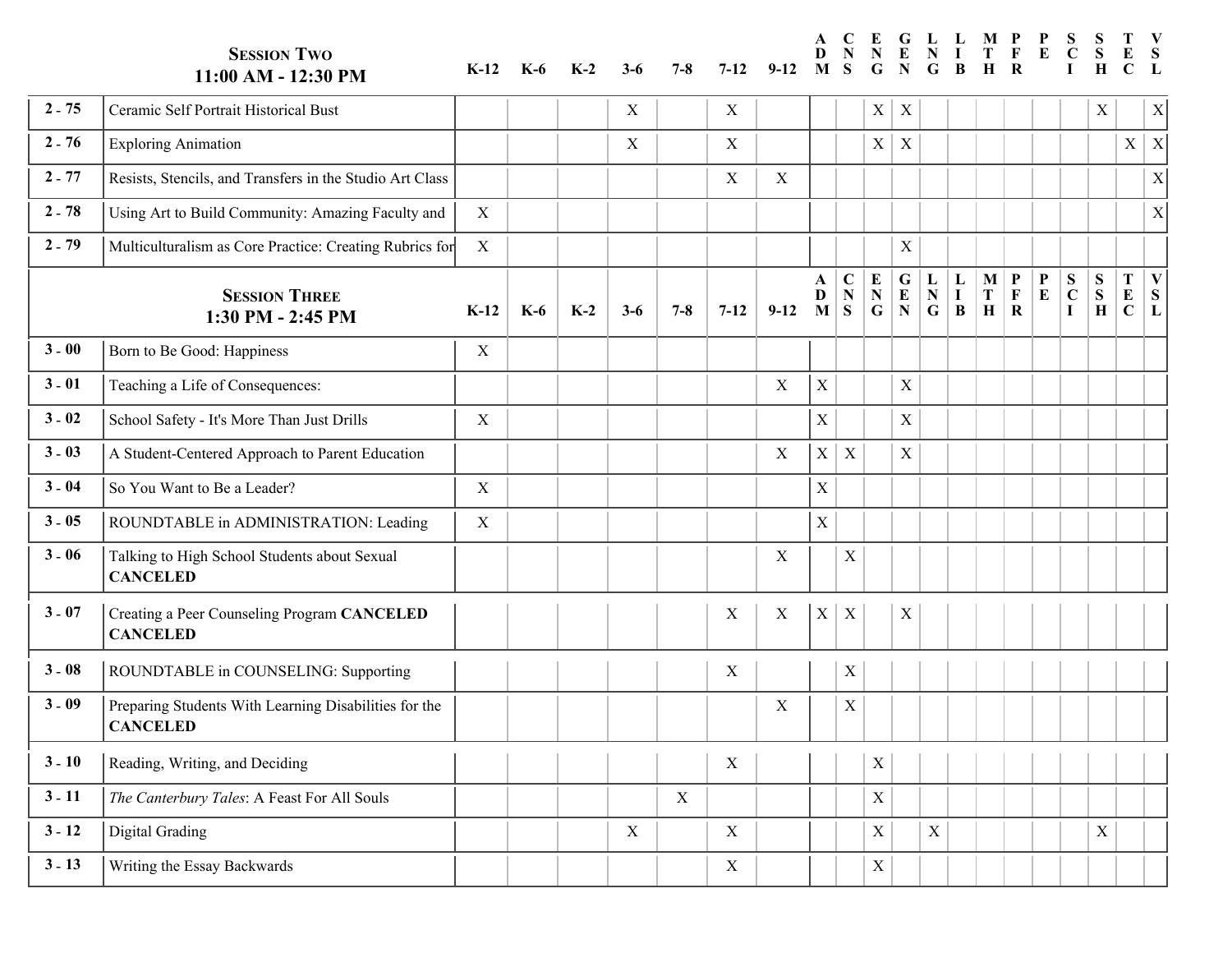|          | <b>SESSION THREE</b><br>1:30 PM - 2:45 PM                        | $K-12$           | K-6         | $K-2$ | $3-6$       | $7-8$ | $7 - 12$    | $9-12$      | A<br>D<br>M | S           | E<br>G                    | $\mathbf G$<br>N          | L L<br>G | B           | M P         | F              | $\mathbf{P}$<br>E | ${\bf S}$      | S<br>S<br>H  | C                 | S           |
|----------|------------------------------------------------------------------|------------------|-------------|-------|-------------|-------|-------------|-------------|-------------|-------------|---------------------------|---------------------------|----------|-------------|-------------|----------------|-------------------|----------------|--------------|-------------------|-------------|
| $3 - 14$ | ROUNDTABLE in ENGLISH: Replenishing the Well                     | $\boldsymbol{X}$ |             |       |             |       | X           |             |             |             | $X \vert$                 | X                         |          |             |             | X              |                   |                |              |                   | X           |
| $3 - 15$ | This American Life                                               |                  |             |       |             |       | $\mathbf X$ |             |             |             | $\mathbf X$               | $\mathbf X$               |          |             |             |                |                   |                |              | $\mathbf X$       |             |
| $3 - 16$ | Building Automaticity of Number Facts                            |                  | X           |       |             |       |             |             |             |             |                           |                           |          |             | X           |                |                   |                |              |                   |             |
| $3 - 17$ | Learning Management Systems for Primary School                   | X                | X           |       |             |       |             |             |             |             | X                         |                           |          |             |             |                |                   | X <sub>1</sub> | $\mathbf{X}$ | $\boldsymbol{X}$  |             |
| $3 - 18$ | Helping Students Develop Autonomy, Belonging, and                |                  | $\mathbf X$ |       |             |       |             |             |             | $\mathbf X$ |                           |                           |          |             |             |                |                   |                |              |                   |             |
| $3 - 19$ | Measure Like an Egyptian: Explorations in                        |                  | X           |       |             |       |             |             |             |             |                           |                           |          |             | $\mathbf X$ |                |                   | X              | $\mathbf X$  |                   |             |
| $3 - 20$ | Interdisciplinary Art and Art History: A Collaborative           |                  |             |       | $\mathbf X$ |       |             |             |             |             |                           |                           |          |             |             |                |                   |                |              |                   | $\mathbf X$ |
| $3 - 21$ | ROUNDTABLE in ELEMENTARY EDUCATION:                              |                  | X           |       |             |       |             |             |             |             |                           |                           |          |             |             |                |                   |                |              |                   |             |
| $3 - 22$ | Teach Spelling and Grammar in Creative Ways                      |                  | $\mathbf X$ |       |             |       |             |             |             |             | $\mathbf X$               |                           |          |             |             |                |                   |                |              |                   |             |
| $3 - 23$ | Teacher Research as Professional Development:<br><b>CANCELED</b> |                  | $\mathbf X$ |       |             |       |             |             | $\mathbf X$ |             |                           | X                         |          |             |             |                |                   |                |              |                   |             |
| $3 - 24$ | iPad Apps for K-8                                                |                  |             |       |             |       |             |             |             |             |                           |                           |          | $\mathbf X$ |             |                |                   |                |              | X                 |             |
| $3 - 25$ | Dancing Words: Books about Dance and Books that                  |                  | $\mathbf X$ |       |             |       |             |             |             |             | X                         |                           |          | X           |             | X <sub>1</sub> | X                 |                |              |                   |             |
| $3 - 26$ | Walking Through the Lavender Door                                | X                |             |       |             |       |             |             |             | X           | $\boldsymbol{\mathrm{X}}$ | $\boldsymbol{\mathrm{X}}$ |          |             |             |                |                   |                |              |                   |             |
| $3 - 27$ | Introducing to the BATTI Clear Credential: A<br><b>CANCELED</b>  | X                |             |       |             |       |             |             | $\mathbf X$ |             |                           | $\mathbf X$               |          |             |             |                |                   |                |              |                   |             |
| $3 - 28$ | Honor and Academic Integrity                                     |                  |             |       |             |       |             | X           | $\mathbf X$ |             |                           | X                         |          |             |             |                |                   |                |              |                   |             |
| $3 - 29$ | AFFINITY GROUP: Alternative Academic Program                     |                  |             |       |             |       | X           |             | $\mathbf X$ |             |                           | $\mathbf X$               |          |             |             |                |                   |                |              |                   |             |
| $3 - 30$ | From Dress-Up to the Monkey Bars: Navigating                     |                  | X           |       |             |       |             |             |             |             |                           | $\mathbf X$               |          |             |             |                |                   |                |              |                   |             |
| $3 - 31$ | Private Skills for a Public Purpose                              |                  |             |       |             |       | X           |             |             |             |                           | $\mathbf X$               |          |             |             |                |                   |                |              | $X \mid X \mid X$ |             |
| $3 - 32$ | Global Partnerships at Saint Mark's School Panel                 |                  | $\mathbf X$ |       |             | X     |             |             |             |             |                           | $\mathbf X$               |          |             |             |                |                   |                |              |                   |             |
| $3 - 33$ | After-School, Not an After-Thought                               |                  | $\mathbf X$ |       |             |       |             |             |             |             |                           | $\mathbf X$               |          |             |             |                |                   |                |              |                   |             |
| $3 - 34$ | Affinity and Beyond! CANCELED<br><b>CANCELED</b>                 |                  |             |       |             |       |             | $\mathbf X$ |             |             |                           | $\mathbf X$               |          |             |             |                |                   |                |              |                   |             |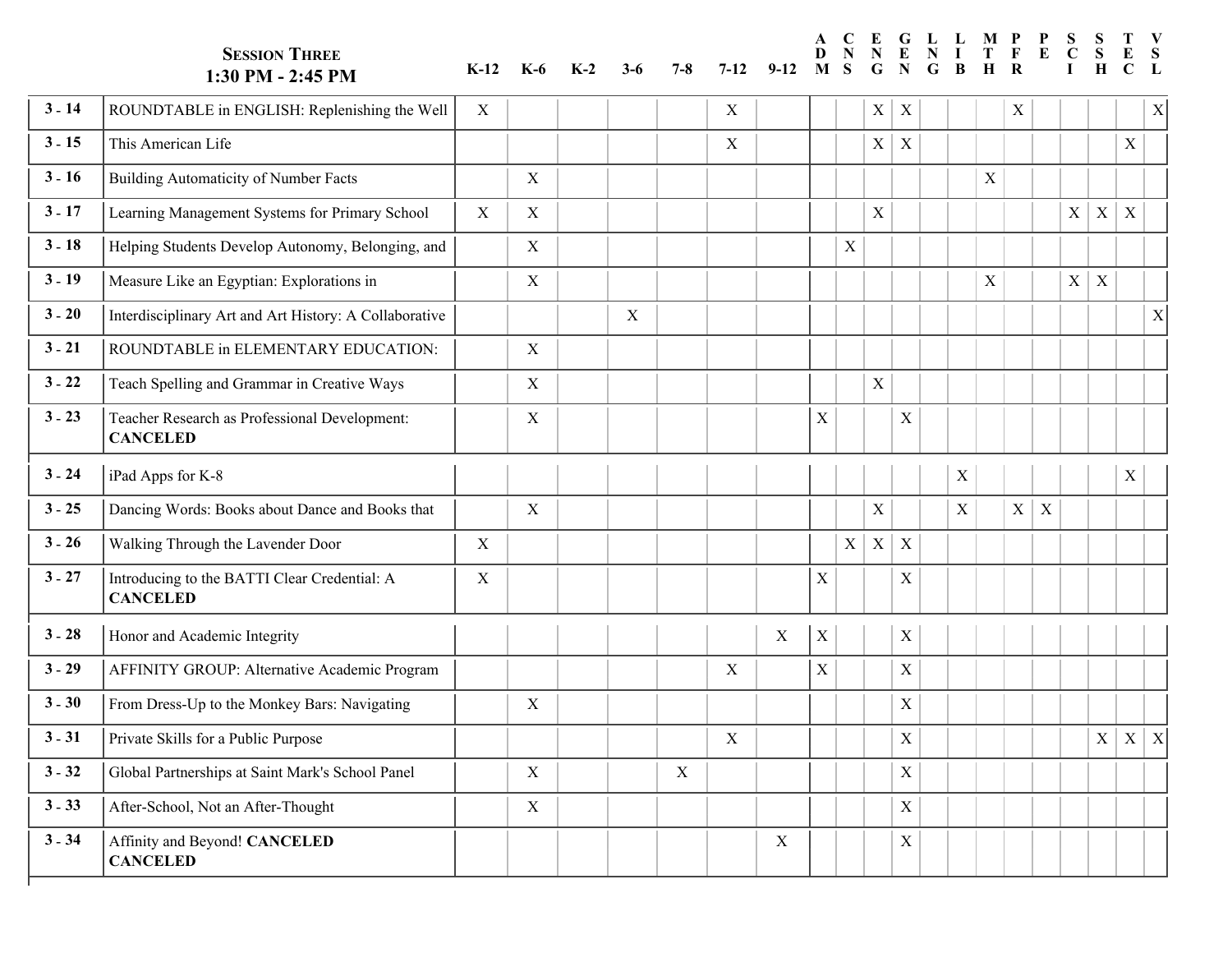|          | <b>SESSION THREE</b><br>1:30 PM - 2:45 PM                    | $K-12$      | K-6              | $K-2$ | $3-6$       | $7 - 8$ | $7 - 12$ | $9-12$ | A<br>D<br>M | C<br>S                    | G | $\mathbf G$<br>N | $\mathbf{L}$<br>G | L<br>B      | M P<br>H    |             | P |                           | Н           |   | V                |
|----------|--------------------------------------------------------------|-------------|------------------|-------|-------------|---------|----------|--------|-------------|---------------------------|---|------------------|-------------------|-------------|-------------|-------------|---|---------------------------|-------------|---|------------------|
| $3 - 35$ | Putting the Child First in Planning Developmentally          | $\mathbf X$ |                  |       |             |         |          |        |             |                           |   | $\mathbf X$      |                   |             |             |             |   |                           |             |   |                  |
| $3 - 36$ | Basic Visual Literacy and Film-making in the                 | $\mathbf X$ |                  |       |             |         |          |        |             |                           |   | $\mathbf X$      |                   |             |             | $\mathbf X$ |   |                           |             | X | $\boldsymbol{X}$ |
| $3 - 37$ | Building a Kind and Collaborative Community                  |             | $\boldsymbol{X}$ |       |             |         |          |        |             |                           |   | $\mathbf X$      |                   |             |             |             |   |                           |             |   |                  |
| $3 - 38$ | Fostering Success In Students and Faculty<br><b>CANCELED</b> | X           |                  |       |             |         | X        | X      | $\mathbf X$ | $\boldsymbol{X}$          |   | X                |                   |             |             |             |   |                           |             |   |                  |
| $3 - 39$ | The Power of Service Learning                                | X           |                  |       |             |         |          |        |             |                           |   | X                |                   |             |             |             |   |                           |             |   |                  |
| $3 - 40$ | Staying on Top of Your Workload Using Folders,               | $\mathbf X$ |                  |       |             |         |          |        |             |                           |   | X                |                   |             |             |             |   |                           |             |   |                  |
| $3 - 41$ | The Cure For Procrastination - Backwards Planning            |             |                  |       |             |         |          |        |             |                           |   | $\mathbf X$      |                   |             |             |             |   |                           |             |   |                  |
| $3 - 42$ | Moved to Session 2-79                                        |             |                  |       |             |         |          |        |             |                           |   |                  |                   |             |             |             |   |                           |             |   |                  |
| $3 - 43$ | <b>AFFINITY GROUP: Learning Specialists</b>                  | $\mathbf X$ |                  |       |             |         |          |        |             |                           |   | $\mathbf X$      |                   |             |             |             |   |                           |             |   |                  |
| $3 - 44$ | An Unusual Partnership on Learning and Teaching              | $\mathbf X$ |                  |       |             |         |          |        |             |                           |   | $\mathbf X$      |                   |             |             |             |   |                           |             |   |                  |
| $3 - 45$ | Greening Your Existing Buildings - A Journey                 | $\mathbf X$ |                  |       |             |         |          |        |             |                           |   | $\mathbf X$      |                   |             |             |             |   | $\boldsymbol{\mathrm{X}}$ |             |   |                  |
| $3 - 46$ | AFFINITY GROUP: GSA Discussion Group                         |             |                  |       |             |         | X        |        |             | $\boldsymbol{\mathrm{X}}$ |   | $\mathbf X$      |                   |             |             |             |   |                           |             |   |                  |
| $3 - 47$ | To Kenya and Back - Service Learning and FTC                 |             |                  |       |             | X       |          |        | $\mathbf X$ |                           |   | $\mathbf X$      |                   |             |             |             |   |                           | $\mathbf X$ |   |                  |
| $3 - 48$ | Learning and Memory: Why Do Some Students                    |             |                  |       |             |         | X        |        |             |                           |   | $\mathbf X$      |                   |             |             |             |   |                           |             |   |                  |
| $3 - 49$ | Creating Collaborative Communities That Support              | $\mathbf X$ |                  |       |             |         |          |        |             |                           |   | $\mathbf X$      |                   |             |             |             |   |                           |             |   |                  |
| $3 - 50$ | Math Around the Edges (and in-between and all                |             |                  |       | $\mathbf X$ |         |          |        |             |                           |   |                  |                   |             | X           |             |   |                           |             |   |                  |
| $3 - 51$ | The Practical Wiki: Kids, Curriculum, and                    |             |                  |       | X           |         |          |        |             |                           |   |                  |                   | $\mathbf X$ |             |             |   |                           |             | X |                  |
| $3 - 52$ | ROUNDTABLE in LANGUAGES: Evaluating                          |             |                  |       |             |         | X        |        |             |                           |   |                  | $\mathbf X$       |             |             |             |   |                           |             |   |                  |
| $3 - 53$ | Using Moodle to Enhance Foreign Language Learning            |             |                  |       |             |         | X        |        |             |                           |   |                  | $\mathbf X$       |             |             |             |   |                           |             |   |                  |
| $3 - 54$ | Looking Ahead to the New French AP Language and              |             |                  |       |             |         |          | X      |             |                           |   |                  | $\mathbf X$       |             |             |             |   |                           |             |   |                  |
| $3 - 55$ | ROUNDTABLE in LIBRARY SCIENCE: Favorite                      |             | $\mathbf X$      |       |             |         |          |        |             |                           |   |                  |                   | $\mathbf X$ |             |             |   |                           |             |   |                  |
| $3 - 56$ | Santa Cruz, California to Hat Sang Village, Laos, and        | X           |                  |       |             |         |          |        |             |                           |   | $\mathbf X$      |                   | $\mathbf X$ |             |             |   |                           |             |   |                  |
| $3 - 57$ | Making It Real - Data Analysis in the Middle School          |             |                  |       |             | X       |          |        |             |                           |   |                  |                   |             | $\mathbf X$ |             |   |                           |             |   |                  |

**A**

 $\sim$ 

**L** 

**P**

 $\sim$